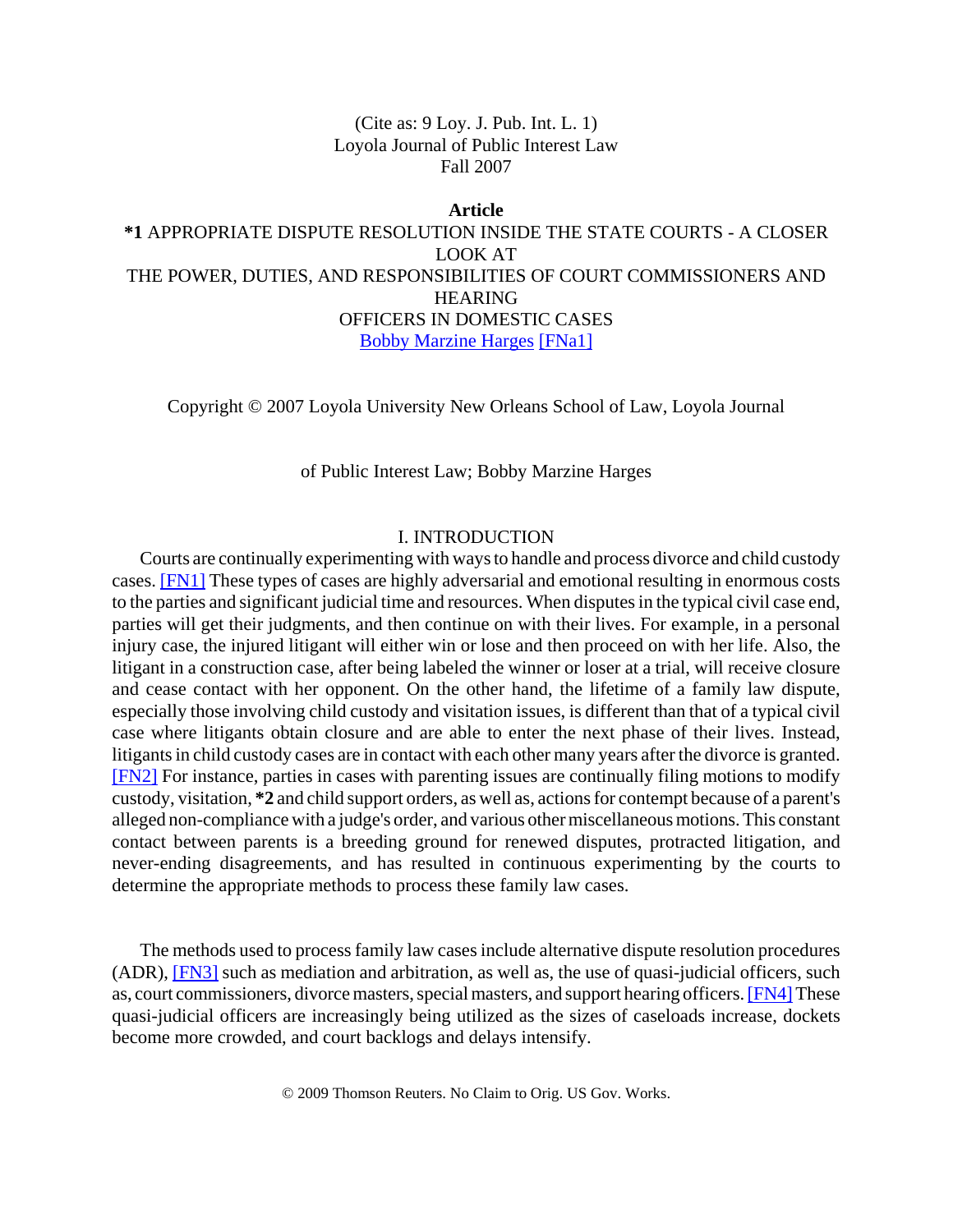This article will analyze how a state district court in Louisiana, the Twenty-Fourth Judicial District Court for the Parish of Jefferson (24th JDC), has used judicial alternatives such as court commissioners and hearing officers to promote the efficient management of domestic cases. [FN5] In recent years, the 24th JDC has experimented with the duties and responsibilities given to these officials. After two efficiency studies **\*3** commissioned by the Court in 2001 and in 2005, [FN6] which resulted in the Court's restructuring of its local rules to establish its Domestic Early Intervention Triage Program, [FN7] the Court appears to have established a very effective and efficient program for the administration of its domestic relations cases.

Thus, this article will examine the Domestic Early Intervention Triage Program implemented by the 24th JDC. The benefits of the program will be analyzed as well as the criticisms and concerns. The article will conclude by addressing the proper roles that domestic commissioners and domestic hearing officers should play in the processing and administration of domestic relations cases in Louisiana.

# II. AN EXAMINATION OF THE USE OF COURT COMMISSIONERS IN STATE COURTS IN THE USA

Court commissioners have been used in this country since at least the Nineteenth Century. [FN8] Although the term "court commissioner" may have many meanings, **[FN9]** in this article the term refers to lawyers who work part-time or full-time in assisting district or trial level state court judges in the processing of cases. [FN10] Essentially, court commissioners are legally trained officers of the court who perform limited judicial and quasi-judicial **\*4** functions under the direction of the judges of a particular judicial district. [FN11] The types of matters handled by court commissioners include family, [FN12] probate, [FN13] criminal, [FN14] and juvenile matters. [FN15]

Magistrate judges in federal district courts serve the same or similar functions as court commissioners. In federal district courts, magistrate judges are used in one of three ways: (1) as "team players" whose primary responsibilities are to engage in the early and ongoing control of the pretrial process by performing such tasks as conducting pretrial conferences and discovery proceedings by designation of the district court; (2) as specialists who specialize in alternative dispute resolution and specific aspects of case managements such as judicially hosted settlement conferences; and (3) as additional judges who have the authority to try certain cases with party consent. [FN16] Likewise, a survey of the various statutes around the country reveals that court commissioners in state district courts serve as specialists who assist in settling cases by holding judicial settlement conferences or mediating from the bench, and serve as additional judges with the authority to try certain cases with party consent.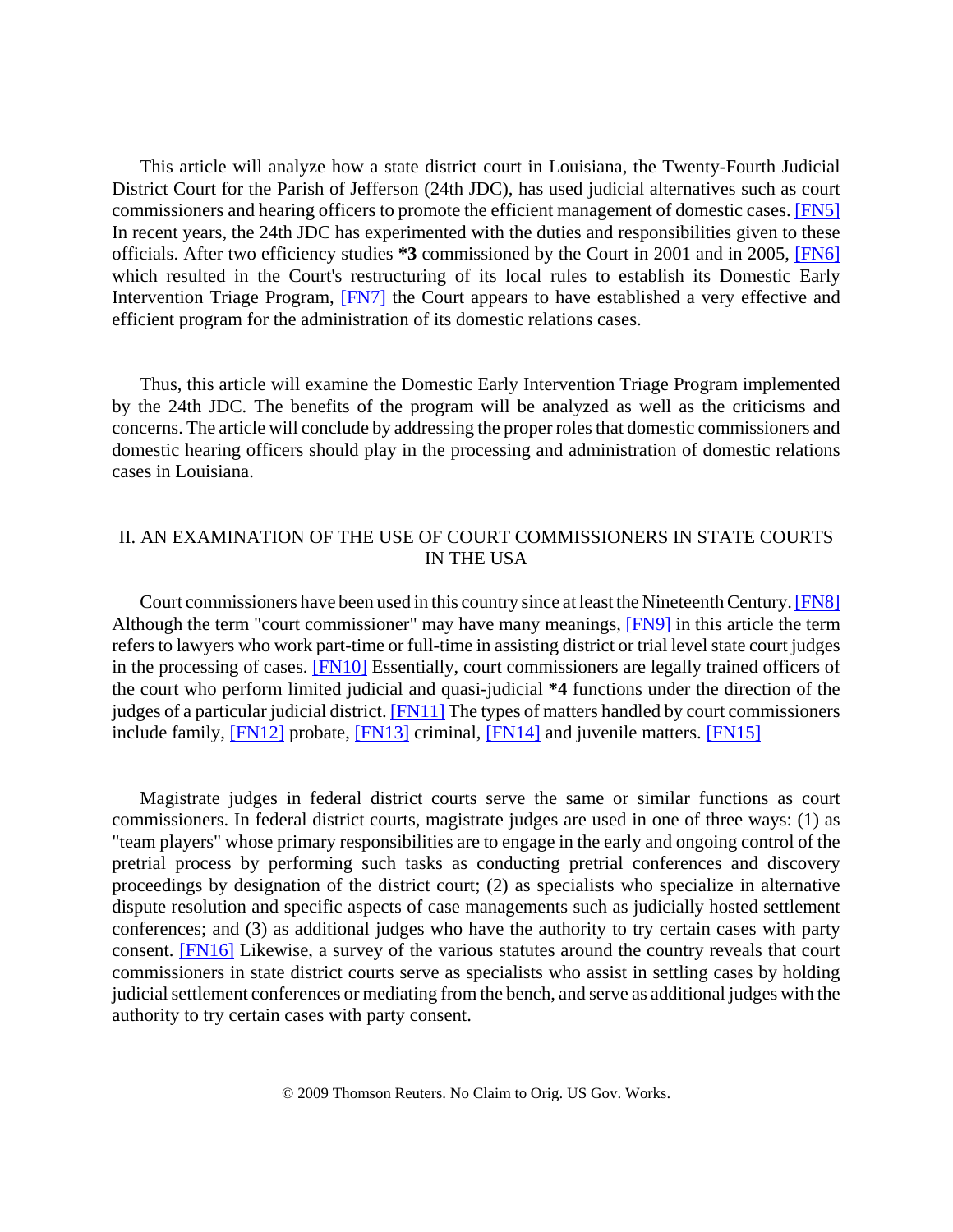Court commissioners are used when increasing case loads and delays become a problem for state court judges. By utilizing court commissioners, state trial courts are able to effectively manage court backlogs without a significant increase in the expenditure of court resources. This is because court commissioners perform judicial functions and duties, as well as, conduct procedures that would otherwise come before the courts and consume significant judicial time. [FN17] Many courts in this country use court commissioners to handle matters that are interim, routine, ministerial, perfunctory, or of an emergency nature. The efforts of court commissioners reduce the number of judicial trials, lessen the number of trials heard by judges, and shorten the time required to dispose of high volume routine **\*5** matters. [FN18]

The duties of court commissioners vary significantly depending on the types of cases they preside over and whether they are part-time or full-time employees. The utilization of court commissioners may range from those who are part-time employees, who hear one or two small claim cases a year or perform occasional weddings, to those who are full-time employees that handle a large number of traffic, small claims, juvenile, probate, or criminal matters each month. In criminal matters, the duties of court commissioners may include issuing summonses; issuing arrest or search warrants; determining probable cause to support a warrantless arrest; setting bail; administering oaths and affirmations; conducting preliminary examinations and arraignments; accepting guilty pleas; taking acknowledgments, affidavits, and depositions; signing orders; acting on felony charges through arraignment; and acting on misdemeanor charges including accepting pleas and conducting trials. [FN19] Court commissioners in family law cases may administer oaths and affidavits; render and sign judgments confirming default judgments; grant uncontested divorces; implement child support and custody orders; approve consent judgments; sign ex parte and emergency orders; handle contempt matters; and make discovery rulings. [FN20] In traffic court cases, court commissioners may conduct initial appearances [FN21] and hearings, and make recommendations to the state court judge regarding the merits and defenses of traffic violations and offenses. [FN22] Court commissioners who sit in probate matters may issue subpoenas for the attendance of witnesses or production of documents; [FN23] examine and approve the bonds filed by the personal representatives; examine any inventory, sale bill, account current, or the condition of an estate generally; [FN24] conduct non-contested probate proceedings; [FN25] administer oaths; take depositions and **\*6** testimony; "certify and report depositions, and testimony; take and certify acknowledgments; allow accounts; and fix the amount and approve the sufficiency of bonds." [FN26] In juvenile court matters, court commissioners may issue summonses and warrants; order the release or detention of children or expectant mothers of unborn children taken into custody; conduct detention and shelter care hearings; conduct preliminary appearances; conduct uncontested proceedings; and enter into consent decrees. [FN27]

Just as the duties of court commissioners vary widely depending on the types of cases they hear, the requisite qualifications of court commissioners also differ significantly. In some states, court commissioners are required to have the same qualifications as those possessed by a trial court judge, [FN28] while in other states court commissioners must simply have a high school education. [FN29]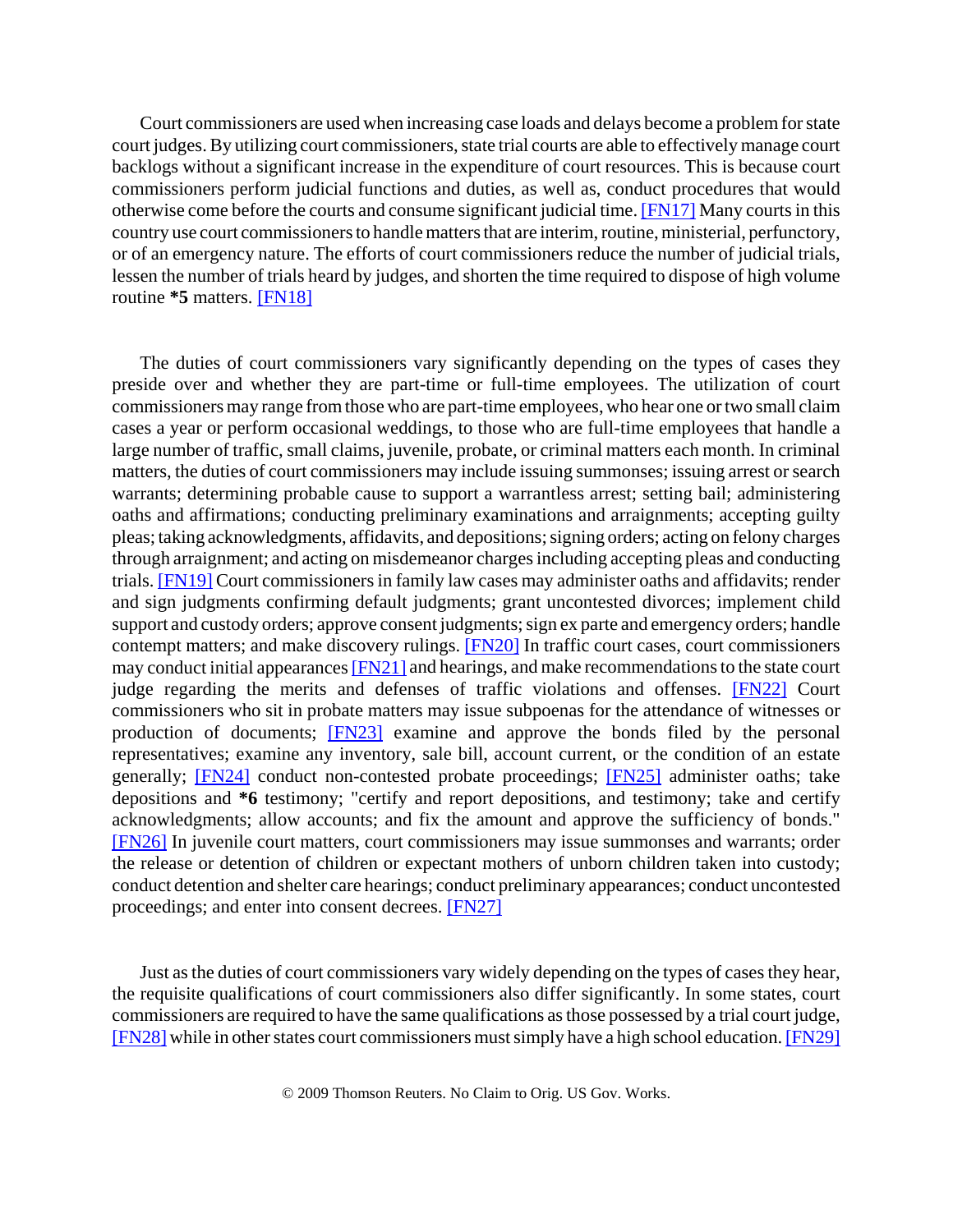In many states, however, court commissioners are required to be licensed to practice law in that state for a few years. [FN30] In other states, court commissioners are simply required to be admitted to the practice of law in that state without any particular prior experience required. [FN31]

A court commissioner is similar to a magistrate, a term frequently used to refer to a quasi-judicial officer who assists judges in criminal cases to perform pretrial functions such as issuing search and arrest warrants, and conducting initial appearances and arraignments. Magistrates in state courts who perform these functions may or may not be lawyers, and may not have obtained formal legal training. [FN32] For example, in Michigan, magistrates **\*7** who issue search and arrest warrants in criminal cases need not have formal legal training. [FN33] These magistrates are only required to be a registered elector in the district in which they serve. [FN34] Legal training is not necessary for magistrates in criminal cases because the Fourth Amendment to the United States Constitution [FN35] only requires that magistrates be neutral, detached and capable of determining whether probable cause exists for an arrest or search. **[FN36]** 

In domestic relations cases, the terms used to refer to quasi-judicial officials who process cases include commissioners, [FN37] general magistrates, [FN38] divorce masters, [FN39] special masters, [FN40] mediators, [FN41] parenting coordinators, [FN42] **\*8** and support enforcement hearing officers. [FN43] These quasi-judicial officials are selected by the judges who employ them or by elected local government officials, and thus are not elected by the citizens they serve, appointed by a governor, or other high ranking state official. Therefore, their rulings are always subject to review by a judge, on request of a party. The right of a litigant to have these rulings heard by a judge ensures that state constitutional provisions requiring that final determinations be made by people who are part of the judiciary are not violated. [FN44] The remainder of this article will address the use of these domestic commissioners and domestic hearing officers, and analyze how Louisiana courts have treated the issues of judicial power and the delegation of power to these lesser functionaries.

### III. COURT COMMISSIONERS IN LOUISIANA DISTRICT COURTS

The office of Court Commissioner was first utilized in Louisiana in 1934 in the Civil District Court for the Parish of Orleans (CDC). [FN45] To serve as a court commissioner, the individual was required to have practiced law in Orleans Parish for five years. [FN46] Under the system initially utilized in Orleans Parish, any one of the district judges could transfer any case to the court commissioner that the district judge had reason to believe would require more than six days to try and dispose of. [FN47] Thus, it appears that early court commissioners in Orleans Parish could hear any type of civil matter, not just domestic relations matters. Further, the court commissioner was not empowered to just hear simple preliminary matters, but actually presided over lengthy trials. These trials involved the taking of testimony **\*9** of witnesses under oath with direct and cross examination. [FN48] After the trial ended, the court commissioner was required to submit a written report of his findings, together with a recommendation to the district judge that transferred the case to the court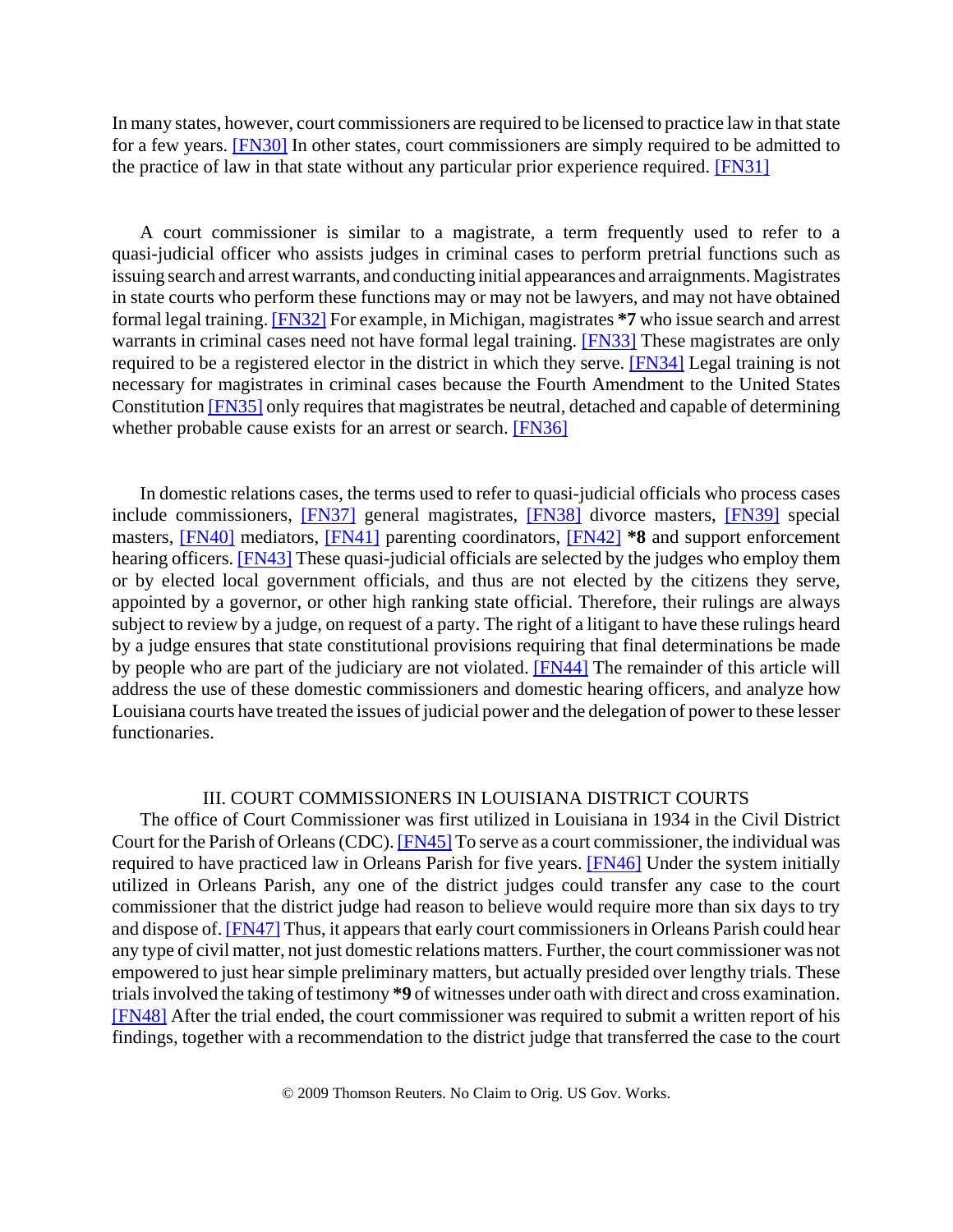commissioner, about how he thought the case should be decided. [FN49] After the court commissioner's report was filed with the clerk of court, who had a duty to provide written notice to counsel of record, the parties had ten days from such notice to file exceptions to the report. [FN50] If no exceptions were filed, the report became final and the district judge was required, on request of any party in interest, to render the judgment recommended by the court commissioner. In the event that exceptions were filed to the court commissioner's report within ten days, the matter was set for hearing before the referring district judge who would then decide the exceptions on the record as made up before the court commissioner. [FN51]

From the early history of court commissioners in Louisiana, it appears that court commissioners were used during civil trials as quasi-judicial finders of fact to hear the evidence and render written reports on their findings to the district judge who was vested with authority to decide the litigants' case. [FN52] Thereafter, the recommendations of the court commissioners became final if one of the parties to the litigation did not object to the recommendations within ten days of notice of the recommendations from the appropriate clerk of court.

Court commissioners were utilized in CDC from 1934 until 1991 when the enabling statute, title 13, section 1171 of the Louisiana Revised Statutes, was repealed. [FN53] In 1991, prior to the elimination of civil court commissioners in CDC, four court commissioners were empowered to hear cases. [FN54] When section 1171 was repealed, the number of divisions of court **\*10** increased from twelve to fourteen. [FN55] Apparently, two additional judges were added to replace the four court commissioners who were serving in the CDC.

In other Louisiana parishes, court commissioners in civil cases play a more active role and have more power than did the civil court commissioners in the CDC. For example in the Nineteenth Judicial District Court (19th JDC), where court commissioners have both civil and criminal responsibilities, [FN56] the court commissioners in civil cases generally have all powers of a district judge not inconsistent with the constitution, the laws of the state of Louisiana, and the United States. The assigned duties of these court commissioners include but are not limited to hearing and making a recommendation of disposition of any civil matter which may be assigned by rule of court or by any judge of the 19th JDC, and hearing and making a recommendation of disposition of civil proceedings arising out of the incarceration of state prisoners. [FN57] Court commissioners in civil cases in the 19th JDC also have "the power to administer oaths and affirmations, take acknowledgments, affidavits and depositions, sign orders," punish persons for contempt of court, and hear preliminary motions. [FN58]

For any case in the 19th JDC that is submitted to a court commissioner, the court commissioner is required to submit a written report of his findings, together with a recommendation to the district judge that transferred the case to the court commissioner about how he thinks the case should be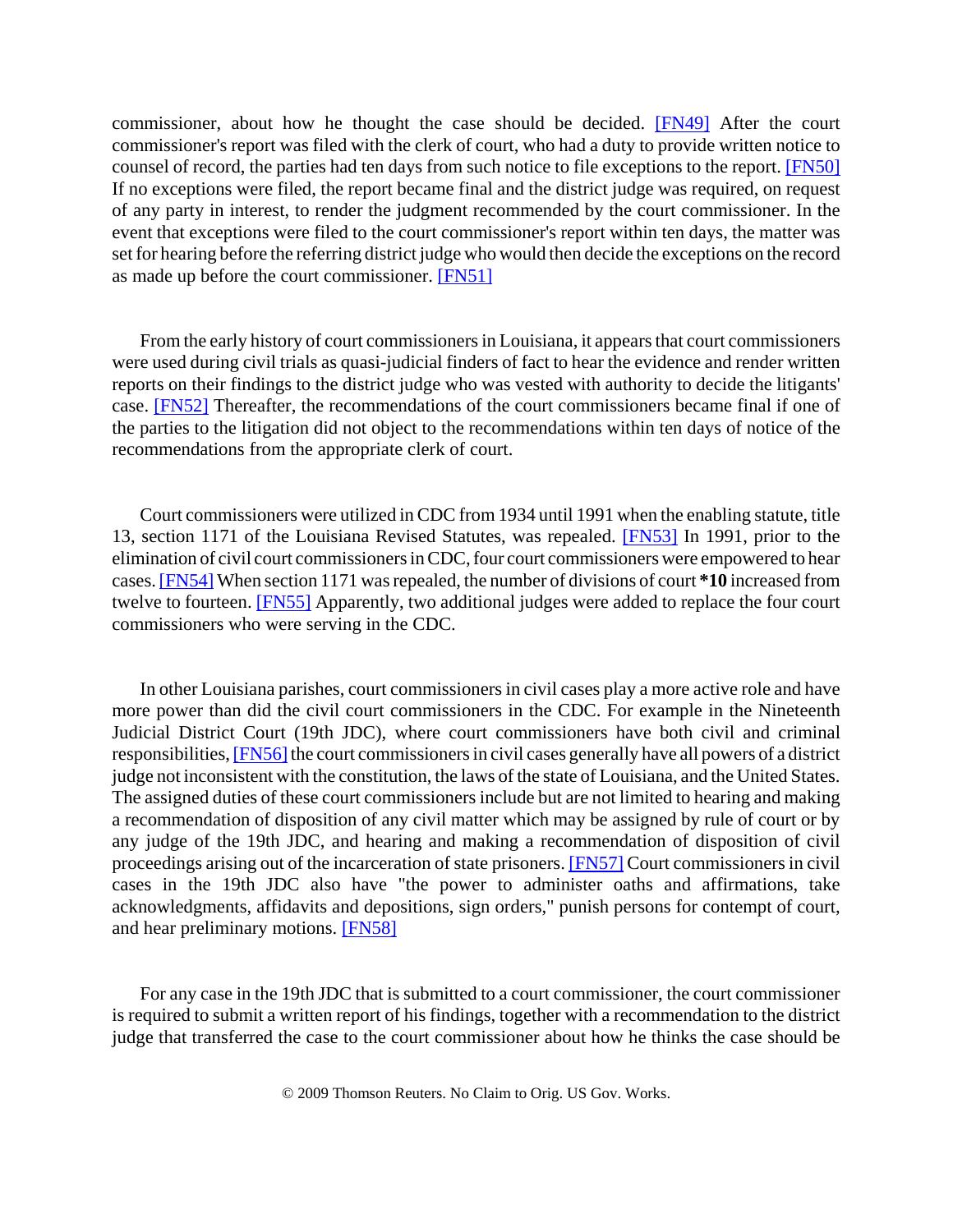decided. [FN59] Thereafter, any party, within ten days of receipt of the court commissioner's findings and recommendations, may object to such findings or recommendations in writing. [FN60] The district judge may then accept, reject, or modify in whole or in part the findings or recommendations made by the court commissioner. [FN61]

In addition to the duties described in the previous paragraph, court commissioners in civil cases in the 19th JDC also serve as additional judges **\*11** who have the authority to try certain cases with party consent. Court commissioners may conduct any and all proceedings on any matter pending before the 19th JDC and order the entry of judgment in any case where the parties consent to the matter being heard and adjudicated by the court commissioner. [FN62] All judgments entered by a court commissioner shall then be signed by a judge of the district, [FN63] and an aggrieved party may appeal the court commissioner's judgment in the same manner as an appeal from any other judgment of a district court. [FN64]

In other Louisiana parishes, the powers of court commissioners in civil cases are similar to court commissioners in civil cases in the 19th JDC. [FN65] It appears that court commissioners in civil cases in Louisiana serve as "team players" whose primary responsibilities are to engage in the early and ongoing control of the pretrial process by performing such tasks as conducting pretrial conferences and discovery proceedings by designation of the district judge, and act as additional judges by either holding evidentiary hearings and making recommendations to district judges in civil matters or by trying certain cases with party consent. [FN66] The performance of these functions can be a valuable asset to district judges who have large dockets or who have complex or time-consuming cases that may take up much of the court's judicial time. The court commissioners, by performing these functions for the district court, are then able to free up time for the district judges to process others matters on their dockets. [FN67]

**\*12** As quasi-judicial officials, court commissioners and domestic hearing officers are governed by the Code of Judicial Conduct. [FN68] Consequently, the same ethical rules and limitations that apply to judges also apply to court commissioners.

# IV. DOMESTIC HEARING OFFICERS IN LOUISIANA DISTRICT COURTS

Hearing officers [FN69] in domestic relations cases in Louisiana have been **\*13** authorized by title 46, section 236.5 of the Louisiana Revised Statutes since 1986. [FN70] These quasi-judicial officers were initially part of an expedited process for the establishment of child support obligations. The State of Louisiana established this expedited process so that it would be eligible to receive federal Aid to Families with Dependent Children (AFDC) funds. [FN71] The expedited process was created through section 236.5 which requires judges of the appropriate court for the establishment and enforcement of support [FN72] to appoint one or more domestic hearing officers to hear support and support-related matters. [FN73] The creation of this scheme as required by **\*14** Title IV-D of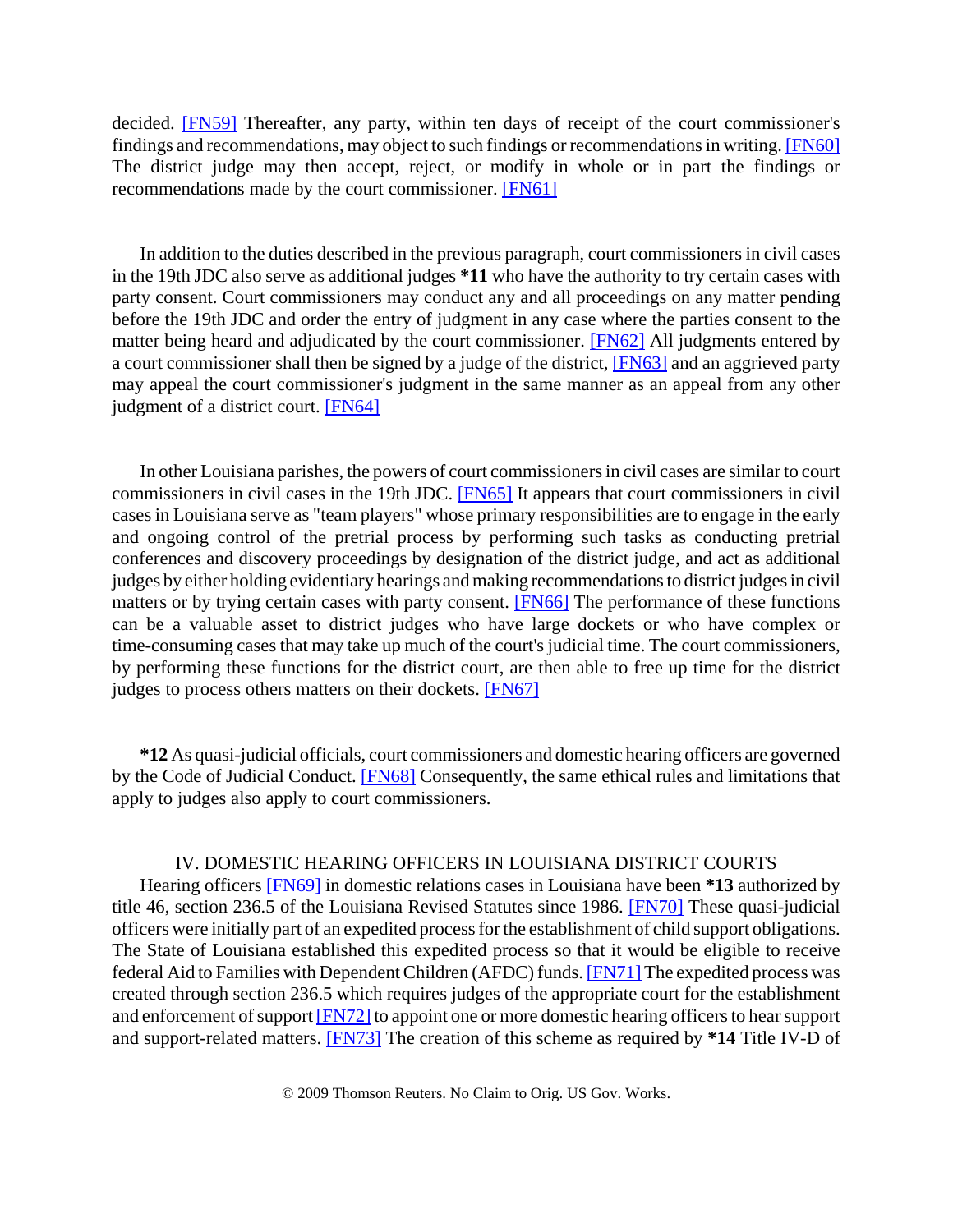the Social Security Act was part of the certification by the state of Louisiana to the Secretary of Health and Human Services that Louisiana would operate a child support enforcement program that conforms to the numerous requirements of the Social Security Act. [FN74] In addition to hearing child support matters, the domestic hearing officer was also empowered under the statute to hear issues of spousal support, and "[c]ontested and uncontested paternity cases in which an action was brought by the state [of Louisiana] on behalf and in the interest of any mother who is the recipient of state aid to families with dependent children or who is otherwise eligible under state law for such services." [FN75]

To assist the parties to resolve a child support dispute, the domestic hearing officer, who is well versed in the use of statutory child support guidelines, [FN76] actually sits down with the disputants at a conference table or other informal setting, armed with the child support guidelines and the parties' financial information, and computes the child support for the parties. This process usually results in an agreement between the parties on the appropriate amount of child support. If the parties cannot agree on the amount of child support, the domestic hearing officer then makes a recommendation to the court as to the appropriate amount of the support obligation. [FN77] Thereafter, any party within the time and manner established by local court rule, could file an exception to the findings of fact or law of the domestic hearing officer. [FN78] Although domestic hearing officers were also statutorily permitted to hear paternity issues in cases where the State of Louisiana brought an action involving a mother's eligibility to receive state aid and services, it appears that most domestic hearing officers were utilized to hear only child support matters. [FN79]

**\*15** It is important to note that domestic hearing officers who make recommendations on the support and paternity issues do not actually hold evidentiary hearings or hear testimony. No court reporters appear at the hearing officer conferences, and no witnesses are sworn. [FN80] Although the term "domestic hearing officer" can actually be misunderstood as indicating that the domestic hearing officers who are processing domestic issues are actually holding evidentiary hearings that is incorrect.

In 2003, the statutory responsibilities of domestic hearing officers in domestic relations cases were expanded. In addition to hearing paternity cases brought by the State of Louisiana, support, and support-related matters, the 2003 amendment to section 236.5 allowed domestic hearing officers to hear all "domestic and family related matters." **[FN81]** Now, the range of issues that domestic hearing officers are empowered to hear include divorce and all issues ancillary to a divorce proceeding; all child-related issues such as paternity, filiation, custody, visitation, and support in non-marital cases; as well as all protective orders and injunctions filed in domestic or family violence cases or that are brought under the Children's Code. [FN82]

Although the duties of domestic hearing officers expanded statutorily in 2003, this change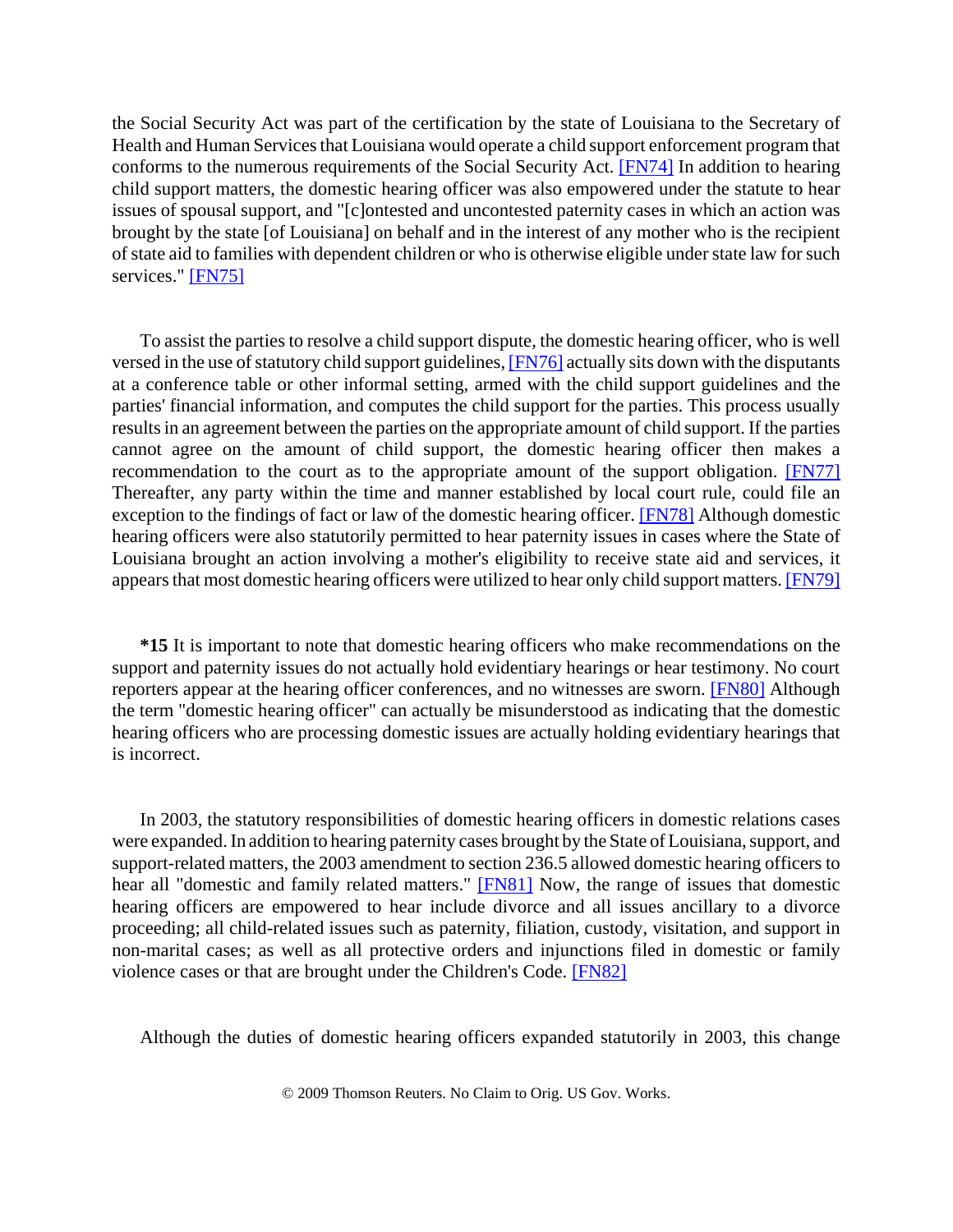simply reflected what domestic hearing officers in a few judicial district courts were already doing. For example, since 1994, the Fifteenth Judicial District Court (15th JDC) has allowed domestic hearing officers to hold Hearing Officer Conferences (HOCs) in domestic relations cases. [FN83] During the HOCs in the 15th JDC, the domestic hearing officer meets with the lawyers and clients in one hour sessions in an attempt to explore a resolution of all the issues that might be involved in a divorce proceeding; to generate settlement documents; and to secure approval and signatures by the parties and their attorneys prior to their departure from the HOC. [FN84] Also, in the Sixteenth Judicial District Court (16th JDC), domestic hearing officers in domestic relations cases have been working with **\*16** disputants since 2001 in one to two hour HOCs in an attempt to resolve disputed issues. [FN85] HOCs in the 16th JDC are currently being scheduled within twenty-one (21) days following the rendition of the order scheduling a court hearing on the issues which should be considered in a HOC. [FN86] The HOCs, which are mandatory, are scheduled after a request for relief on an ancillary issue is filed in a domestic proceeding (rule to show cause or on the merits). During the HOC, the domestic hearing officers act as quasi-mediators who conduct settlement conferences on all disputed issues. Most of the HOCs result in a Joint Stipulation and Order that is drafted by the domestic hearing officer during the conference which is then sent directly to the District Judge for his or her signature. [FN87] Additionally, many of the matters that are not resolved during the HOCs, which are scheduled for hearings before district judges, are actually not even being heard by the district judge. The district judges in the 16th JDC assume that this results from most of these matters settling after the HOCs and before the hearings with the district judges. [FN88]

Again, it is important to note that domestic hearing officers who now have expanded duties as a result of the 2003 amendment to section 236.5 are not holding evidentiary hearings or hearing testimony. Rather, the sessions are facilitative type sessions with the domestic hearing officer conducting something akin to mediation and rendering a written recommendation at the end of the conference if the parties can not reach an agreement on the issues. [FN89]

While the procedures may differ from district to district, domestic hearing officers, who are lawyers with many years of experience in domestic relations cases, are being used to process a large number of these cases. Every effort is made in the HOC to reduce all agreements reached between the parties to a consent judgment prepared contemporaneously by the domestic hearing officer at the HOC while the parties and their attorneys are present. [FN90] This is designed to prevent a party's regret or **\*17** remorse and the collapse of settlement later in the day, or the next day, or before the settlement documentation has been prepared. [FN91] Thus, the domestic hearing officer will prepare a consent judgment for the parties during the HOC. [FN92] The consent judgment then becomes a final order after signature of the district judge or court commissioner. [FN93] If all issues are not resolved during the HOC, the domestic hearing officer generates a Hearing Officer Conference Report which summarizes the HOC, and makes specific recommendations to the district judge regarding the unresolved issues. If a party objects to any of the recommendations, the party must file a written objection to the domestic hearing officer's recommendations within three (3) days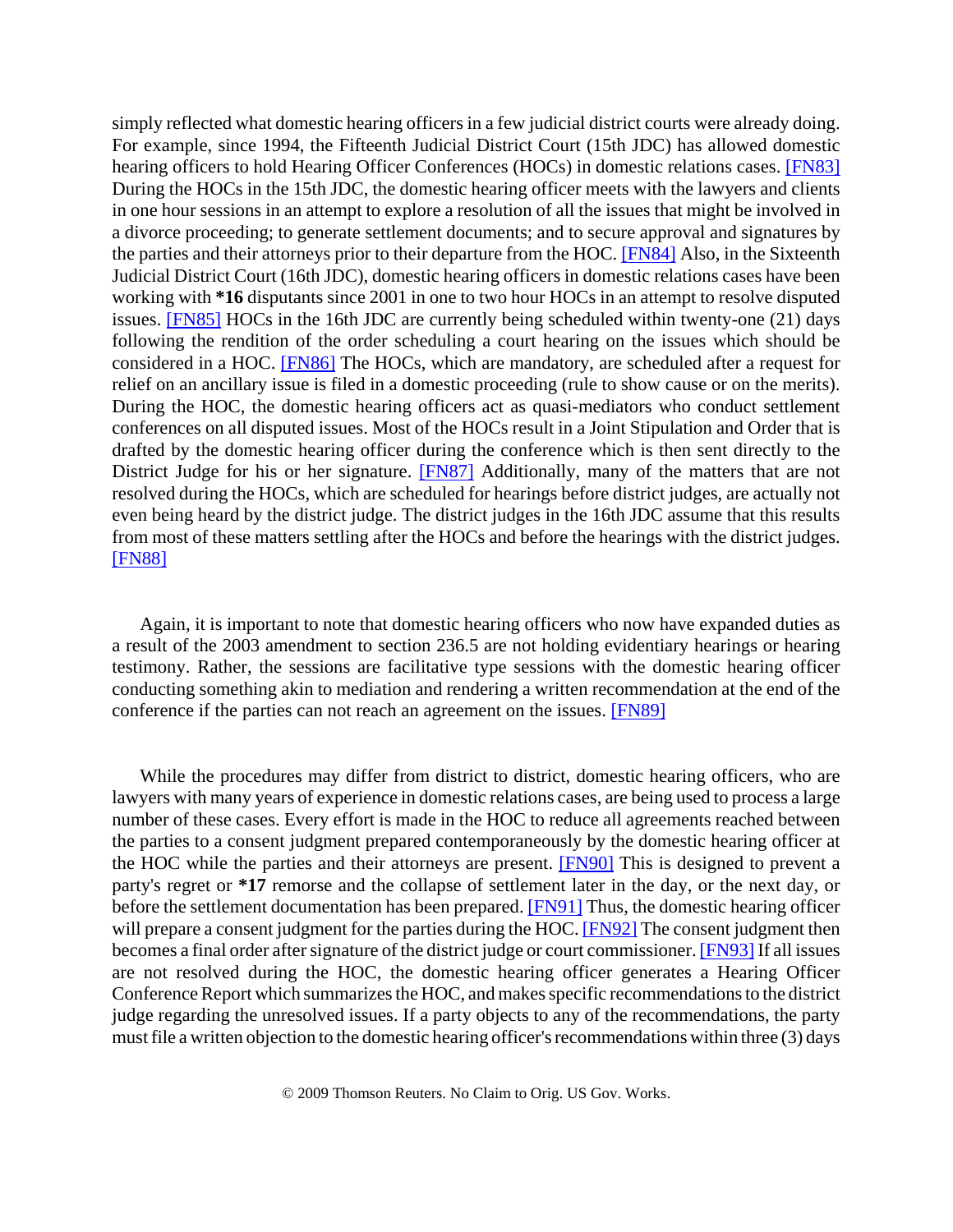of the recommendations. [FN94] If a written objection is timely filed, then the recommendation becomes a temporary order of the court pending the final disposition of the claims by the district court. The district judge shall then hold a contradictory hearing on the matter, while retaining the discretion to accept, reject, or modify in whole or in part the findings and recommendations of the domestic hearing officer. [FN95]

# V. THE TWENTY-FOURTH JUDICIAL DISTRICT COURT

# A. General

Jefferson Parish is now Louisiana's largest parish. [FN96] The Twenty-Fourth Judicial District Court for the Parish of Jefferson (24th JDC or the Court) has original jurisdiction of all civil and criminal matters in Jefferson Parish, except for certain juvenile matters. [FN97] The Court also has appellate jurisdiction of all appeals that come from First Parish Court, Second Parish Court, and all the city courts in Jefferson Parish. [FN98] "There are 16 elected **\*18** divisions of court in the District Court system." [FN99] Additionally, as governed by La. Rev. Stat. § 13:717, the judges are assisted by three Commissioners: one with jurisdiction over criminal cases; one with jurisdiction over domestic relations and family law cases; and one with jurisdiction over criminal, domestic relations, and family law cases. The judges are also assisted by four domestic hearing officers as governed by La. Rev. Stat. § 46:236.5.

In experimenting with alternative systems to process the domestic relations cases in the 24th JDC, the Court has tried many procedures. Prior to using domestic commissioners and domestic hearing officers in the processing of cases, **[FN100]** the court used a version of family court where at least two and sometimes three of the sixteen judges of general jurisdiction were assigned by local rule to hear only domestic relations cases. [FN101] At other times, two mediators with backgrounds in social work were hired by the court to mediate child custody and visitation cases and to make recommendations to the judges when the mediations resulted in impasse. [FN102] During other times, when the family court concept was no longer used, the Court experimented with the use of a retired judge acting as a commissioner or family court magistrate to assist the judges in the processing of cases. [FN103] Moreover, since 1987, the Court has at all times used support hearing officers as part of an expedited process for the establishment of child support obligations. [FN104] Thus, for the past nineteen years, the Court has been assisted by social worker mediators, family court magistrates, commissioners, or retired judges in the processing of the custody and visitation issues that come before the 24th JDC. Additionally, the Court has utilized support hearing officers to assist in the processing of child support and spousal support issues.

B. The Office of Domestic Commissioner in the 24th JDC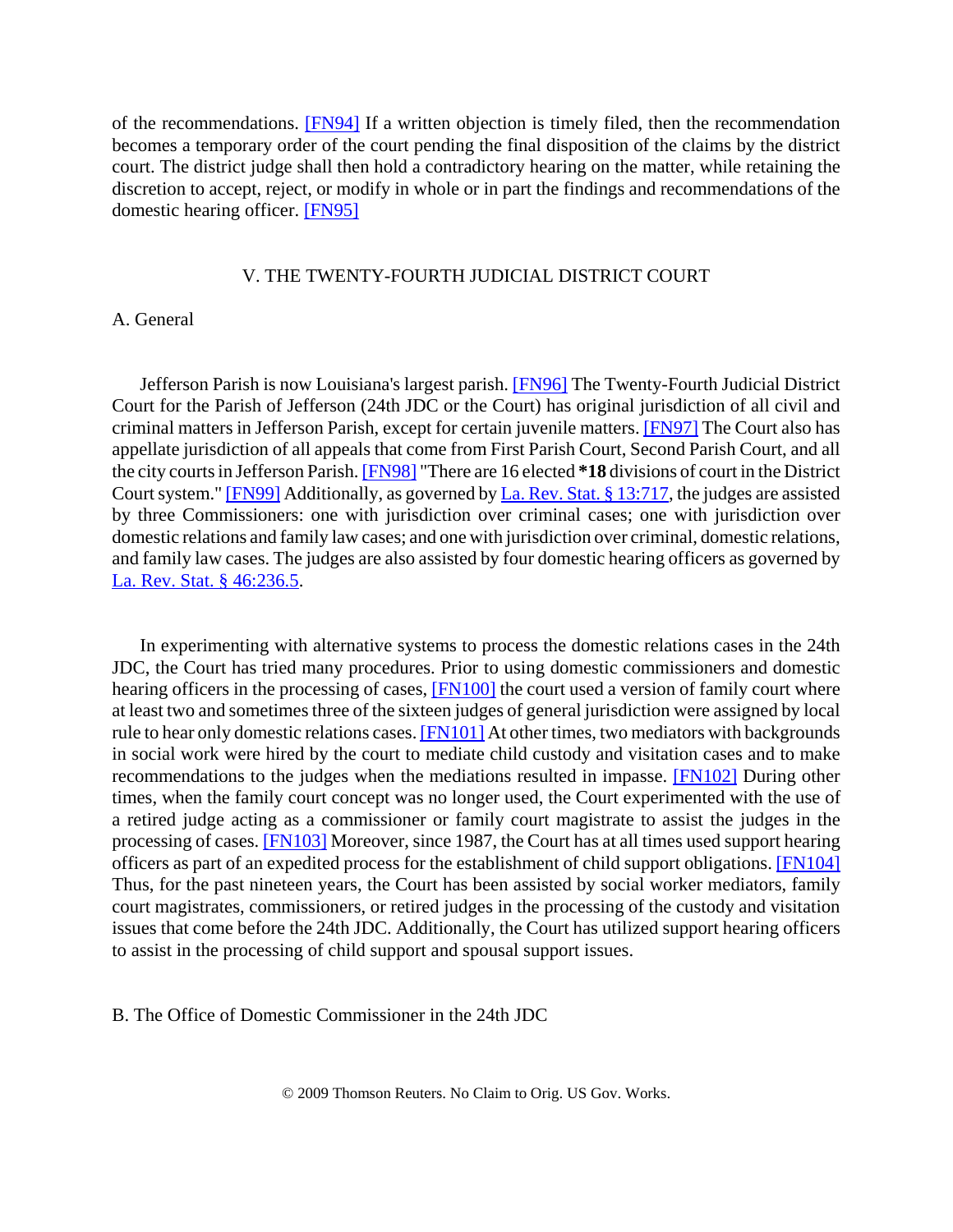The use of a domestic commissioner in the Twenty-Fourth Judicial District Court for the Parish of Jefferson (24th JDC) has been authorized **\*19** since 1997. [FN105] Only one domestic commissioner was authorized by the enabling legislation. [FN106] When the domestic commissioner took office in 1997 after Louisiana Revised Statute § 13:717 was enacted, he heard primarily three (3) types of cases: 1) ex parte and emergency matters (including domestic abuse petitions); 2) interim custody and support issues (spousal and child); and 3) uncontested divorces. In 1997, the domestic commissioner initially received cases after they had been placed on the docket of the division to which they had been allotted. Individual judges would send specific cases to the domestic commissioner for hearings.

This system changed in April 1999 with Domestic Relations Case Rule II, Section 2, Designation of Records which stated, "All matters designated as Domestic shall initially be placed on the docket of the Domestic Commissioner and not on the docket of the Division to which the matter is allotted." Domestic Relations Case Rule II, Sections 2 and 3, Designation of Records read as follows:

Section 3. The Domestic Commissioner shall assign dates for hearing on all aspects of a Domestic matter unless a matter has been sent back to a Division by the Domestic Commissioner. Attorneys and litigants are to be directed to the Domestic Commissioner in order to obtain said hearing dates.

Section 4. No Domestic matter will be addressed by the Division to whom the matter is allotted until attorneys and litigants have first appeared before the Domestic Commissioner. [FN107]

The effect of the April 1999 amendments to the Domestic Relations Case Rules was to place almost every domestic relation case on the domestic commissioner's docket instead of the dockets of the sixteen judges of the Court. As the number of cases that were assigned to the Domestic Commissioner increased, there began to be delays and backlog. Because of these delays, the Court commissioned a study to examine how it could best use domestic commissioners and hearing officers. [FN108] As a result of changes made by the court based on recommendations in the first efficiency study, the court increased the number of domestic commissioners from one to one and one-half, [FN109] expanded the duties of the support-only **\*20** hearing officers so that they could now hear all issues ancillary to a divorce, [FN110] and increased the number of hearing officers from two to four. [FN111]

The commissioners in the 24th JDC are required to have a minimum of five years of experience in handling matters within their respective jurisdiction. [FN112] The office of domestic commissioner is designed to facilitate the orderly process of routine and recurring issues and emergency issues which are presented to the court. **[FN113]** The duties of the Domestic Commissioner are enumerated in §13:717(F)-(G) which states:

F. The powers of the commissioner hearing domestic matters shall include but not be limited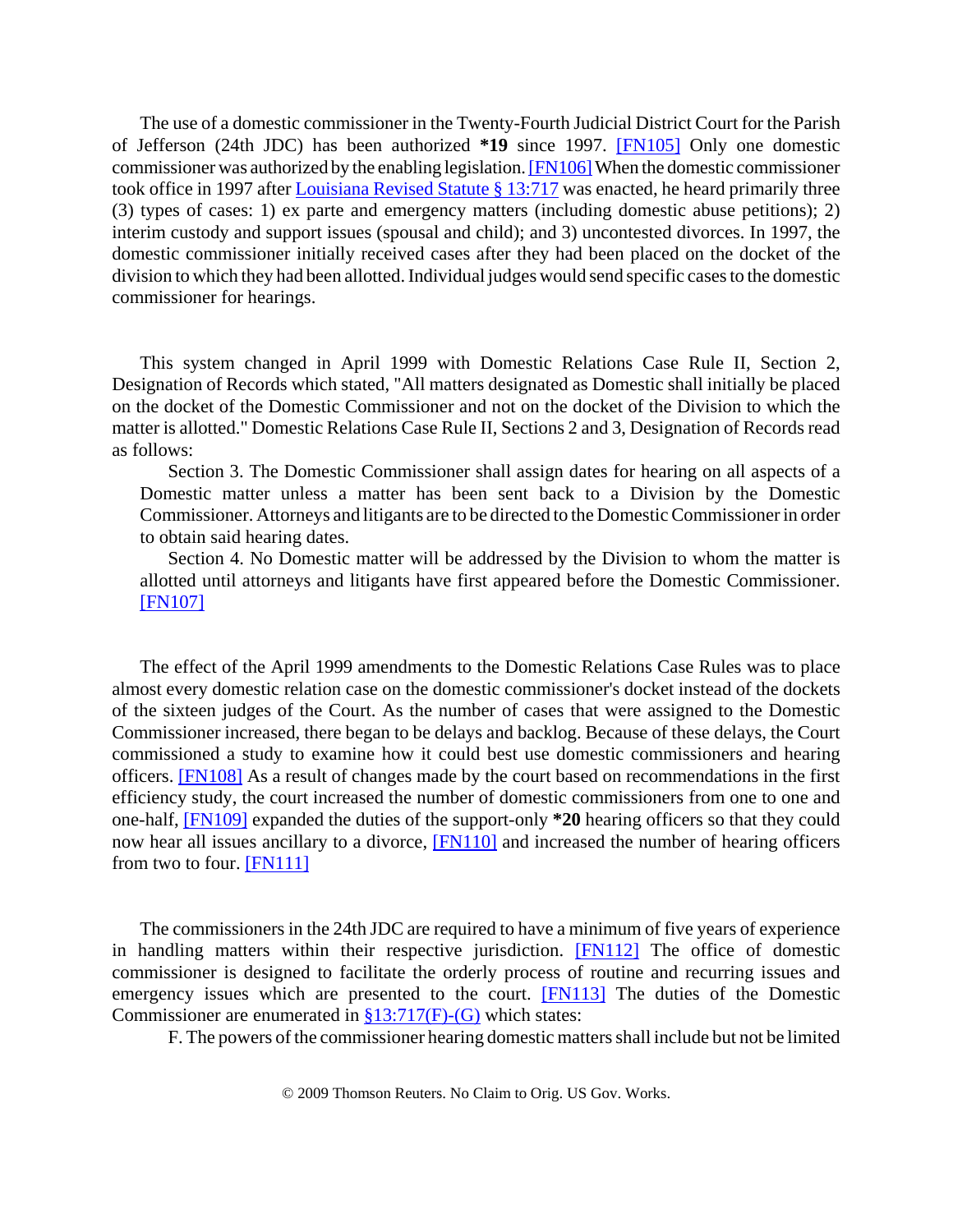to the power to:

(1) Administer oaths and affidavits.

(2) Render and sign judgments and orders confirming judgments by default in accordance with the general provisions of law, including the requirement of introducing proof sufficient to establish a prima facie case.

(3) Grant uncontested divorces.

**\*21** (4) Implement interim child support and custody orders, as follows:

(a) A certified copy of such orders will be provided to the parties at the time of the court's ruling. If no objection is filed in writing with the district court judge having jurisdiction over the case, within three days of rendition and notification either by the commissioner or through service by the clerk of court, exclusive of weekends and holidays, the order shall become a final judgment of the court and shall be signed by a judge of the Twenty-Fourth Judicial District Court and is appealable as any other final judgment.

(b) Any party who disagrees with a judgment or ruling of a commissioner may file a written objection thereto. The objection shall be filed within three days of the judgment or ruling being received by the party either from the commissioner or by service through the clerk of court and shall be filed in accordance with the rules of the Twenty-Fourth Judicial District Court. The objection shall be heard by the judge of the Twenty-Fourth Judicial District Court to whom the matter was originally allotted.

(c) The judge may decide the objection based on the record of the proceedings before the commissioner or may receive further evidence and rule based on that evidence, together with the prior evidence, or may recommit the matter to the commissioner with instructions.

(d) Every order given to the parties by the commissioner or served upon the parties by the clerk of court shall contain the following notice:

#### IMPORTANT NOTICE

This order, if not contested in writing within three days of receipt from the commissioner or through service by the clerk of court, exclusive of weekends and holidays, will be signed by a judge of the Twenty-Fourth Judicial District Court and will become a final judgment of the court. (Emphasis in original).

(5) Approve consent judgments.

(6) Sign ex parte and emergency orders.

(7) Find and punish for contempt of court in the same manner as a district court judge.

(8) Handle preliminary disputes concerning discovery or the issuance of subpoenas.

(9) Adjudicate any other domestic matter not specifically excluded in Subsection G.

**\*22** G. Except as provided in this Subsection, the Domestic Commissioners shall not have the power to adjudicate cases in a contested matter of divorce, custody, permanent spousal support, paternity, or partition of community property, unless the parties consent in writing to the jurisdiction of the commissioner. Each time an action is filed with the clerk of court for the Twenty-Fourth Judicial District Court, the clerk shall notify the parties to that action of their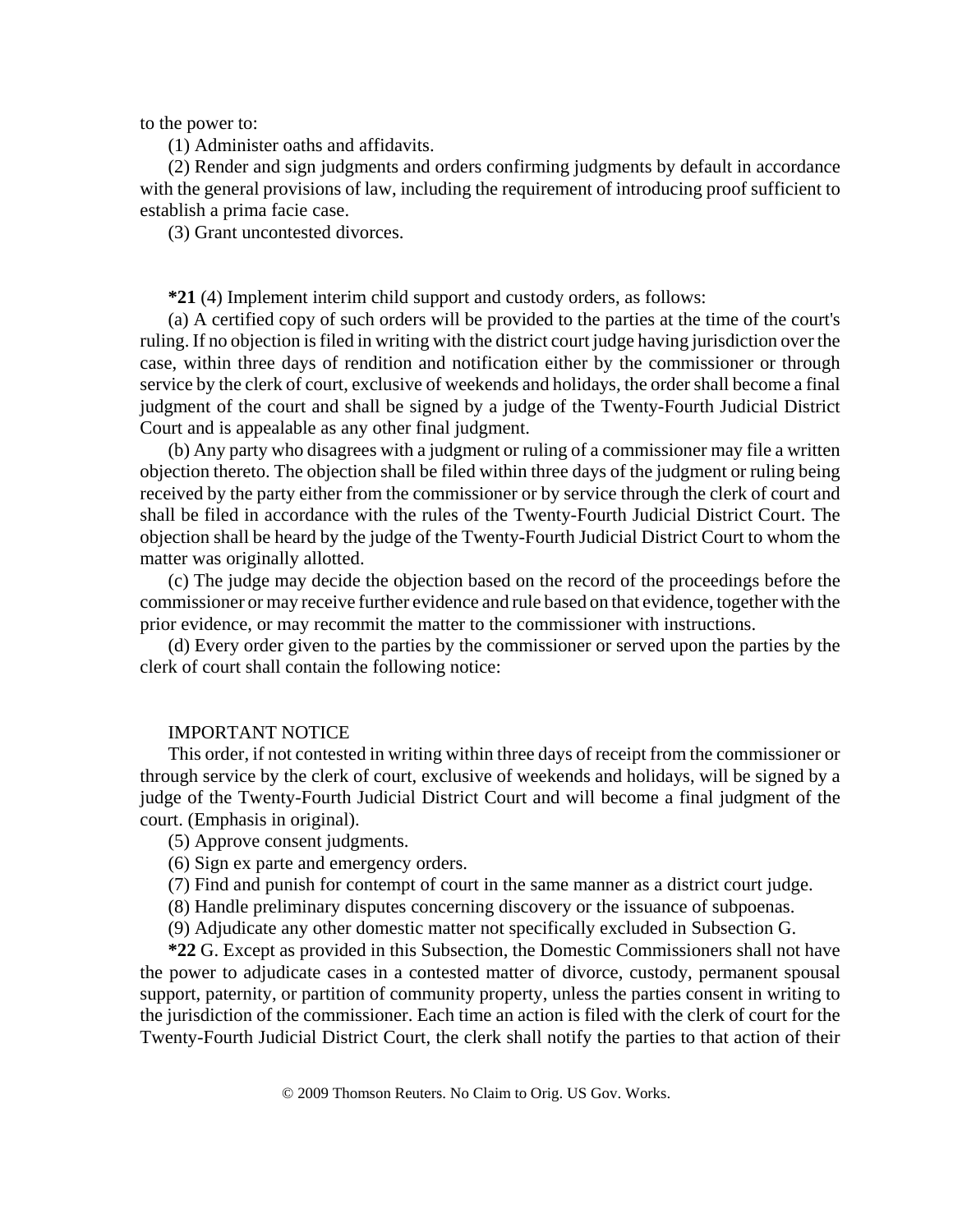right to consent to jurisdiction by the commissioners. In each case in which all the parties provide a written waiver of their right to have their case heard by a district court judge, and provide written consent to the matter being heard and adjudicated by a commissioner, the commissioners may conduct any and all proceedings on any matter pending before the court and may order the entry of judgment in the case. Each judgment so recommended by a commissioner shall be signed by a judge of the Twenty-Fourth Judicial District Court. Any party who is aggrieved by a judgment entered by a commissioner may appeal that judgment in the same manner as any other judgment entered by a district court.

My research during the efficiency studies  $[FN114]$  revealed that from 1997 to 2002, to a large extent, the domestic commissioner in the 24th JDC mediated many of the cases from the bench receiving settlement in a significant number of cases. Additionally, the domestic commissioner in the 24th JDC was used as an additional judge who tried many cases with party consent. These trials took up a significant amount of the domestic commissioner's time. Consequently, in 2002, the Court limited the types of matters heard by the domestic commissioner. In January 2002, the Court prevented the domestic commissioner from presiding over trials with party consent. The domestic commissioners' role in the 24th JDC since 2002 has been largely limited to interim and emergency matters as originally intended when the system was designed in 1997. [FN115]

The domestic commissioners in the 24th JDC are now hearing interim matters and those cases of average complexity that do not take much judicial time. Examples of such cases include those involving interim child support orders; interim custody and visitation orders; default judgments; consent judgments; uncontested divorces; domestic abuse petitions; hearings on ex parte orders from authorized divisions of court; and hearings on contempt of the Commissioner's orders.

#### **\*23** VI. DOMESTIC HEARING OFFICERS IN THE 24TH JDC

For the 24th JDC, in addition to the domestic commissioners, the Court has established the position of domestic hearing officer, whose duties are to hear support and support related matters. Prior to 2003, the hearing officers in the 24th JDC provided an expedited process for the establishment, modification, and enforcement of support obligations. **[FN116]** There were initially two (2) hearing officers, one who worked part-time and another who worked full-time. The hearing officers acted as finders of fact and made recommendations to the domestic commissioner or to the district court concerning the following matters: (1.) Establishment and Modification of Support; (2.) Method of Collection of Support; and (3.) Enforcement of Support. [FN117]

I found that the hearing officers were highly effective in handling the large number of support issues that came before the Court. The hearing officers were hearing virtually all of the child and spousal support matters coming before the Court. After the hearing officers made findings of fact and recommendations on the proper amount of support, then the matter was set for hearing before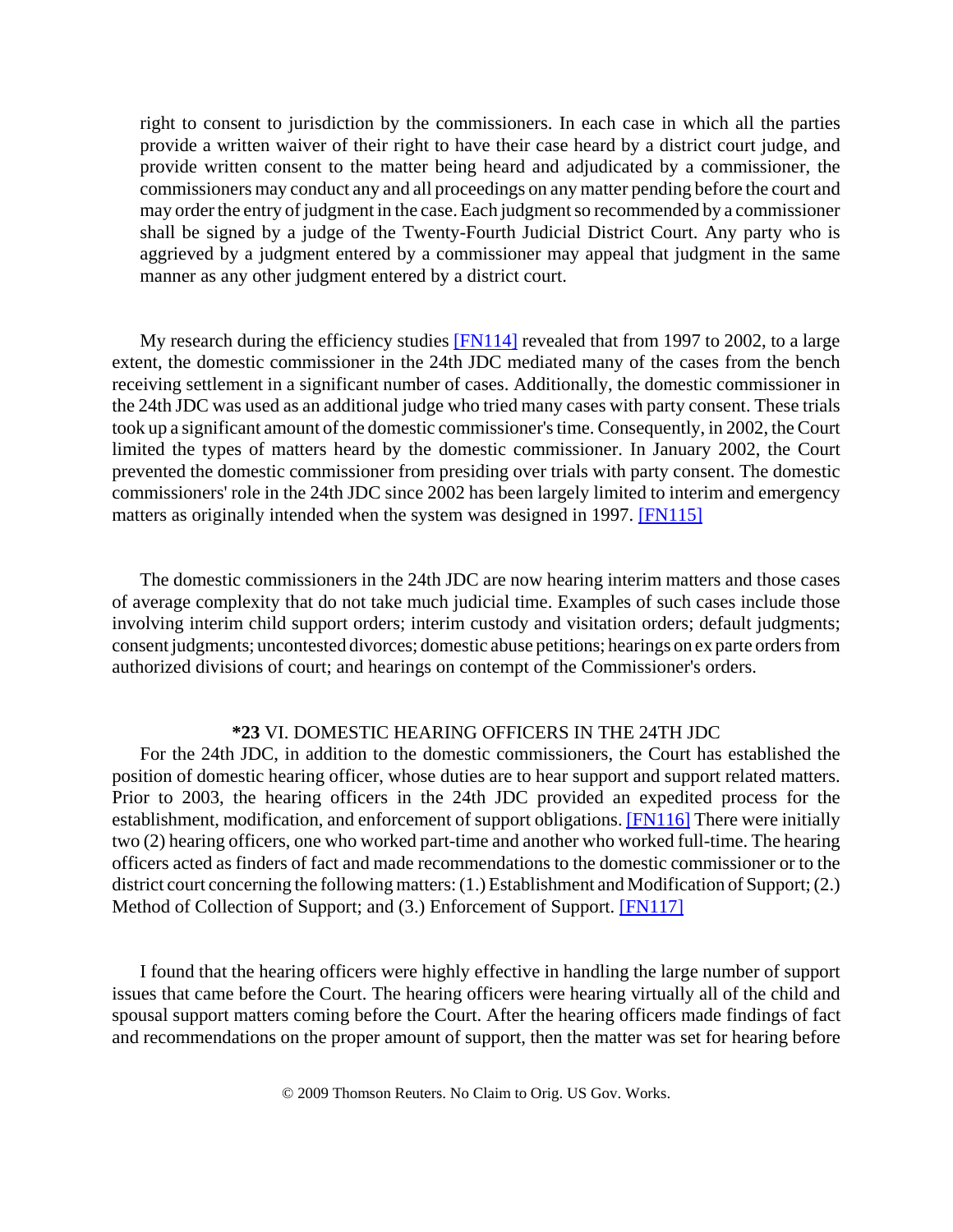the domestic commissioner for an interim order. If either party disagreed with the interim order signed by the domestic commissioner that party could object and set the matter for hearing before the District Judge to whom the case was allotted. Additionally, most [FN118] of the recommendations on child and spousal support that the hearing officers made became interim orders of the domestic commissioner, and the litigants did not object. Therefore the recommendations of the hearing officers effectively became final judgments and were appealable to the Louisiana Fifth Circuit Court of Appeal. [FN119]

When a demand was made for child support, interim or final spousal support, litigants were able to schedule a hearing before a support hearing officer within thirty (30) days of the filing of the support demand if a separate order was submitted with the demand. Because the hearing officers were so successful in resolving the overwhelming number of child and spousal matters that came before the court, I recommended to the Court **\*24** in the Harges First Efficiency Study that the duties of the hearing officers be expanded to include all issues ancillary to a divorce. The Court implemented this recommendation, revised its local rules, and developed the Domestic Early Intervention Triage Program. [FN120]

In early 2005, I was again retained by the Court to assess the Domestic Intervention Triage Program. The purpose of that study [FN121] was three-fold:

(1) to evaluate the Domestic Early Intervention Triage Program, [FN122] (2) to gather data and information about how the commissioners' and domestic hearing officers' functions have evolved since their inception, and (3) to make recommendations to the Court about how to improve the efficiency of the commissioner and hearing officer systems to better serve the public.

The current procedures used by the domestic hearing officers in the 24th JDC are detailed in the Twenty-Fourth Judicial District Court Rules - Domestic Early Intervention Triage Program. [FN123] Pre-trial conferences known as Hearing Officer Conferences (HOCs) are scheduled in not less than thirty (30) and not more than thirty-five (35) days of the date of filing of the initial pleading for relief. [FN124] The hearing or trial date before the court or domestic commissioner to whom the case is allotted is scheduled in not less than forty (40) and not more than fifty-five (55) days of the date of filing of the initial pleading for relief. [FN125]

The HOCs are scheduled for one and one-half (1 1/2 ) hours, unless a party or counsel makes a written request for a conference period of up to two hours. [FN126] Additionally, the hearing officer has the discretion to schedule additional conferences, hearings, rule dates, or additional time if necessary. [FN127] The scheduling of HOCs throughout the day is in sharp contrast to the previous system with a general docket call at a specific time such as 9:00 a.m. where all lawyers and their clients appeared at the same scheduled time and waited for minutes or hours until the district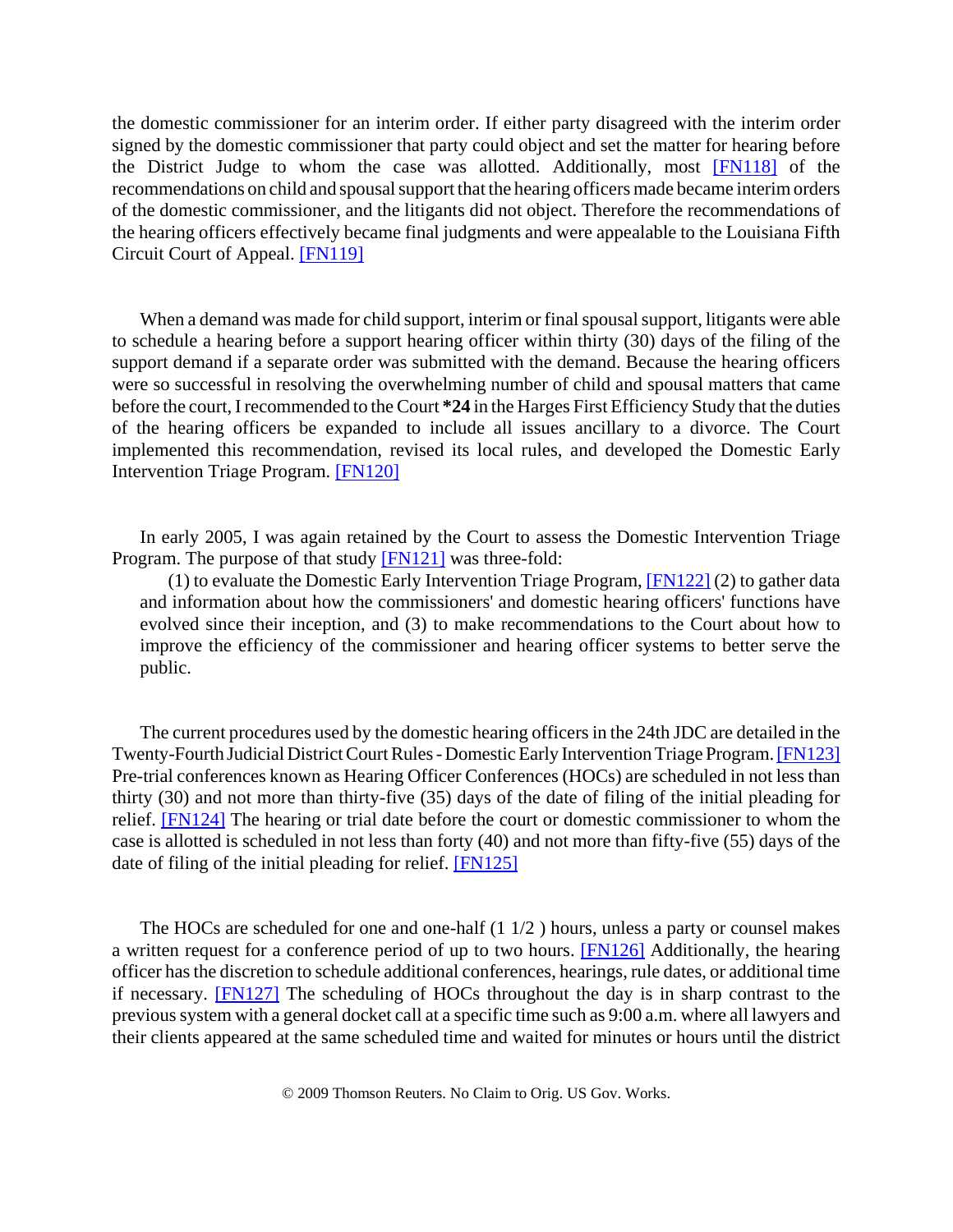judge or commissioner heard their case. During the HOCs, the domestic hearing officers act as quasi-mediators conducting settlement conferences on all disputed issues. Most of the HOCs result in a Joint Stipulation and Order **\*25** that is drafted by the hearing officer during the conference and then sent directly to the district judge for his or her signature. Many matters left unresolved after the HOCs are scheduled for hearings before the district judges, however only five percent (5%) of the matters scheduled for HOCs are actually being heard by the district judges. [FN128] Therefore, this suggests that even when cases do not settle during the HOC, they settle before the court date.

Every effort is made in the HOCs to reduce all agreements reached between the parties to a written agreement entitled Stipulations and/or Recommendations of Hearing Officer. This form, which also summarizes the HOC and notes the hearing officer's specific recommendations regarding the unresolved issues, is prepared by the domestic hearing officer at the HOC while the parties and their attorneys are present. The domestic hearing officer signs the Stipulations and/or Recommendations of Hearing Officer form and takes it to the domestic commissioner for his or her signature. The domestic commissioner's signature on the documents becomes a Judgment or Interim Judgment of the court which implements the hearing officer's recommendations pending the filing of an objection and hearing before the district court. A copy of all written stipulations, recommendations, orders, rulings, or judgments resulting from the HOC is provided to the parties and their counsel at the time of the HOC. Any party who disagrees with a recommendation, order, ruling or judgment resulting from the HOC is allowed to file a written objection within three (3) days of receipt of the recommendation, order, ruling or judgment.

The objection is then heard by the district judge or domestic commissioner to whom the case is allotted. The district judge or domestic commissioner hears the matter at a contradictory hearing wherein the judge or domestic commissioner is allowed to accept, reject, or modify in whole or in part the findings and recommendations of the hearing officer. The district judge or domestic commissioner may receive evidence at the hearing or remand the proceeding to the domestic hearing officer.

In order to assess the effectiveness of the HOCs, I analyzed a sample of 1,013 cases scheduled for a HOC to determine the percentage of cases that were actually heard by trial judges. This analysis revealed that only 4.6% of the cases were actually decided by the trial judges. Therefore, 95.4% of the cases are resolved either before, during, or after the HOCs. Of that 95.4% of cases, 41.66% of the cases resulted in consent judgments at the HOC, 24.09% of the cases resulted in recommendations by the domestic **\*26** hearing officers, and 29.61% of the cases were either dismissed without a recommendation by the hearing officer or consent judgment or are still in the court system with no pending issues before the court. The HOCs in the 24th JDC effectively resolve over ninety-five percent (95%) of domestic issues that are presented to the domestic hearing officers. [FN129] Therefore, it appears that HOCs, where the domestic hearing officers are hearing all issues ancillary to a divorce, are very effective in disposing of the vast majority of the domestic issues that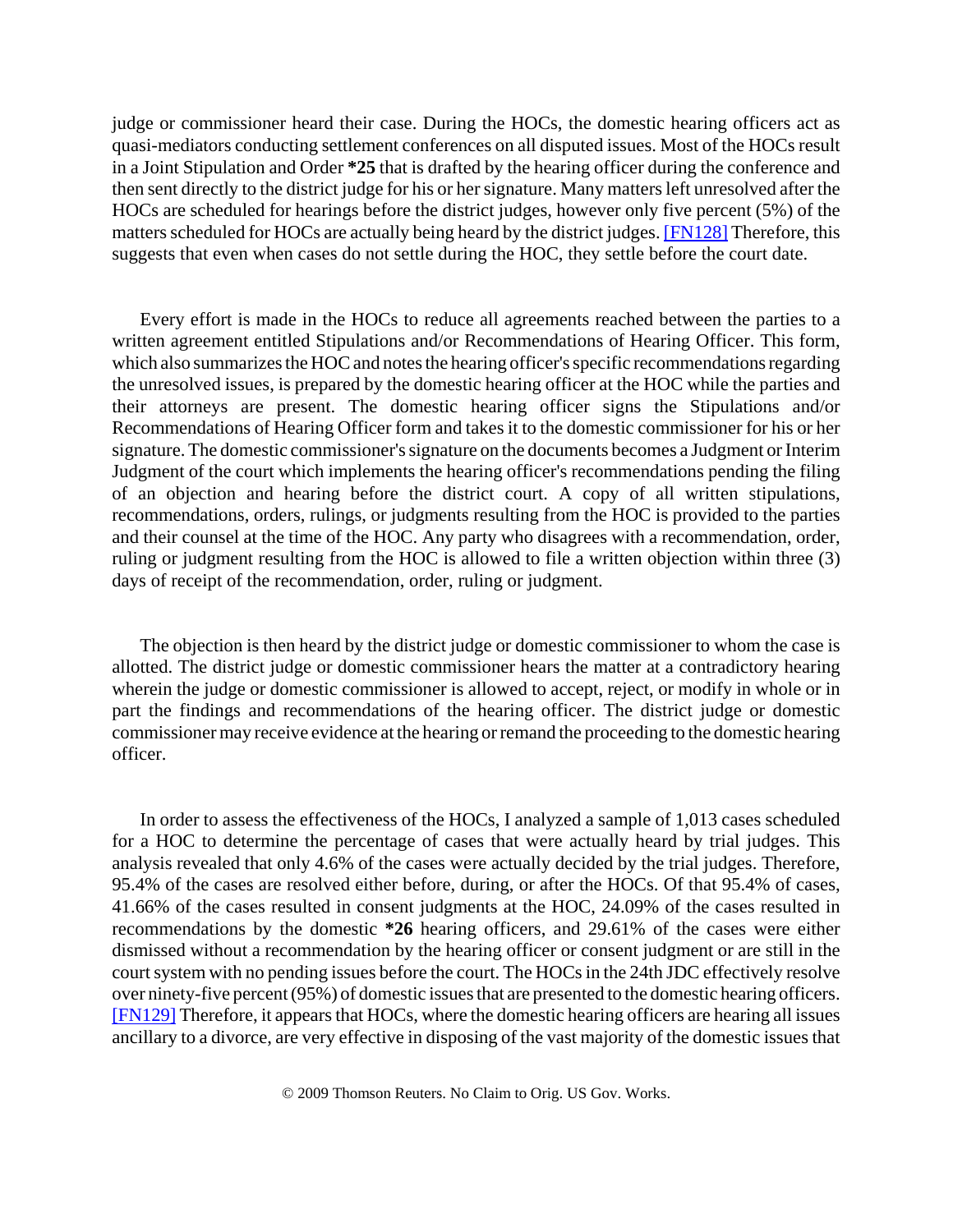are filed in the 24th JDC.

# VII. CHALLENGES TO THE AUTHORITY OF CIVIL COURT COMMISSIONERS AND DOMESTIC HEARING OFFICERS

# A. Challenges to Court Commissioners

Although infrequently done, parties sometimes challenge the authority of court commissioners to serve in a quasi-judicial capacity. The primary contention of litigants is that the action of a court commissioner in submitting proposed findings of fact to the district judge constitutes an adjudication of the matter and is violative of the Louisiana Constitution. However, Louisiana courts hearing these contentions have held otherwise. The courts have held that the Constitution is not violated as long as the district judge retains the responsibility for making ultimate decisions. For example, in Bordelon v. Louisiana Department of Corrections, the Louisiana Supreme Court found that since the actions of the court commissioner for the Nineteenth Judicial Court were authorized by statute, the court commissioner had the authority to conduct hearings on any motions and make recommendations to the district judge "as long as [the district judge] retain[s] the responsibility for making the ultimate decision in the case." [FN130] The Court concluded that the plaintiff's constitutional due process was adequately protected by the procedure outlined in title 13, section 713 of the Louisiana Revised Statutes, because pursuant to the statute, the trial judge will make a de novo determination of disputed findings or recommendations and can accept, reject, or modify those findings or recommendations or require additional evidence. [FN131]

Likewise, in Autrey v. Energy Corporation of America, the Third **\*27** Circuit Court of Appeal found the actions of a court commissioner of the 15th JDC were pursuant to the authorization of the district judge for the disposition of the case based on the evidence and argument, and did not constitute an adjudication of the matter. The court commissioner had conducted an evidentiary hearing on the merits of worker's compensation and wrongful discharge claims, and submitted the proposed findings of facts to a district court judge. [FN132] Thus, as long as the district judge retains the ultimate decision-making authority in the case, the court commissioner's practice does not violate the Louisiana Constitution. [FN133]

In Sibille v. Hygeia International Systems, Inc., the Third Circuit Court of Appeal found that the court commissioner for the Fifteenth Judicial District Court also had the authority to constitutionally grant a preliminary default judgment. **[FN134]** This function was also found not to be an adjudicatory function because the preliminary default had been entered under the supervision of the district judge who retained the ultimate authority in the case. [FN135]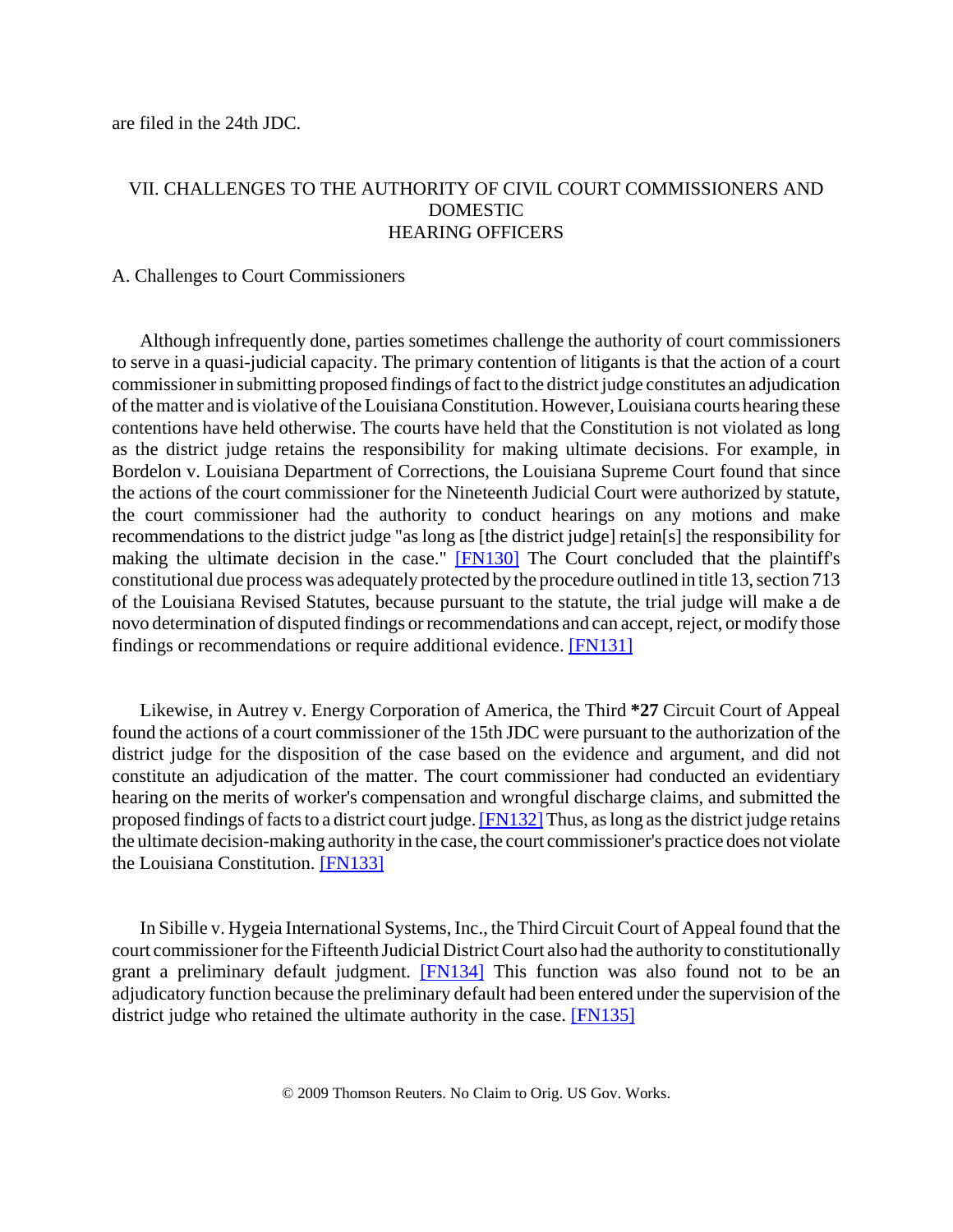However, in a case where the trial judge ruled on the court commissioner's written recommendation based solely on the court commissioner's report without ordering that the transcript of the lengthy proceeding be prepared, Quarles Drilling Corporation v. General Accident Insurance Co., the appellate court held that the trial judge erred because the enabling statute, La. Rev. Stat. Ann. § 13:1171(G), requires the trial judge to have the record before him when he considers the exceptions to the court commissioner's report. [FN136] The appellate court further stated that the "commissioner's role is limited to gathering facts and making recommendations to the judge in whom is vested the authority to decide the case." [FN137] Additionally, since the trial judge did not decide the case on the record, the Louisiana Constitution was also violated because the trial judge's actions violated article 5, section 22 of the Louisiana Constitution which requires that all judges be elected. Recognizing that this "provision confers on a litigant the corresponding right to have his case decided by an elected judge, and not by a commissioner appointed by the judges," the court of appeal stated that "[t]he decision making process necessarily **\*28** requires consideration of the testimony and weighing the evidence." [FN138] Since the trial judge did not have the transcript of the proceeding of the court commissioner before him when he made his decision, the trial judge erred. [FN139]

From these cases, it appears that the actions of court commissioners in Louisiana are constitutional as long as the responsibilities of the court commissioner are authorized by statute, the court commissioners limit their actions to conducting hearings on motions and making recommendations to the district judge, and the district judge retains the responsibility for making the ultimate decision in the case. In making this decision, the trial judge should have the entire record before her, including a transcript of the proceeding of the court commissioner. This will satisfy the constitutional requirement that the ultimate decision maker be an elected judge. [FN140] Judicial districts in Louisiana wishing to utilize the services of court commissioners might want to keep these considerations in mind.

Moreover, even when a court commissioner conducts a proceeding on a matter before a Louisiana district court and subsequently orders the entry of judgment, where the parties have consented to the matter being heard and adjudicated by the court commissioner, it appears that this action is also constitutional. This is because the parties, by their consent, have waived their right to have the matter heard by a district judge. In this instance, the court commissioner may, in my opinion, constitutionally conduct any and all proceedings on any matter pending before the court and may order the entry of judgment in the case. If the judgment so recommended by the court commissioner is signed by a judge of the district court, then any concern that an official that is subordinate to the district judge is adjudicating matters before the court is without merit. [FN141] Thereafter, any party who is aggrieved by a judgment entered by a commissioner should be allowed to appeal that judgment in the same manner as any other judgment entered by a district court.

**\*29** B. Challenges to the Authority of Domestic Hearing Officers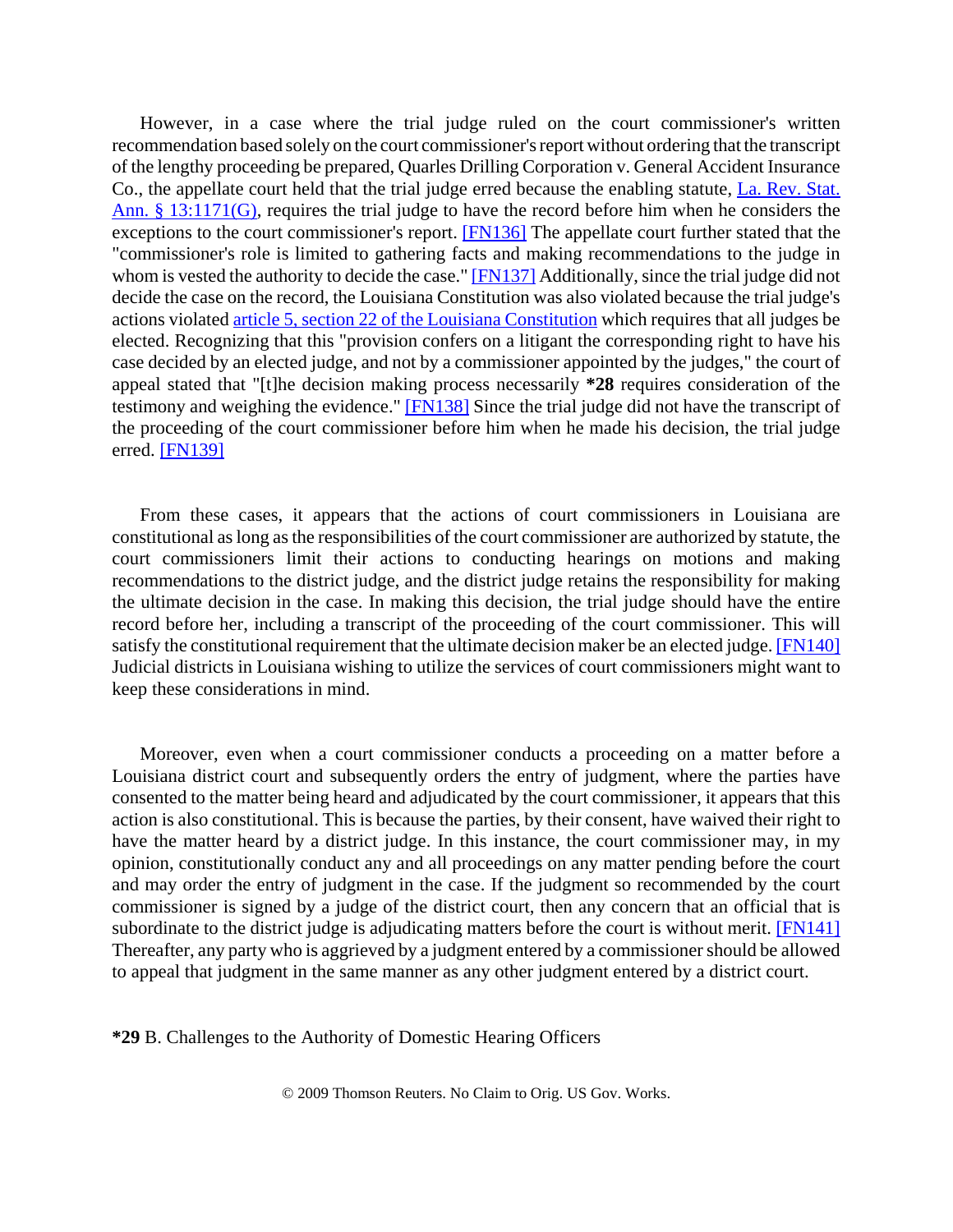The authority of domestic hearing officers who computed child and spousal support under the authority of the previous version of title 46, section 236.5 of the Louisiana Revised Statutes and who determined paternity matters brought by the State of Louisiana have also been challenged on a few occasions. [FN142] Some of the challenges were based on the fact that these domestic hearing officers were conducting hearings and making recommendations on matters that were beyond the scope of section 236.5. For example, in Muller v. Muller, the court of appeal found that the domestic hearing officer did not have the authority to "conduct a hearing and to make recommendations concerning child custody matters," because section 236.5, as it existed in 1992, did not allow the domestic hearing officer to do so. [FN143] In Soileau v. Houser, the court of appeal also found the domestic hearing officer exceeded his jurisdictional authority and was without subject matter jurisdiction to determine matters of custody. [FN144] The court also found that a domestic hearing officer was not authorized to determine paternity matters brought by a private party. [FN145] Consequently, the court vacated the recommendations of the domestic hearing officer. [FN146]

In another case challenging the actions of a domestic hearing officer, Piccione v. Piccione, the Third Circuit Court of Appeal reversed the judgment of a trial court holding a party in contempt of court for failing to pay spousal support and child support in accordance with the recommendations of the domestic hearing officer. [FN147] The local rule of court stated that if the domestic hearing officer's recommendation is objected to, **\*30** then the recommendation became an interim order pending the final disposition of the claims by the court. [FN148] This rule conflicted with section 236.5 because that section did not allow the domestic hearing officer's recommendations to become an interim order of the court. After both parties objected to the domestic hearing officer's recommendations, the payor party was held in contempt of court because he failed to pay spousal and child support as recommended by the domestic hearing officer. [FN149] The court of appeal found that the local rule of court modified section 236.5 by giving the recommendations of the domestic hearing officer the effect of a court order, "an authority never contemplated by that statute." [FN150] Since no authority existed in Louisiana allowing a local rule of court to expand a state statute to allow a contempt proceeding against a party against whom no court order had ever been issued, the district court erred in holding the payor party in contempt of court for failure to pay child and spousal support in compliance with the domestic hearing officer's recommendations. [FN151]

In Kim v. Kim, the Fifth Circuit Court of Appeal found that the support and support related domestic hearing officer procedure in the Twenty-Fourth Judicial District Court that existed in 1990, which allowed domestic hearing officers to hold hearings and make recommendations to district court judges, was constitutional, and that a litigant did not have a constitutional right to have his case heard solely by an elected district court judge after he has signed a waiver form allowing a domestic hearing officer to hear the case. **[FN152]** The court held that the domestic hearing officer procedure was set up by local court rules, was authorized by section 236.5, and was constitutional. [FN153]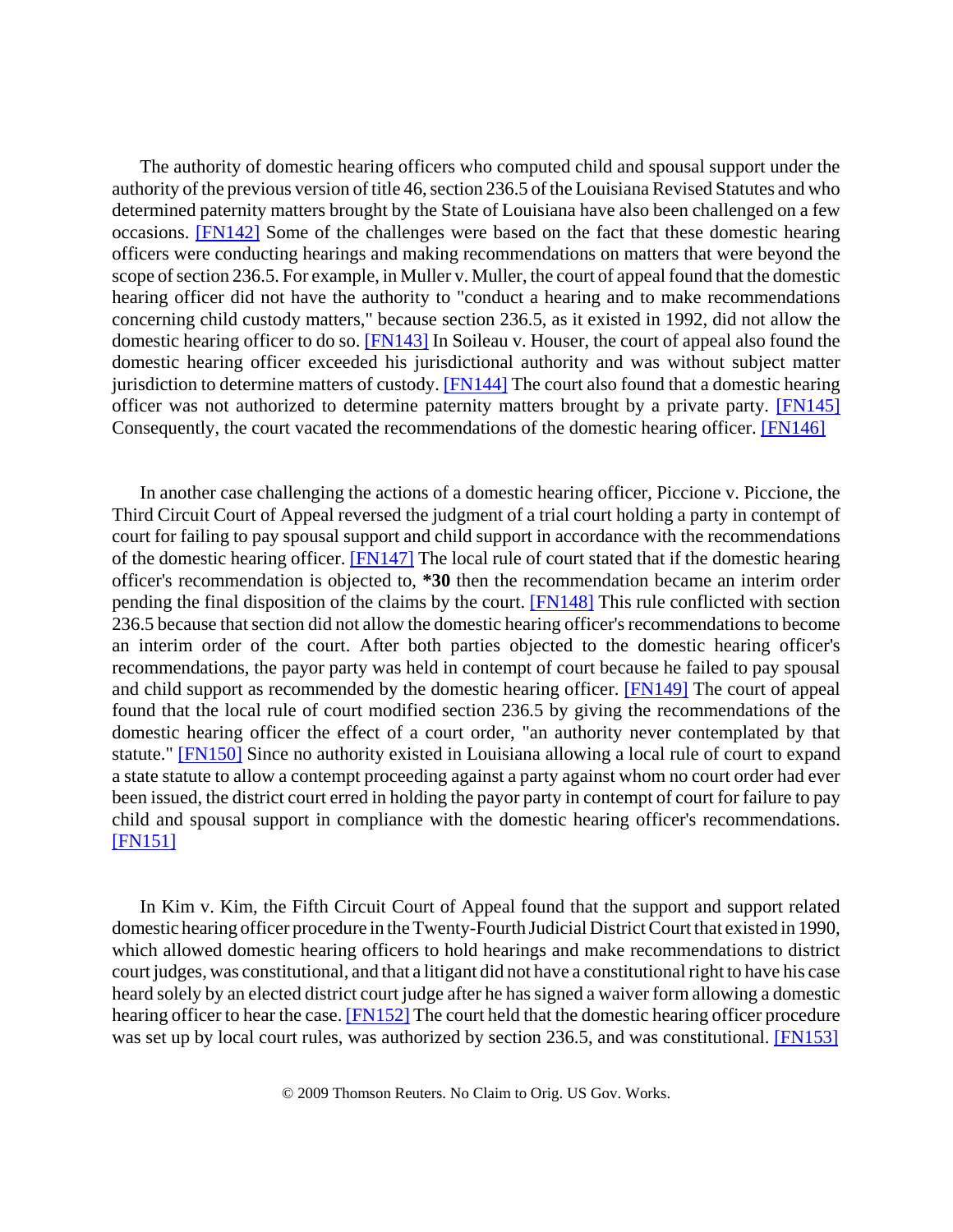In another challenge to domestic hearing officers who are authorized by section 236.5, Paschal v. Hazlinsky, the court held that litigants were not deprived of due process of law when a domestic hearing officer granted domestic abuse protective orders against two adult daughters in favor of the mother. [FN154] Title 46, section 2135(I) of the Louisiana Revised Statutes allows domestic hearing officers who are qualified under section 236.5 to issue temporary restraining orders in domestic violence cases to prevent a defendant from abusing, harassing or interfering with the person or going near the residence or place of employment of the petitioner. [FN155] After a **\*31** contradictory evidentiary hearing where all parties were allowed to testify and present evidence to the domestic hearing officer, the domestic hearing officer issued protective orders against the daughters and assessed them with various medical costs arising out of the domestic dispute with their mother. [FN156] A same-day appeal was granted, but the daughters, who were proceeding pro se, did not appear at the appeal hearing. [FN157] When the matter was called for review by the district judge and the daughters were not present, the district judge, after ordering a fifteen minute recess for court personnel to look for the daughters, who could not be located, affirmed the recommendations of the domestic hearing officer in toto, making such recommendations the judgment of the district court. [FN158] Subsequently, the daughters hired an attorney, who filed a Motion for Appeal which contained an objection to the ruling of the domestic hearing officer as well as a request for appeal. [FN159] The district judge denied the motion, noting on the order that, because the daughters "failed to appear at the same-day appeal hearing, the ruling of the hearing officer had become the judgment of the district court." [FN160] On appeal, the court of appeal affirmed, stating that the "practice of utilizing an initial hearing by a domestic hearing officer in domestic violence cases facilitates resolution of these time sensitive matters in an expedient manner." [FN161] Since this procedure allows all parties to participate in a contradictory hearing before the domestic hearing officer and, where requested, allows for a second opportunity to be heard before the district court judge, the practice utilized by the 4th JDC "strikes a proper balance between the governmental interest of abating the epidemic levels of domestic violence and the citizen's right to a fundamentally fair and meaningful opportunity to be heard." [FN162]

An important edict made by the court of appeal in Paschal v. Hazlinsky was that in order to guarantee parties due process of law when matters are "heard" by non-elected judges such as domestic hearing officers, the parties must be granted a contradictory hearing with a meaningful opportunity to be heard. In my opinion, this contradictory hearing can be conducted by the domestic hearing officer or by the district judge or by both of them. [FN163]

**\*32** As a result of the cases discussed in the previous paragraphs, in order to implement a domestic hearing officer system in Louisiana that will be deemed constitutional where the issues are incidental to a divorce such as child or spousal support, use of community property, child custody or visitation, judicial districts must first ensure that the domestic hearing officer does not hear matters that are beyond the scope of section 236.5. Moreover, the judicial districts must take care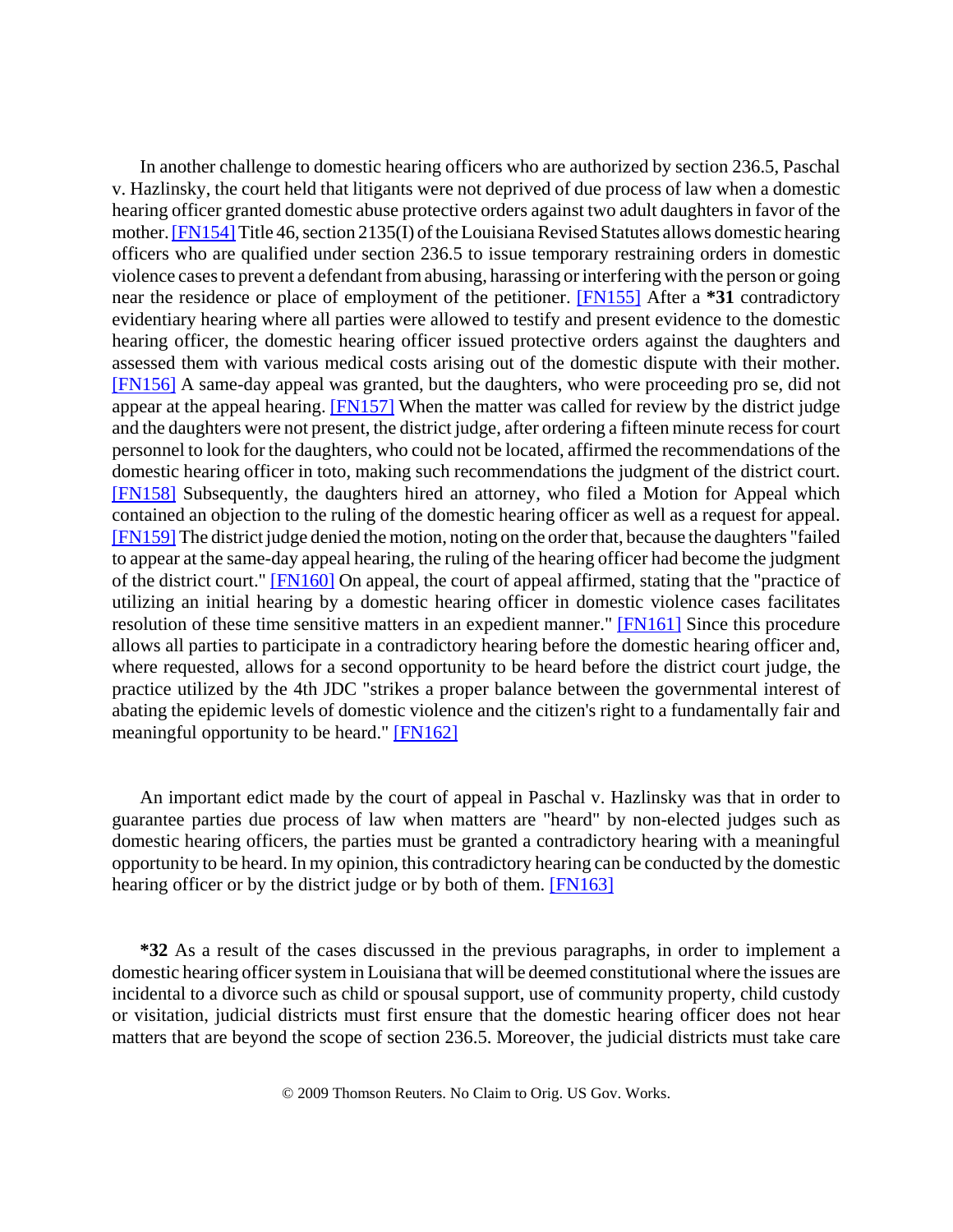to emphasize that a domestic hearing officer simply issues a written recommendation, not an order, and that a domestic hearing officer's written recommendation will only have the effect of an order after it is signed by a district judge or a court commissioner. Additionally, courts will want to make certain that they have local rules of courts that detail the domestic hearing officer system. These local rules of court must not conflict with or somehow modify section 236.5. Finally, it is good practice for judicial districts to emphasize to the district judges that once an objection is made to a written recommendation of a domestic hearing officer, that the judges should not simply "rubber stamp" or automatically ratify the recommendation. Rather the trial judge should schedule a contradictory hearing and hear the matter de novo. [FN164] Of course, if no written objection is filed with the clerk of court within the time and manner established by local rule, the recommendation of the domestic hearing officer will become a final judgment of the court after signature by a district judge or court commissioner. These procedures will demonstrate to a reviewing appellate court that litigants truly do have the opportunity to be heard by an elected district judge as mandated by the Louisiana Constitution. [FN165]

When the domestic hearing officers hear matters in domestic violence cases under section 2135, the domestic hearing officer should hold a contradictory hearing, allowing the litigants an opportunity to be heard, before issuing the temporary restraining order. It is also good practice for the local rules of court to allow for a second opportunity to be heard before **\*33** the district court judge. This practice will likely be found constitutional and satisfy due process requirements by granting citizens their right to a fundamentally fair and meaningful opportunity to be heard.

# VIII. AN ANALYSIS OF THE USE OF DOMESTIC COMMISSIONERS AND HEARING OFFICERS IN

# THE 24TH JUDICIAL DISTRICT COURT

Domestic commissioners in the 24th Judicial District Court for the Parish of Jefferson (24th JDC) assist the Court in dealing with delays and backlogs that result from the large number of domestic relations filings in this metropolitan court. These quasi-judicial officials help to effectively and efficiently manage the caseloads of the sixteen judges of general jurisdiction who hear a wide variety of civil and criminal matters. The domestic commissioners in the 24th JDC, working in conjunction with the four (4) hearing officers, work very well in disposing of the vast majority of the domestic issues that come before the Court. Since the development of its Domestic Early Intervention Triage Program in 2005, [FN166] the bulk of the issues in domestic relations cases are now processed by the hearing officers in the hearing officer conferences, thus it is beneficial to examine the effectiveness of the hearing officer conferences more closely.

Hearing Officer Conferences (HOCs) in domestic cases in Louisiana have many benefits for both the litigants and the Louisiana judicial system. Perhaps one of the most important benefits of the HOCs is the speed within which litigants can now see a domestic hearing officer and have a realistic opportunity to resolve their disputes early in the litigation. Currently, HOCs are being scheduled in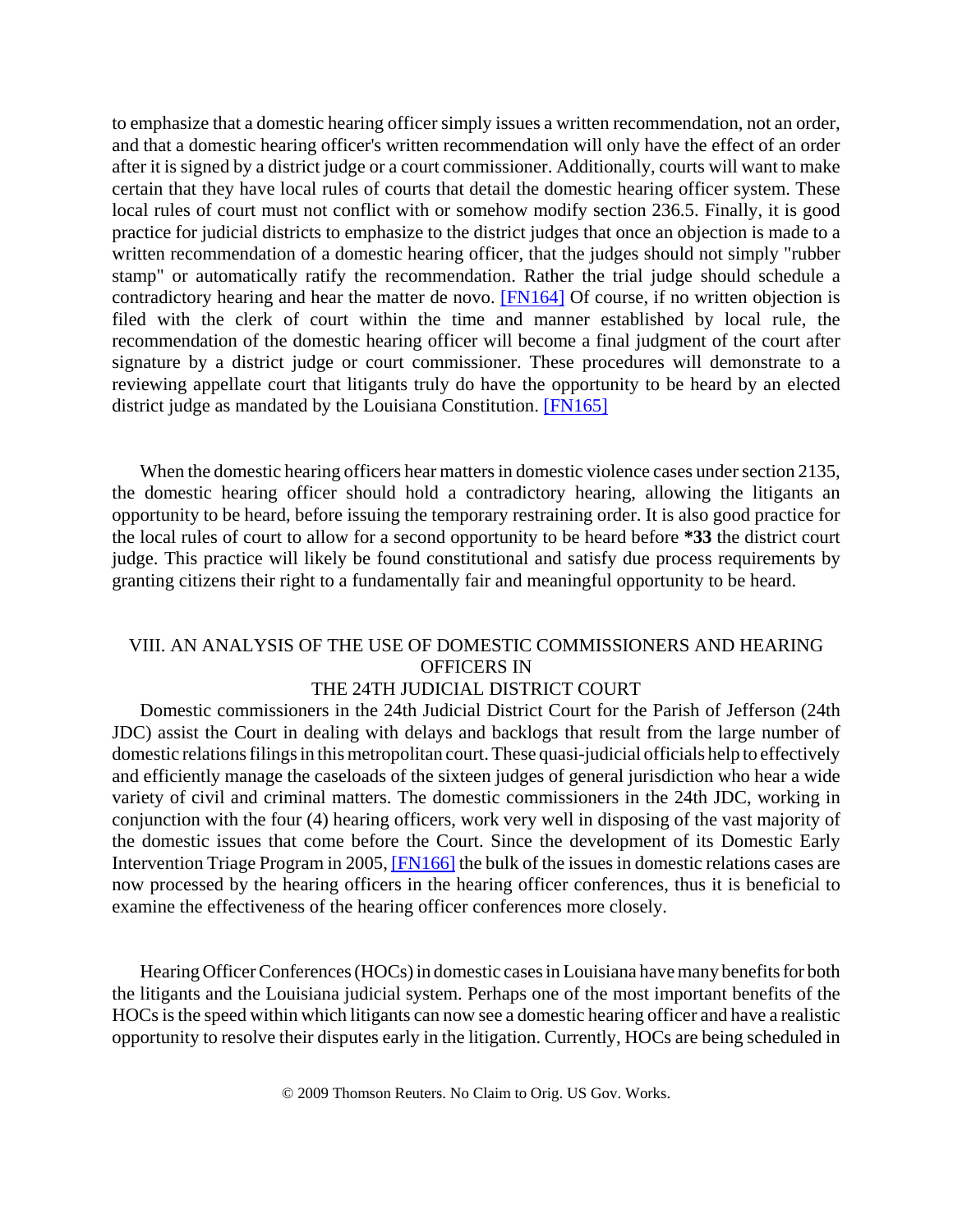the Sixteenth Judicial District Court (16th JDC) within twenty-one (21) days following the rendition of the order scheduling a court hearing. [FN167] In the Twenty-Fourth Judicial District Court (24th JDC), HOCs are currently being set at the time of the filing of a pleading and are being scheduled to be held within not less than thirty days and not more than thirty-five days of the filing of a pleading "in which an issue exists which is within the authority and responsibility of both the district court or the domestic commissioner and the hearing officer and requiring a domestic hearing officer conference." [FN168] At the same time that the clerk of court sets the HOC in the 24th JDC, the clerk of court also schedules the hearing or trial date before the court to whom the case was allotted to be held in not less than forty or more than fifty-five days **\*34** following the filing of the pleading. [FN169] The subsequent date that is scheduled on the district judge's docket allows the parties to have a quick date before the district judge in the event the case does not settle at the HOC and one or more of the parties disagrees with the recommendations of the domestic hearing officer. Prior to the use of HOCs in the 24th JDC, litigants could appear before a support-only domestic hearing officer within thirty days of a demand for child support or interim or final spousal support. [FN170] However, it usually took over three months for litigants to get a hearing before a district judge or domestic commissioner for the other matters in a divorce to be heard by a judicial officer such as child custody, visitation, use of the family home and automobile, and community property issues. [**FN171**]

A further benefit of the HOCs is that they are much less adversarial than a trial on the merits or a motion hearing. These conferences give litigants - who are normally parents going through a divorce and who are arguing over child custody, visitation, child support or spousal support, or community property issues [FN172] - an opportunity to appear before a quasi-judicial officer of the court in order to voice their concerns, needs, and interests. Because the conferences are usually one to two hours long, the HOCs allow the litigants sufficient time to state their views, all while not being subjected to direct or cross-examination by lawyers or the judge. The HOCs are informal mediation-type sessions that are conducted in private with the domestic hearing officer serving as the neutral third party. [FN173] The parties are represented by their attorneys and are allowed to participate in the conferences in a meaningful way. [FN174] Because of the informality of the **\*35** conferences and the lack of examinations by attorneys, litigants cannot help but feel as though they are given their "day in court" without the grilling that normally occurs in a courtroom environment. This environment is simply a more peaceful, more amicable method for resolving disputes between divorcing couples than is an adversarial trial or motion hearing where the attorneys usually do all of the speaking, with the clients playing a secondary role to the attorneys. In the HOCs, the litigants are allowed to speak freely without the rules of evidence being applicable. This freedom to speak is aided by the fact that HOCs are viewed as settlement conferences so that statements made by the parties or legal representatives are not admissible in later trials or hearings. **[FN175]** 

Another benefit to the use of HOCs in domestic cases is the assistance the domestic hearing officers provide to district court judges in the processing of cases. It is envisioned that most cases that appear on the domestic hearing officers' dockets will settle, [FN176] resulting in a significant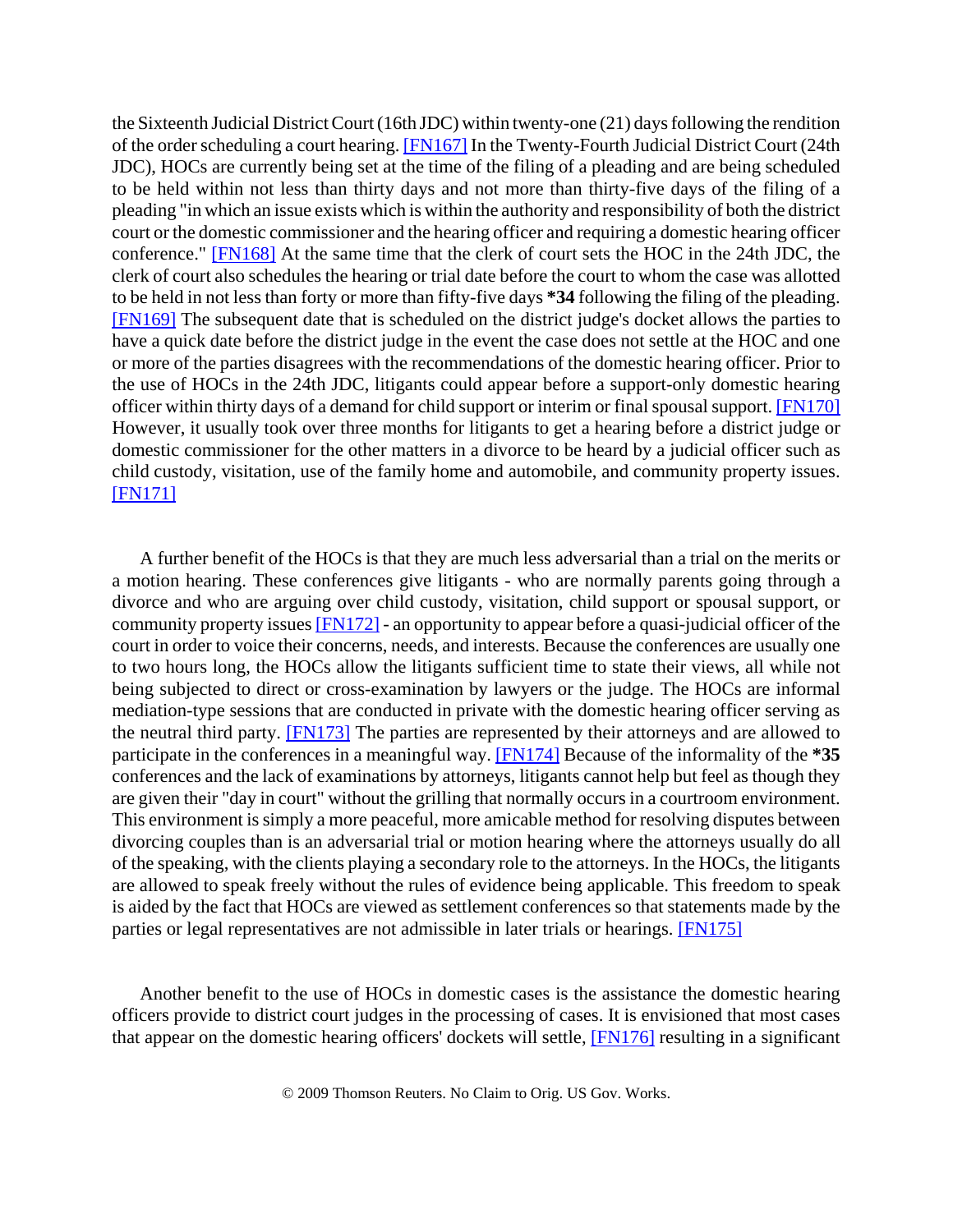amount of judicial time being freed up for the court to handle other matters on its docket. The HOCs also provide a financial benefit to litigants who have retained counsel to assist them during the process of divorce. The benefits to this class of litigants come in the form of decreased attorney time and effort, thereby resulting in less costs to the clients.

One additional benefit to the judicial system is that litigants in divorce actions in Louisiana are now appearing before individuals who have significant expertise and experience litigating divorce and family law cases. Although the enabling statute, title 46, section 236.5 of the Louisiana Revised Statutes, requires a domestic hearing officer to be a Louisiana licensed attorney with at least five years of prior experience in cases involving child support services, the domestic hearing officers currently serving in Louisiana courts have significantly more experience than the five year minimum. [FN177] The expertise and experience of the domestic hearing officers can only aid in their processing of cases. Moreover, all of the **\*36** domestic hearing officers that interviewed for this article commented that they loved their jobs and that being a domestic hearing officer is very satisfying. One domestic hearing officer, when asked why she took the position, commented that she loved her job and believed that she felt that she was making a difference. [FN178]

Notwithstanding the substantial benefits of the domestic hearing officer system, there are criticisms. One criticism that has been directed at the use of quasi-judicial officers such as domestic hearing officers is that such individuals are lesser functionaries who are not judges. [FN179] As a result, parties may feel that they are being heard by individuals functioning in some subordinate role. [FN180] However, this criticism is without merit when one considers that a party can always object to the recommendation of a domestic hearing officer if he is unhappy with the outcome and have the case heard by a judge at a contradictory hearing. [FN181] If the trial judge has the responsibility of scheduling a contradictory evidentiary hearing after a written objection by one of the parties to the domestic hearing officer's recommendation, a party is ensured of his right to have the case heard by a judge. [FN182] Where a contradictory evidentiary hearing is not scheduled after the objection to the domestic hearing officer's recommendations is filed, then a party may argue that by being required to go before a domestic hearing officer who will make a written recommendation to the trial judge without taking testimony, the domestic hearing officer is exercising judicial power in violation of the Louisiana Constitution. This argument may have merit if trial judges are "rubber stamping" the domestic hearing officers' recommendations or are not scheduling contradictory evidentiary hearings on the merits, but rather are giving substantial deference to the recommendations of domestic hearing officers and ruling on the domestic **\*37** hearing officers' recommendations without the taking of testimony. Because the domestic hearing officers in the domestic hearing officer conferences are not taking testimony, as no witnesses are sworn, and because the hearing officer conferences resemble mediation conferences more than a trial on the merits, it is important for judicial districts utilizing the domestic hearing officers to hold a contradictory evidentiary hearing on the merits after a party files a written objection to the domestic hearing officer's recommendations. Otherwise, litigants may successfully challenge the constitutionality of the domestic hearing officer system by advocating that they have been denied due process of law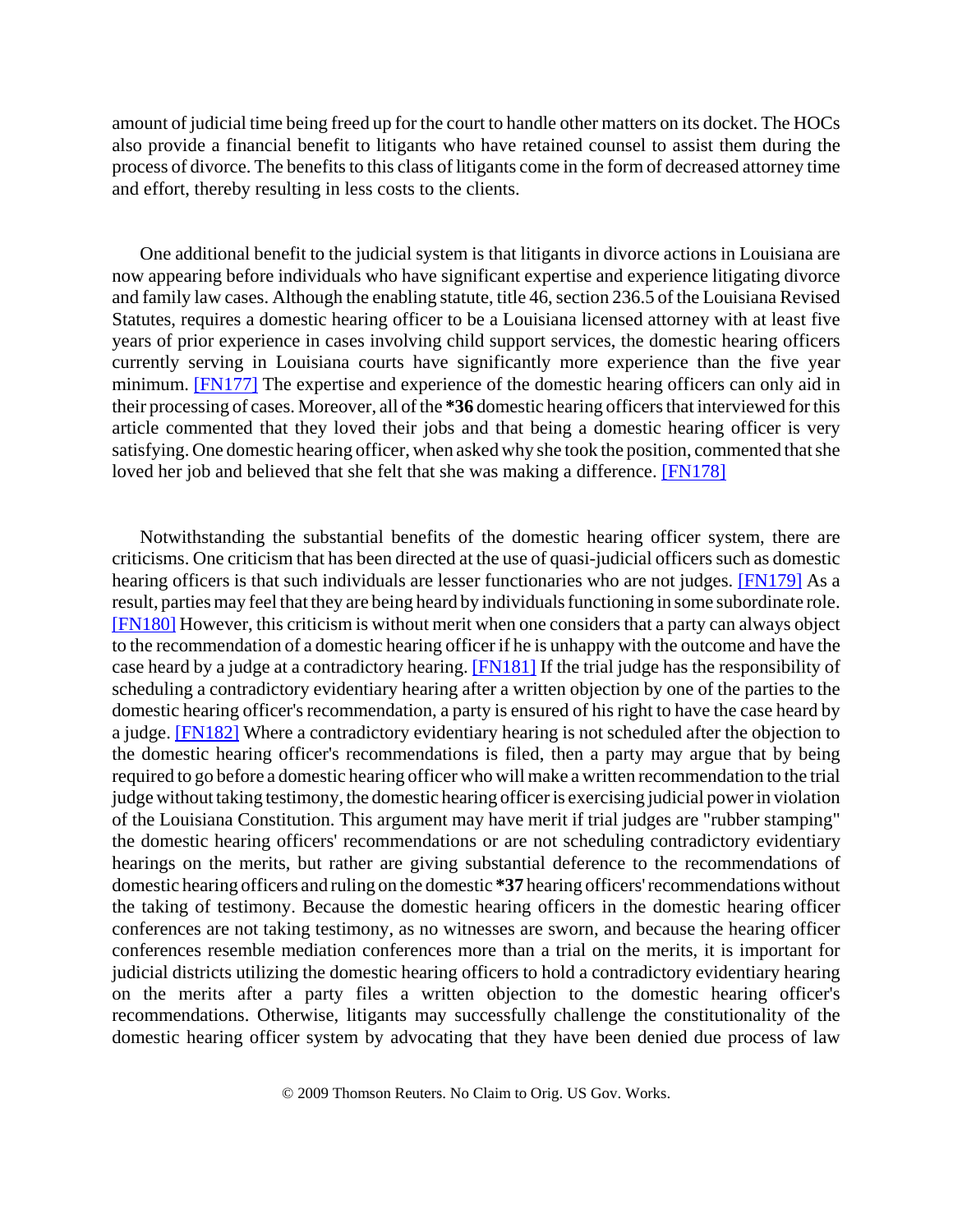because the trial judge ruled in their case without actually taking testimony at a contradictory hearing.

Additionally, the domestic hearing officer's recommendations should be reviewed de novo. A trial de novo means a trial anew or from the beginning. [FN183] If litigants are granted a hearing de novo after an objection has been filed to the domestic hearing officer's recommendations, then litigants are granted their right to a decision by an elected judge as is guaranteed by article V, section 22 of the Louisiana Constitution. [FN184] Where the recommendations of a non-elected court official such as a domestic hearing officer or court commissioner are not reviewed de novo by a district judge, then the judgment of the court may be reversed. [FN185]

Another argument against the use of domestic hearing officers is made when the domestic hearing officers grant temporary restraining orders in domestic violence cases. The argument is that the delegation of such authority to domestic hearing officers violates the litigants' rights to due process of law. [FN186] However, the proper retort to this argument is that since the domestic hearing officer allows the litigants their right to be heard at a contradictory hearing, with the trial judge retaining the final decision-**\*38** making authority after a second contradictory evidentiary hearing on the merits, litigants are given their rights to due process of law. [FN187]

#### IX. CONCLUSION

Court commissioners and domestic hearing officers are being used with overwhelming success in the processing of domestic cases in Louisiana. These "quasi-judicial officers" are specialists in the domestic area who are giving litigants the opportunity to appear before individuals who are experienced and knowledgeable in the subject matter. Because these officials are not elected, as judges must be under the Louisiana Constitution, judicial districts utilizing court commissioners and domestic hearing officers must be mindful to design their procedures with the Louisiana Constitution in mind.

[FNa1]. Adams and Reese Distinguished Professor of Law II, Loyola University New Orleans College of Law. The author wishes to thank Professor Cheryl Buchert for her comments on an earlier draft of this article, and Richard Baudouin, Laura Cocus, Maryjo Roberts, and Etheldra Scoggins for their valuable research assistance.

[FN1]. See Elizabeth Barker Brandt, The Challenge to Rural States of Procedural Reform in High Conflict Custody Cases, 22 U. Ark. Little Rock L. Rev. 357, 357 (2000) (describing the growth in the recognition of mediation serving as an effective dispute resolution tool in child custody cases).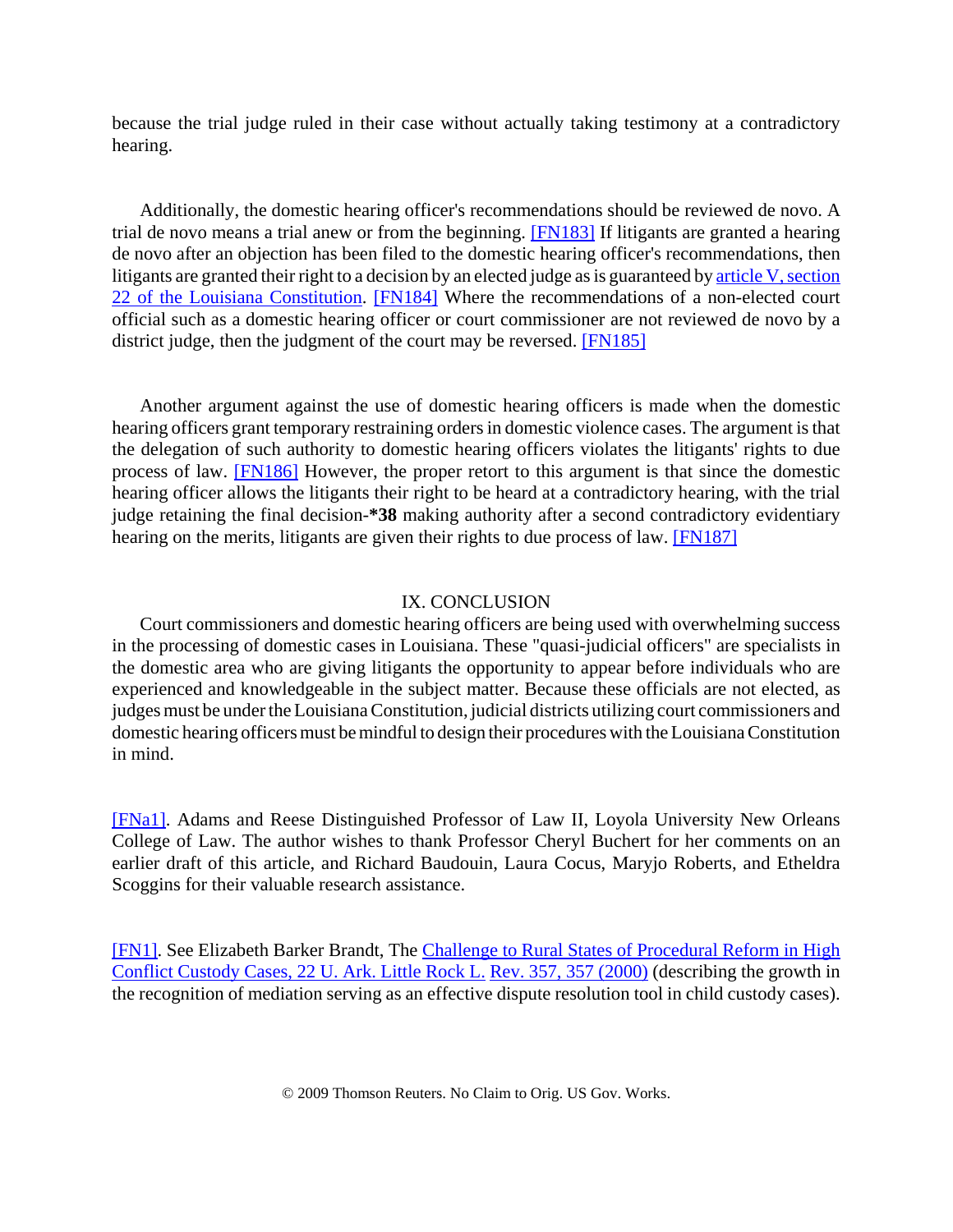[FN2]. Ben Barlow, Divorce Child Custody Mediation: In Order to Form a More Perfect Disunion?, 52 Clev. St. L. Rev. 499, 510 (2004) (recognizing that after child custody disputes, the parties usually find it necessary to remain in contact with one another because of the common child).

[FN3]. ADR refers to various extra-judicial procedures such as mediation, arbitration, the summary jury trial, and the mini-trial that are used to resolve disputes with the assistance of a neutral third party. See, e.g., Phillip M. Armstrong, Georgia-Pacific's ADR Program: A Critical Review After 10 Years, 60 Disp. Resol. J. 19 (2005) (assessing a Fortune-500 company's ten-year old ADR program); Marc Galanter, The Hundred-Year Decline of Trials and the Thirty Years War, 57 Stan. L. Rev. 1255, 1262-65 (2005) (discussing the increasing use of ADR procedures and the declining use of trials to resolve disputes); Bobby Marzine Harges, Mediator Qualifications: The Trend Toward Professionalization, 1997 BYU L. Rev. 687, 688-90 (discussing the growth of ADR in domestic relations cases).

[FN4]. The various terms used to refer to quasi-judicial officers in domestic relations cases include family law referee, magistrate, special master, master, divorce master, domestic commissioner, and domestic hearing officer. See, e.g., Ariz. Rev. Stat. Ann. § 12-298 (2007) (family law referee); Ohio Rev. Code Ann. § 3125.60 (LexisNexis 2007) (magistrate in child support cases); Utah R. Civ. P. 53 (master); UT R J Admin 6-401 (domestic relations court commissioner); Idaho R. Civ. P. 53 (special master); La. Rev. Stat. Ann § 13:717 (1999 & Supp. 2006) (domestic commissioner); La. Rev. Stat. Ann. § 46:236.5(C)(1) (1999 & Supp. 2006) (hearing officer); Pa R. Civ. P. 1920.51 (divorce master).

[FN5]. Jefferson Parish is the largest parish in Louisiana as a result of Hurricane Katrina's impact on New Orleans. Prior to Hurricane Katrina striking the Louisiana Gulf Coast on August 29, 2005, Orleans Parish, where the City of New Orleans is located, was the state's most populous parish with a population of approximately 454,863 people. U.S. Census Bureau Population Estimates, http://www.census.gov/popest/cities/tables/SUB-EST2005-01.csv (last visited Feb. 8, 2008). Recent estimates now state that the population of Jefferson Parish is 411,003, and the population of Orleans Parish is 214,486. Karen Turni Bazile, State Taking Stock of Post-Storm World, Door-to-Door Surveys Seek a Count, The Times-Picayune (New Orleans, La.), Aug. 2, 2006, at B1.

[FN6]. From 2001 to 2006, I conducted two studies for the 24th JDC. Bobby Marzine Harges, Efficiency Study of Court Commissioners, Twenty-Fourth Judicial District Court for the Parish of Jefferson, How Can the Court Serve the Public Through the Use of Commissioners? (July 31, 2002) (unpublished study on file with author) [hereinafter Harges First Efficiency Study]; Bobby Marzine Harges, Efficiency Study of Court Commissioners and Domestic Hearing Officers, An Analysis of the Domestic Early Intervention Triage Program (July 31, 2006) (unpublished study on file with author) [hereinafter Harges Second Efficiency Study].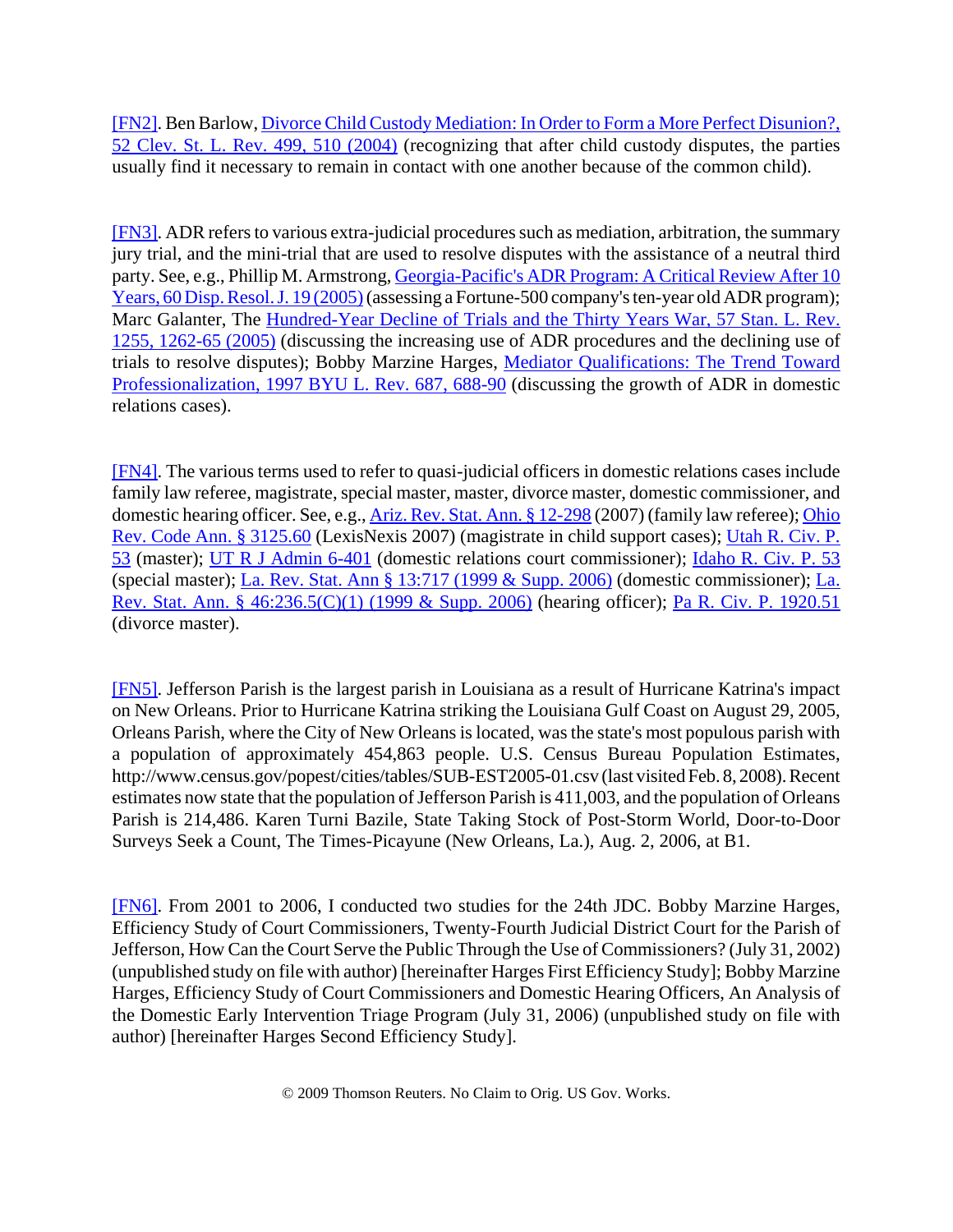# [FN7]. LA. 24th Jud. Dist. Ct. Rules 22-25 (May 25, 2005).

[FN8]. See Chief Judge William E. Crane and Jerry P. Lang, Successful Tools in the Management of Case Loads, Court Commissioners, 58 Wisconsin Bar Bulletin 35 (September 1985) (stating that Wisconsin has used court commissioners since 1848); Richard D. Hicks, The Power, Removal, and Revision of Superior Court Commissioners, 32 Gonz. L. Rev. 1, 2 (1996) (relating that a specific provision for superior court commissioners was written in the Washington state constitution in 1889 when Washington became a state); Lawton M. Nuss, This Learned and Versatile Court, 71 J. Kan. B.A. 22, 23 (2002) (discussing the fact that three commissioners were added to the Kansas Supreme Court in the 1880's to assist with caseloads).

[FN9]. Dianne Molvig, Expanding the Use of Court Commissioners, 70-Feb. Wis. Law. 11, 11-12 (Feb. 1997) (suggesting that the term "court commissioner" in Wisconsin "might be someone appointed by a judge who performs a few weddings a year, or someone formally hired by a county who handles 150 cases a day in criminal intake court - and everything in between").

[FN10]. Commissioners are also used in some states to assist in the managing of appellate caseloads. See Thomas C. Marvin, Ignore the Men Behind the Curtain: The Role of Commissioners in the Michigan Supreme Court, 43 Wayne L. Rev. 375, 384-85 (1997) (describing the role of commissioners in the Michigan Supreme Court).

[FN11]. Molvig, supra note 9, at 12.

[FN12]. See Wis. Stat. Ann. § 757.69(1)(p) (West 2001 & Supp. 2007) (outlining the duties of court commissioners assigned to juvenile matters).

[FN13]. See Wyo. Stat. Ann. § 2-2-106 (2007) (outlining powers and duties of court commissioners assigned to probate); Wis. Stat. Ann. § 757.68 (West 2001 & Supp. 2007) (establishing probate court commissioners).

[FN14]. See, e.g., La. Rev. Stat. Ann. § 13:717 (1999 & Supp. 2006) (establishing criminal court commissioner for the 24th JDC).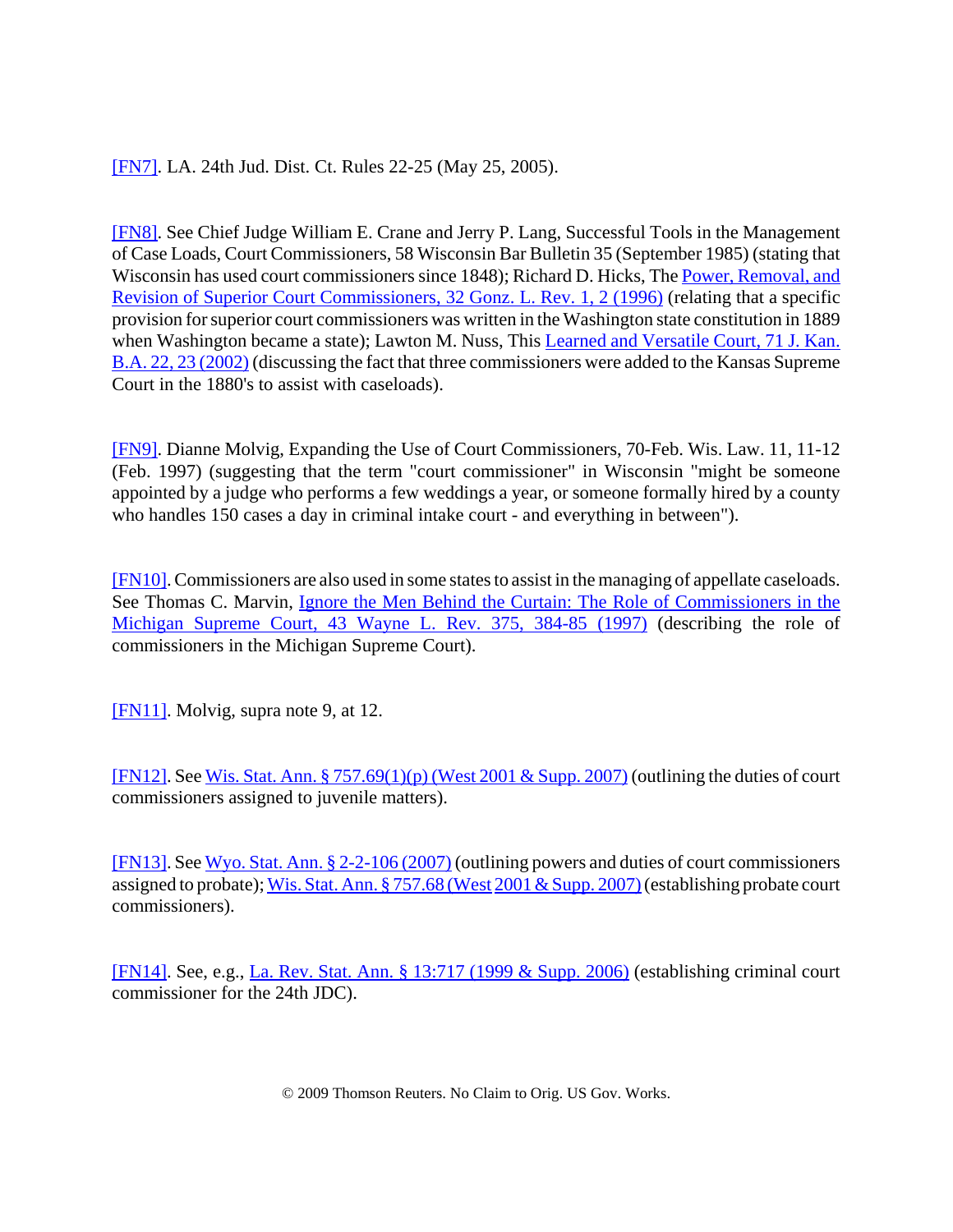[FN15]. See, e.g., Ariz. Rev. Stat. Ann. § 8-231 (2007) (allowing juvenile court judges to appoint juvenile court commissioners).

[FN16]. See generally R. Lawrence Dessem, The Role of the Federal Magistrate Judge in Civil Justice Reform, 67 St. John's L. Rev. 799, 811-25 (1993) (categorizing the general roles of magistrate judges in various judicial districts).

[FN17]. Crane and Lang, supra note 8, at 35.

[FN18]. Id.

[FN19]. See La. Rev. Stat. Ann. § 13:717 (1999 & Supp. 2006) (establishing the functions and powers of court commissioners in the 24th Judicial District of Louisiana); Crane and Lang, supra note 8, at 35 (delineating the broad amount of authority that is given to court commissioners); Wis. Stat. Ann. §757.69 (West 2007) (establishing the various powers and duties of court commissioners in Wisconsin).

[FN20]. See La. Rev. Stat. Ann. § 13:717(F) (Supp. 2006) (outlining powers of court commissioners in domestic matters in the 24th Judicial District).

[FN21]. See, e.g., Wis. Stat. Ann. § 757.69(1)(c) (West 2001 & Supp. 2005) (stating that a court commissioner may conduct initial appearances in traffic cases).

[FN22]. See, e.g., Dabin v. Dir. of Revenue, 9 S.W.3d 610, 612-13 (Mo. 2000) (discussing the duties of traffic court commissioners).

[FN23]. See, e.g., Wyo. Stat. Ann. § 2-2-107 (2005) (outlining the powers and duties of probate court commissioners in Wyoming).

[FN24]. See, e.g., Wyo. Stat. Ann. § 2-2-106 (2005) (outlining the general powers of court commissioners).

[FN25]. E.g., Wis. Stat. Ann. §757.69(1)(e) (West Supp. 2005).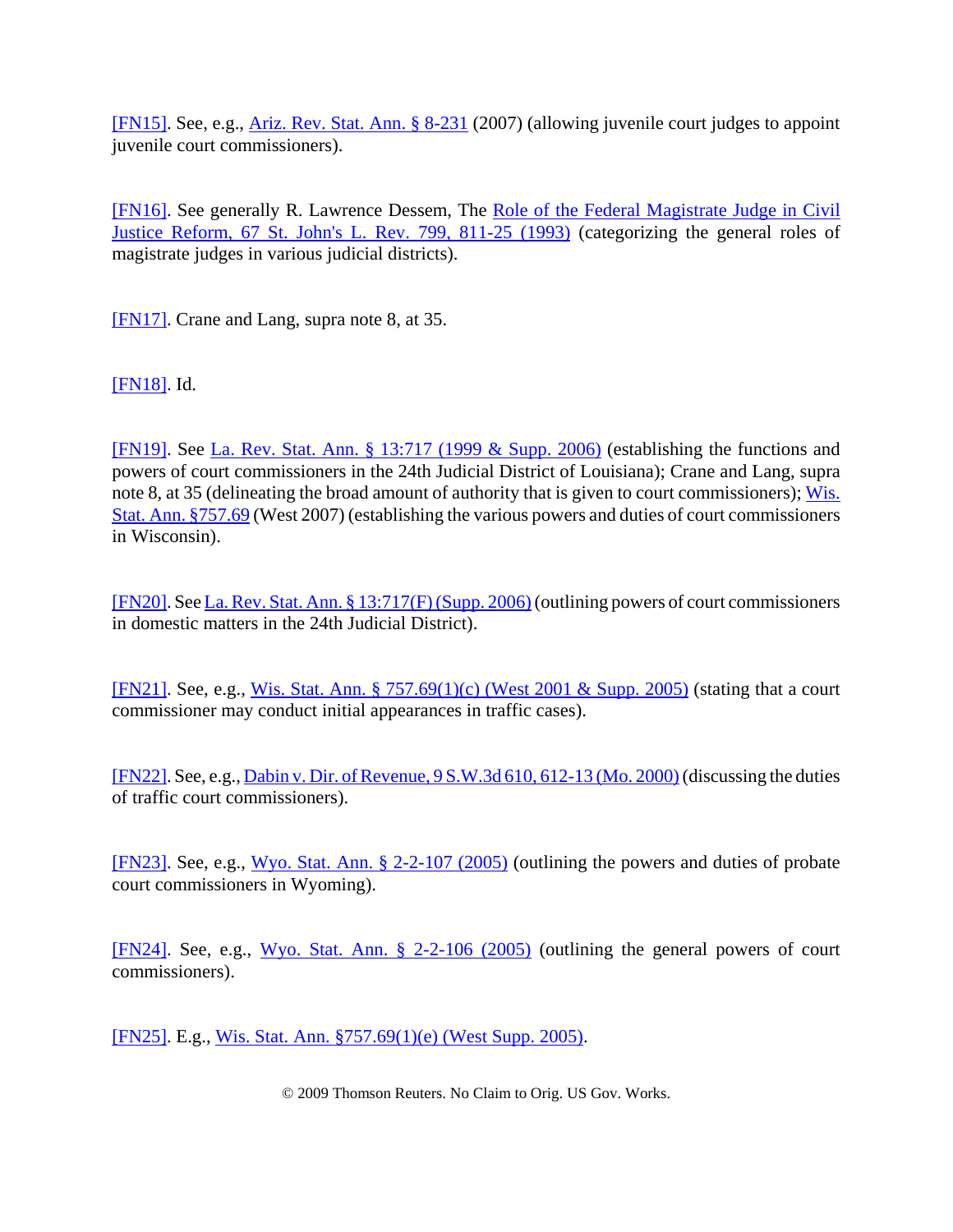[FN26]. See, e.g., Wis. Stat. Ann. §757.69(1)(k) (West Supp. 2005) (describing the general functions court commissioners may perform in Wisconsin).

[FN27]. E.g., Wis. Stat. Ann. §757.69(1)(g) (West Supp. 2005).

[FN28]. See, e.g., La. Rev. Stat. Ann § 13:1347(A), (D) (1999 and Supp. 2006) (requiring criminal court commissioners in the Criminal District Court for the Parish of Orleans to possess the same qualifications as judges in the magistrate section); Mo. Rev. Stat. § 478.466 (West 2004) (requiring drug court commissioners in the Sixteenth Judicial Circuit (Jackson County) to possess the same qualifications as an associate circuit judge).

[FN29]. See, e.g., W. Va. Code Ann. §50-1-4 (LexisNexis 2000) (requiring each magistrate to have a high school education or its equivalent).

[FN30]. See, e.g., Wis. Sup. Ct. R. 75.02 (must be licensed to practice law in that state, as well as, have been licensed to practice law in any state for three years immediately before the appointment); Ariz. Rev. Stat. Ann. §12- 213 (2003) (three years of practice); and Ariz. Rev. Stat. Ann. §8-231 (1999) (four years of practice).

[FN31]. See, e.g., Wash Rev. Code Ann. § 26.12.050 (West 2004) (stating that attorneys may be appointed as family court commissioners); Wash Rev. Code Ann. § 3.42.010 (West 2004) (stating that any person appointed as a commissioner must be a lawyer admitted to practice law in Washington) .

[FN32]. See, e.g., Craig M. Bradley, The "Good Faith Exception" Cases: Reasonable Exercise in Futility, 60 Ind. L.J. 287, 293 (1985) (stating that thirty-nine states allow search warrants to be issued by non-attorney magistrates); W. Va. Code Ann. § 50-1-4 (2000) (magistrates in West Virginia must be at least twenty-one years of age and have a high school diploma or its equivalent).

[FN33]. See U.S. v. Neering, 194 F. Supp. 2d 620, 625 (E.D. Mich. 2002) (discussing the constitutionality of state statute not requiring formal legal training for magistrates).

[FN34]. Mich. Comp. Laws Ann. § 600.8501(4) (West 2000); see also Ga. Code Ann. § 15-10-22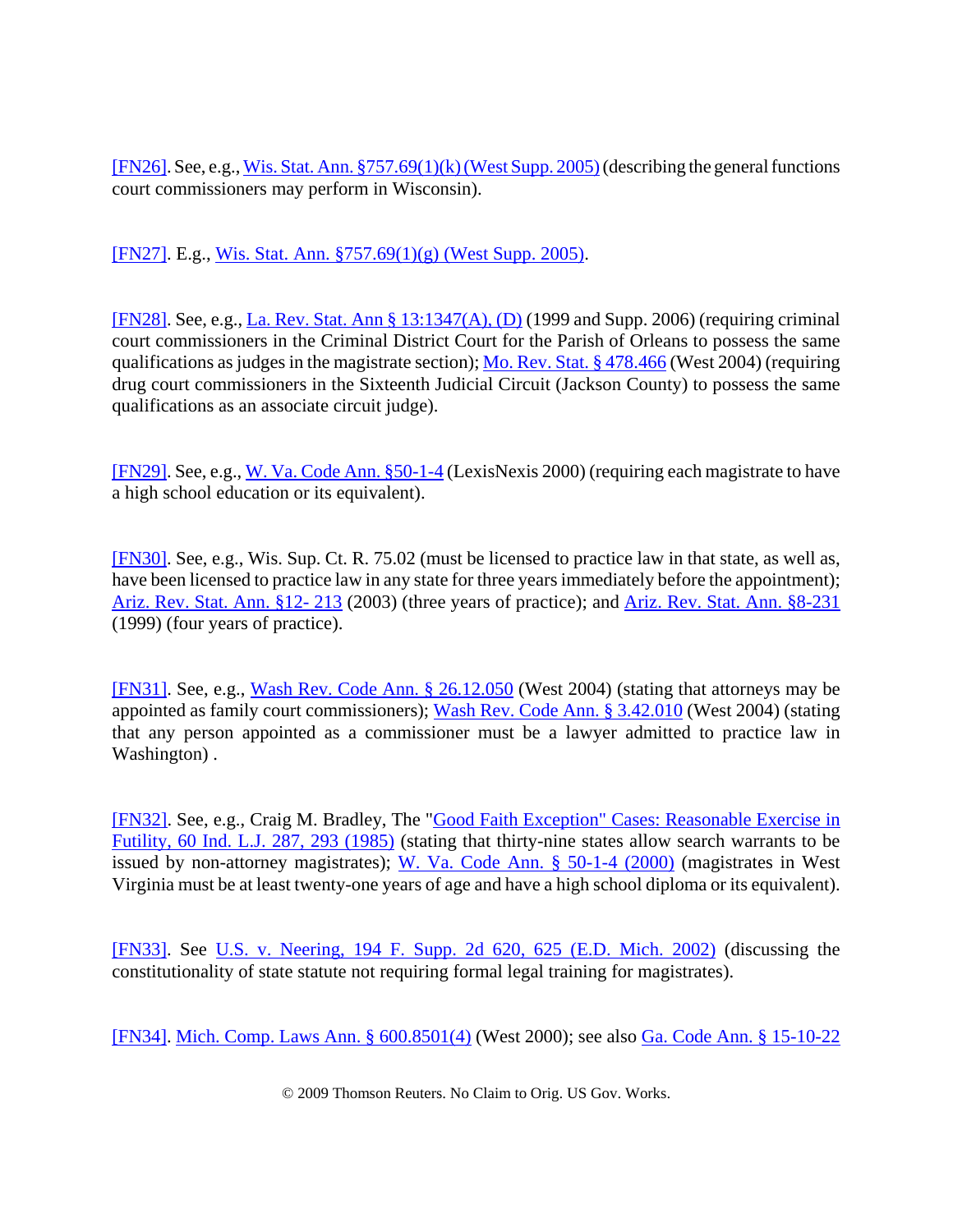(2005) (requiring magistrates to be a resident of the county for at least a year preceding the beginning of his term). Another quasi-judicial officer in criminal cases, the justice of the peace, performs many of the same functions as magistrates in criminal cases. In many states, justices of the peace are not required to be attorneys. The state of West Virginia is illustrative of this point. In West Virginia, magistrates are only required to be at least twenty-one years of age; have a high school education or its equivalent; not have been convicted of any crime involving moral turpitude; and be a resident of the county of her election. W. Va. Code Ann. § 50-1-4 (2000).

[FN35]. The Fourth Amendment governs the rights that people in the United States have against unreasonable searches and seizures by government officials, and dictates the standard for the issuance of search and arrest warrants. U.S. Const. amend. IV.

[FN36]. See Justice Charles W. Johnson, Survey of Washington Search and Seizure Law: 1998 Update, 22 Seattle U. L. Rev. 337 (1998) ("Constitutional provisions, statutes, and court rules identify the requirements for qualification of a magistrate. The Fourth Amendment does not require that a magistrate be an attorney or a judge so long as he or she is 'neutral and detached' and 'capable of determining whether probable cause exists for the requested arrest or search."') (quoting Shadwick v. Tampa, 407 U.S. 345, 350 (1972))). In Louisiana, court commissioners are lawyers who are legally trained, while Justices of the Peace, who sometimes serve as criminal magistrates, do not have to be legally trained. Justices of the Peace "have criminal jurisdiction parishwide as committing magistrates and shall have the power to bail or discharge, in cases not capital or necessarily punishable at hard labor, and may require bonds to keep the peace." La. Rev. Stat. Ann. §  $13:2586(C)(1)$  (1999 & Supp. 2006). The only state requirements for a person to run for the office of Justice of the Peace are to 'be of good moral character, a qualified elector, a resident of the ward and district from which elected, and [be] able to read and write the English language correctly.' Seth B. Hopkins, Local Justice: What Every Lawyer Should Know About Louisiana's Justices of the Peace, Part I: History of Ancient Court, 52 La. B.J. 16, 17 (2004) (quoting La. Rev. Stat. Ann. § 13:2582 (1999)).

[FN37]. See, e.g., La. Rev. Stat. Ann. § 13:717 (1999 & Supp. 2006) (domestic commissioners in the Twenty-Fourth Judicial District Court).

[FN38]. See, e.g., Fla. Fam. Law R. 12.490(a) (general magistrates in family court).

[FN39]. See, e.g., Pa R. Civ. P. 1920.51 (appointment of divorce masters).

[FN40]. See, e.g., Idaho R. Civ. P. 53 (appointment of special masters); Sarah Arnett, Parenting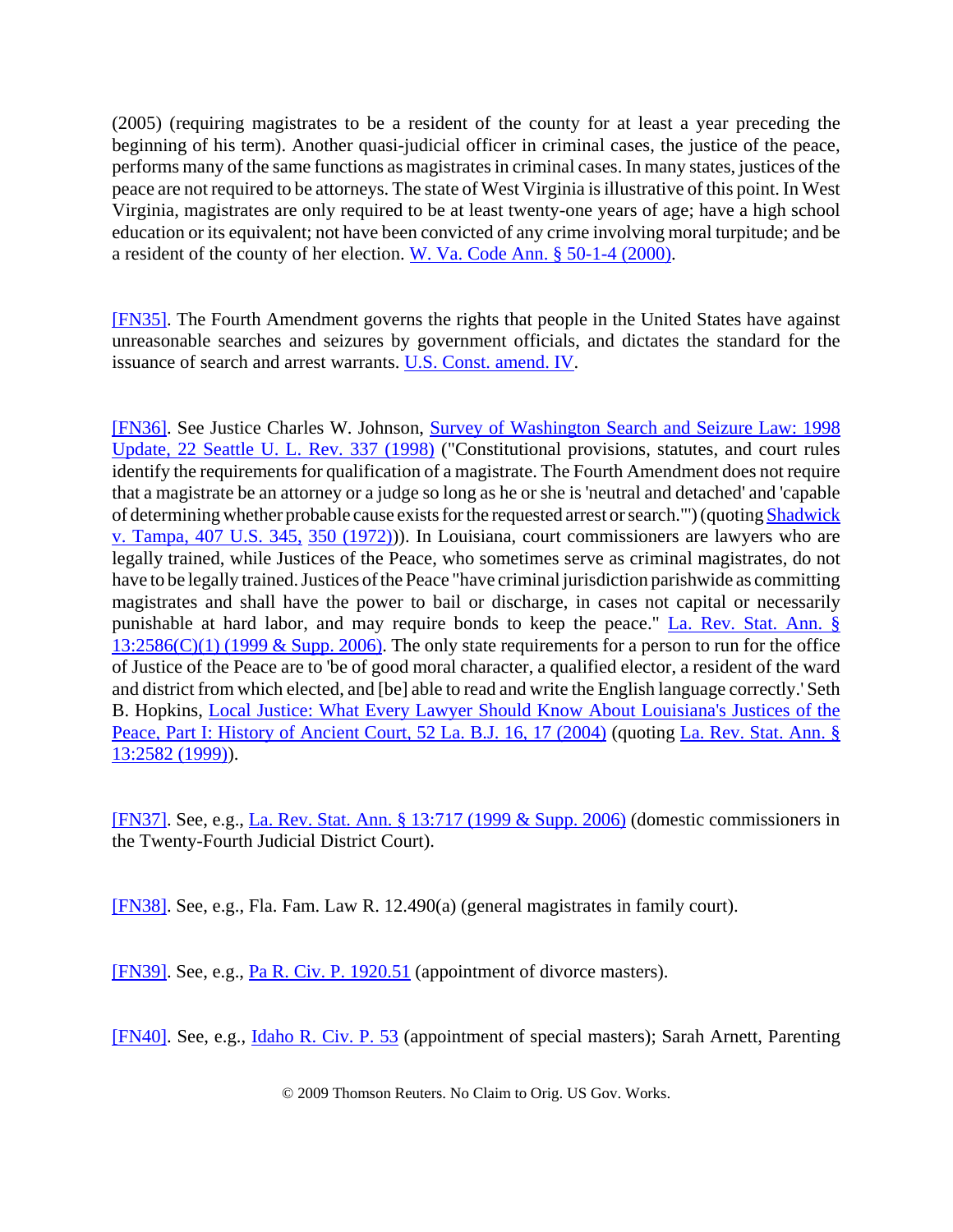Coordinators in High Conflict Divorce Cases, 45-Sep Advoc (Idaho) 7 (2002) (discussing use of special masters and parenting coordinators in Idaho).

[FN41]. E.g., Cal. Fam. Code § 3170(a) (West 2004); see Harges, supra note 3, at 688 (discussing the growth in use of child custody mediators).

[FN42]. See, e.g., Idaho Code Ann. § 32-717 (2006) (appointment of parenting coordinators in child custody cases); Arnett, supra note 40, at 7 (using the term parenting coordinators).

[FN43]. See, e.g., Fla. Fam. Law R. 12.491(c) (appointment of support enforcement hearing officer for child support issues).

[FN44]. See, e.g., Holm v. Smilowitz, 840 P.2d 157, 165-68 (Utah Ct. App. 1992) (court surveys states with commissioner systems similar to Utah, and holds that judicial power must be exercised by judges and cannot be delegated by the court to another person).

[FN45]. 1934 La. Acts No. 119 (creating office of Commissioner for the Civil District Court of New Orleans).

[FN46]. Id.

[FN47]. See Id. ("That whenever any one of the Judges of the Civil District Court for the Parish of Orleans shall have pending before him any case which said judge shall have reason to believe will require more than six (6) days to try and dispose of, said Judge shall have the right and power to transfer such case to the said Commissioner with instruction to said Commissioner to try same.").

[FN48]. See Id. (stating that the trial shall include the taking of testimony "as if the case were tried before a Judge").

[FN49]. Id.

[FN50]. Id.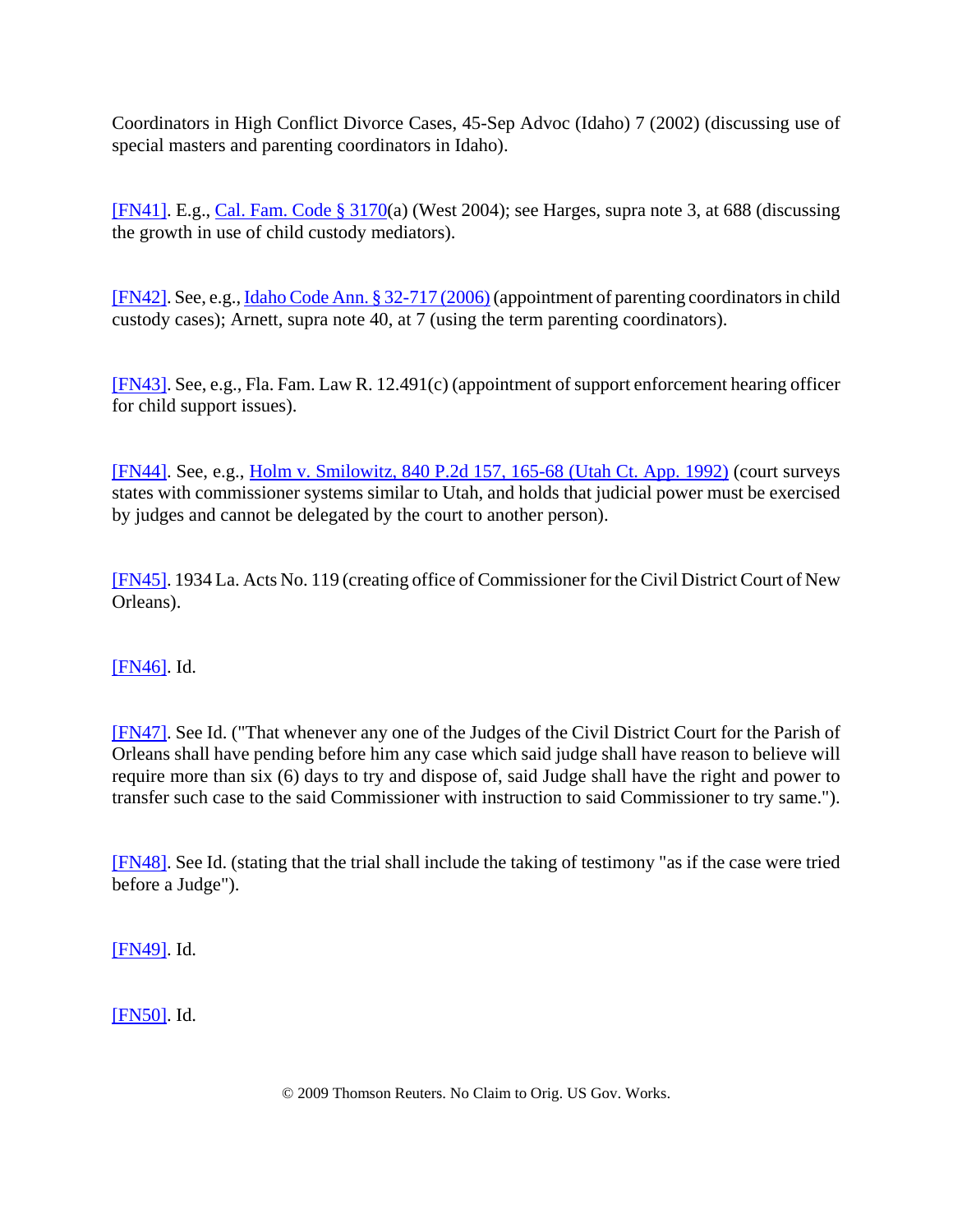# [FN51]. Id.

[FN52]. Many decisions of the Louisiana Fourth Circuit Court of Appeal, the appellate court to which decisions rendered in the Civil District Court for Orleans Parish are appealed, have stated that in civil cases court commissioners are "limited to gathering facts and making recommendations to a trial judge who is vested with authority to decide the litigant's case." Crespo v. Kohlman, 573 So. 2d 1272, 1273 (La. Ct. App. 4th Cir. 1991) (citing Jones v. New Orleans Legal Assistance Corp., 535 So. 2d 33 (La. Ct. App. 4th Cir. 1988)); see also Harleaux v. Wood, 542 So. 2d 747, 750 (La. Ct. App. 4th Cir. 1989); Whitney Nat'l Bank of New Orleans v. Derbes, 436 So. 2d 1185, 1192 (La. Ct. App. 4th Cir. 1983); Quarles Drilling Corp. v. Gen. Accident Ins. Co., 520 So. 2d 475, 476 (La. Ct. App. 4th Cir. 1988).

[FN53]. La. Rev. Stat. Ann. § 13:1171 (1989) (repealed 1990).

[FN54]. Id.; 1984 La. Acts No. 893 (provided for four court commissioners of CDC who were designated as Commissioner A, Commissioner B, Commissioner C, and Commissioner D).

[FN55]. 1990 La. Acts No. 8 (stated that "R.S. 1171 is hereby repealed effective upon the date the judges of Divisions M and N of the Civil District for the Parish of Orleans assume their respective offices.").

[FN56]. In all Louisiana parishes except Orleans Parish, state district judges hear both civil and criminal cases. In Orleans Parish, state district judges sit either on the Civil District Court for the Parish of Orleans or the Criminal District Court for the Parish of Orleans, thereby hearing either civil or criminal cases on their respective benches.

[FN57]. La. Rev. Stat. Ann. § 13:713(A) (1999).

[FN58]. La. Rev. Stat. Ann. § 13:713(B) (1999).

[FN59]. La. Rev. Stat. Ann. § 13:713(C)(1) (1999).

[FN60]. La. Rev. Stat. Ann. § 13:713(C)(3) (1999).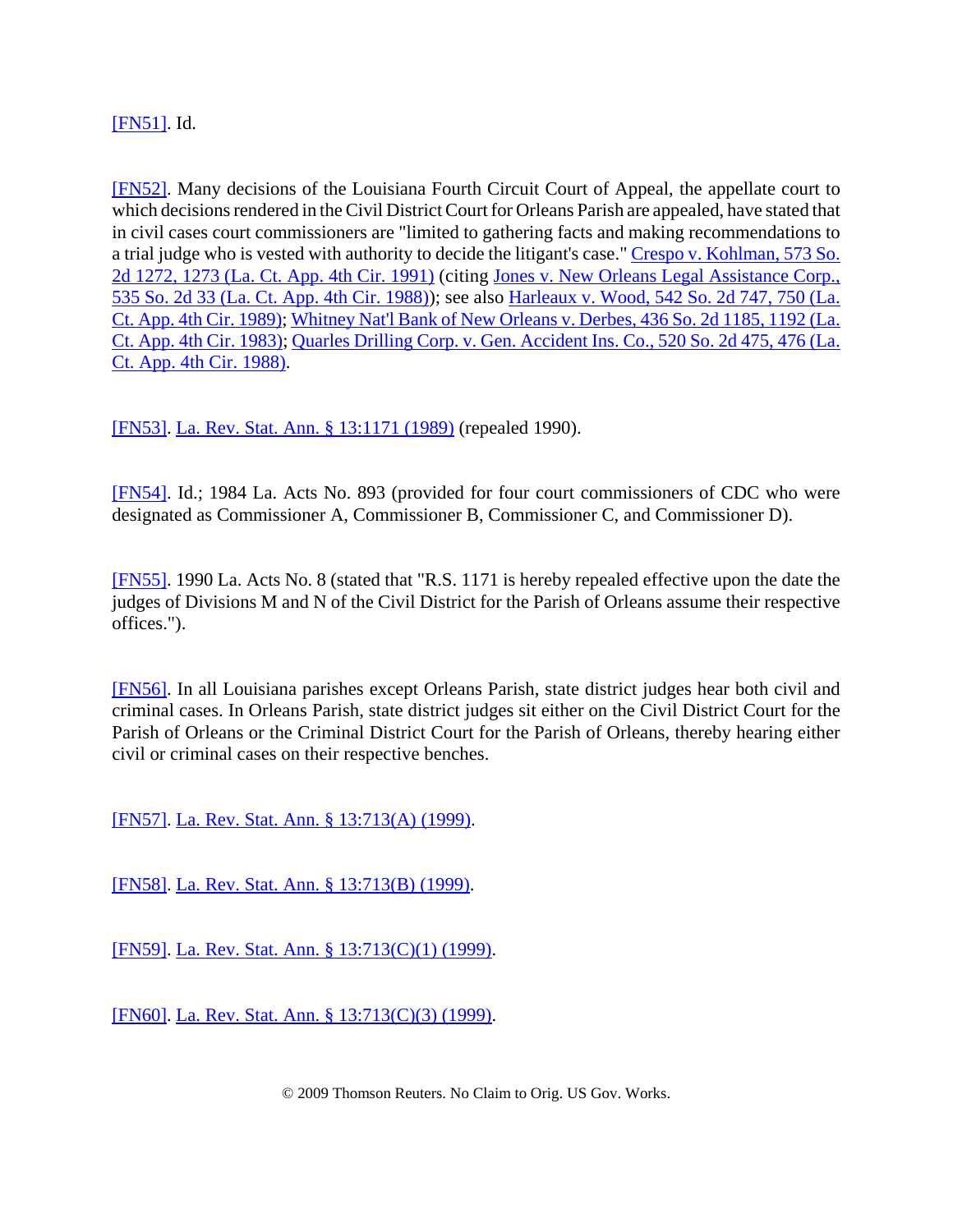[FN61]. La. Rev. Stat. Ann. § 13:713(C)(5) (1999).

[FN62]. La. Rev. Stat. Ann. § 13:713(E)(1) (1999).

[FN63]. La. Rev. Stat. Ann. § 13:713(E)(1) (1999).

[FN64]. La. Rev. Stat. Ann. § 13:713(E)(2) (1999).

[FN65]. See, e.g., La. Rev. Stat. Ann. §§ 13:714-716 (1999 & Supp. 2006) (enabling statutes for court commissioner in the Fifteenth Judicial District Court); La. Rev. Stat. Ann. §§ 13:717-718 (1999 & Supp. 2006) (enabling statutes for court commissioner in the Twenty-Fourth Judicial District Court).

[FN66]. See, e.g., Dessem, supra note 16, at 811-26 (describing how state and federal court commissioners and magistrates are generally used in the United States).

[FN67]. In criminal cases, court commissioners possess many of the powers of the district judges including the power to administer oaths and affirmations; take acknowledgments, affidavits, and depositions; sign orders; act on felony charges through arraignment; act on misdemeanor charges including accepting pleas in misdemeanor cases preliminary to trial on the merits and conduct evidentiary hearings of misdemeanor cases; hear preliminary motions prior to filing the bill of information or indictment; fix bail; sign and issue search and arrest warrants; and find and punish for contempt of court as a district court judge. See, e.g., La. Rev. Stat. Ann. § 13:713 (1999) (describing the duties of the criminal court commissioners in the Nineteenth Judicial District); La. Rev. Stat. Ann. § 13:716 (1999) (describing the duties of the criminal court commissioners in the Fifteenth Judicial District); La. Rev. Stat. Ann. § 13:1347 (1999 & Supp. 2006) (describing the duties of the criminal court commissioners in the magistrate section of Criminal District Court for the Parish of Orleans). Court commissioners in criminal cases in Louisiana also have the power to conduct trials of misdemeanor cases. See, e.g., La. Rev. Stat. Ann. § 13:713(B) (1999) (describing the duties of court commissioners who preside over criminal cases in the Louisiana Nineteenth Judicial District Court); La. Rev. Stat. Ann. § 13:721 (Supp. 2006) (describing the duties of court commissioners who preside over criminal cases in the Louisiana Twenty-Second Judicial District Court). But see 2003 La. Acts No. 714, § 2 (withdrawing the power under § 13:717 of criminal court commissioners in the Twenty-Fourth Judicial District to hear preliminary motions). As in civil cases, a court commissioner who conducts a misdemeanor trial in criminal cases is required to submit a written report of his findings, together with a recommendation to the district judge that transferred the case to the court commissioner, about how he thinks the case should be decided. See La. Rev.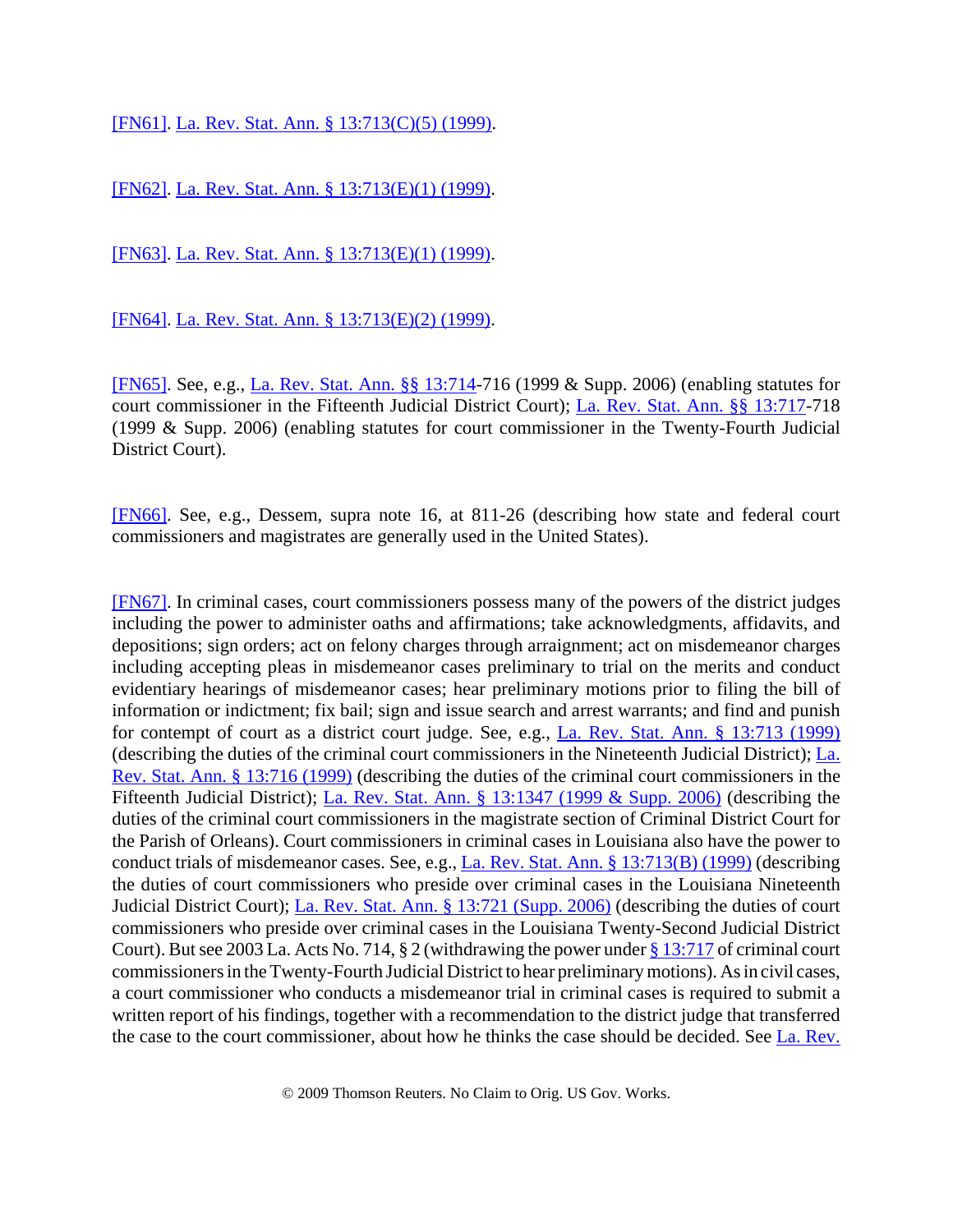Stat. Ann. § 13:713(C) (1999) (Louisiana Nineteenth Judicial District Court); La. Rev. Stat. Ann. § 13:721 (Supp. 2006) (Louisiana Twenty-Second Judicial District). Thereafter, any party, within ten days of receipt of the court commissioner's findings and recommendations, may object to such findings or recommendations in writing. Id. The district judge may then accept, reject, or modify in whole or in part the findings or recommendations made by the court commissioner. Id. However, criminal court commissioners in Orleans Parish Criminal District Court do not make written recommendations to a district judge. Apparently, the judgments of the criminal court commissioners in Orleans Parish Criminal District Court in misdemeanor trials are final and binding on the defendants. See La. Rev. Stat. Ann. § 13:1347 (1999 & Supp. 2006) (not stating that commissioners are required to submit written recommendations to a district judge). This scheme may be unconstitutional in light of State v. O'Reilly, 00-2864 (La. 5/15/01); 785 So. 2d 768, wherein the Louisiana Supreme Court found that the commissioner, pursuant to the authority granted by La. R.S. 13:719(E)(2)(e), had exercised adjudicatory power in violation of the Louisiana Constitution. With these responsibilities, court commissioners in criminal cases in Louisiana also serve as "team players" whose primary responsibilities are to engage in the early and ongoing control of the pretrial process and to serve as "additional judges" who have the responsibility to try certain cases with party consent. Criminal court commissioners serve as team players by performing such tasks as signing search and arrest warrants; handling arraignments; and setting bonds in the early stage of a case. They serve as additional judges by hearing misdemeanor cases with the written consent of the defendant, and the expressed waiver of the defendant's right to have his case heard by the district judge.

[FN68]. The compliance provision of the Louisiana Code of Judicial Conduct states in part: All elected judges and anyone, whether or not a lawyer, who is an officer of a court of record performing judicial functions, including an officer such as a judge ad hoc, judge pro tempore, referee, special master, court commissioner, judicially appointed hearing officer, or magistrate, and anyone who is a justice of the peace, is a judge for the purpose of this Code. All judges shall comply with this Code.

La. Code Jud. of Conduct, Compliance (2007).

[FN69]. The term hearing officer has been used in Louisiana in a number of other contexts. For example, prior to 1997, workers' compensation judges were referred to as hearing officers. See La. Rev. Stat. Ann. § 23:1310.7 (1996), amended by 1997 La. Acts No. 88; Jay S. Bybee, Agency Expertise, ALJ Independence, and Administrative Courts: The Recent Changes in Louisiana's Administrative Procedure Act, 59 La. L. Rev. 431 (1999) (describing the history of Louisiana's administrative law process). Additionally, hearing officers are persons who are allowed to assess fines, fees, and penalties against those who violate public health, housing, fire code, environmental, and historic district regulations. See La. Rev. Stat. Ann. § 13:2575 (1999 & Supp. 2006). Furthermore, hearing officers also play a part in the administration and enforcement of traffic violations and other minor offenses. See La. Rev. Stat. Ann. § 13:2562.21 (1999) (establishing traffic hearing officers for Jefferson Parish). The jurisdiction of these officers is limited to traffic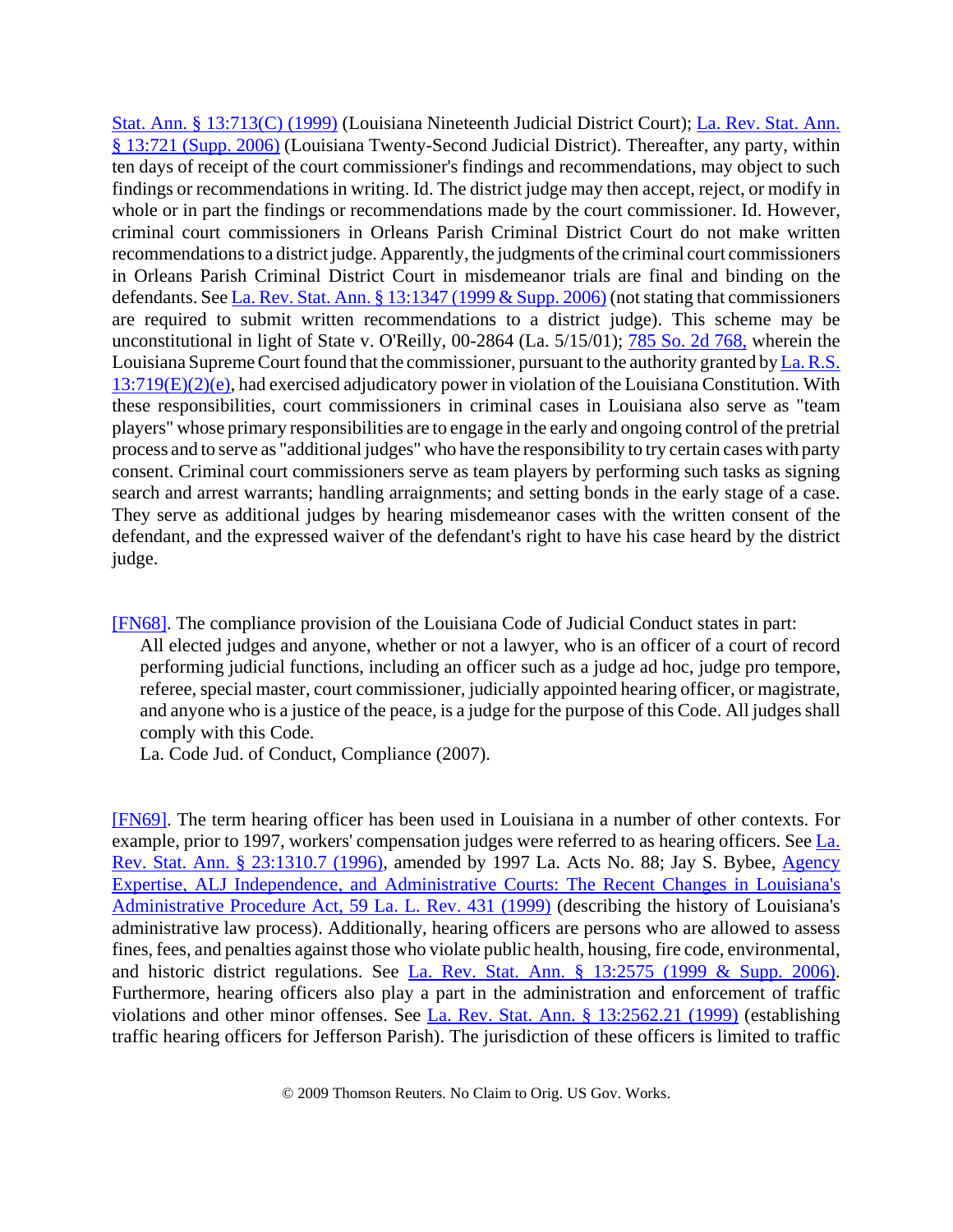violations and municipal ordinances that are committed within the territorial boundaries of the parish where the hearing officer has been appointed if the violations are punishable by a fine not exceeding \$500.00 or by imprisonment not exceeding six months, or both. Id. These officers are engaged in the administration of traffic and other minor violations in areas ranging from municipalities to the Port of New Orleans. See La. Rev. Stat. Ann. 13:2571(A) (1999) (Lafayette, Gretna, and any municipality with 100,000 or more residents); La. Rev. Stat. Ann. § 13:2571.1 (Supp. 2006) (Port of New Orleans).

[FN70]. La. Rev. Stat. Ann. § 46:236.5 (1999) was added by 1986 La. Acts No. 517. Under this statute, domestic hearing officers must be either full-time or part-time employees of the court and are also required to be attorneys in good standing with any state bar association for at least five years and have prior experience in child support cases. La. Rev. Stat. Ann. § 46:236.5(C)(2) (1999 & Supp. 2006).

[FN71]. Title IV-D of the Social Security Act, "provides that in order for a state to be eligible to receive federal Aid to Families with Dependent Children funds, the state must 'certify that it will operate a child support enforcement program that conforms with the numerous requirements set forth [therein] ... and will do so pursuant to a detailed plan that has been approved by the Secretary of Health and Human Services." Sara J. Klein, Protecting the Rights of Foster Children: Suing Under § 1983 To Enforce Federal Child Welfare Law, 26 Cardozo L. Rev. 2611, 2639 n. 161 (2005) (quoting 42 U.S.C. §§ 651-669b, 602(a)(2) & 652(a)(3) (2000)). Title IV-D sets out the rules that states must adhere to in order to receive the funding. Id.

[FN72]. The legislation also provided for an expedited process for the establishment of paternity where hearing officers would hear these matters. La. Rev. Stat. Ann. § 46:236.5 (1999 & Supp. 2006).

[FN73]. La. Rev. Stat. Ann. § 46:236.5(C) (1999 & Supp. 2006). La. Rev. Stat. Ann. § 46:236.1 et seq, were added by the legislature in 1975 in a cooperative effort with the federal government following its amendment of the Social Security Act by adding Title IV-D, codified as 42 U.S.C. §§ 651-669b (2000), to facilitate the enforcement of child support laws and obligations. Title IV-D requires each state to adopt a plan which must be in effect in all political subdivisions of the state. 42 U.S.C. § 654(A)(1) (2000). To be in compliance, the state was required to establish a single Title IV-D agency which administered the plan uniformly throughout the state or supervised the administration of the plan by its political subdivisions. 45 C.F.R. § 305.21(a) (1994) (codified at 45 C.F.R. §§ 302.10, 302.12 (2006)). Under the plan, a state may enter into written cooperative arrangements with local courts and enforcement officials to assist the state IV-D agency in carrying out the child support enforcement program.  $42 \text{ U.S.C.}$  §  $654(A)(7)$  (2000). The Louisiana Department of Social Services is the centralized agency for support enforcement. La. Rev. Stat. Ann.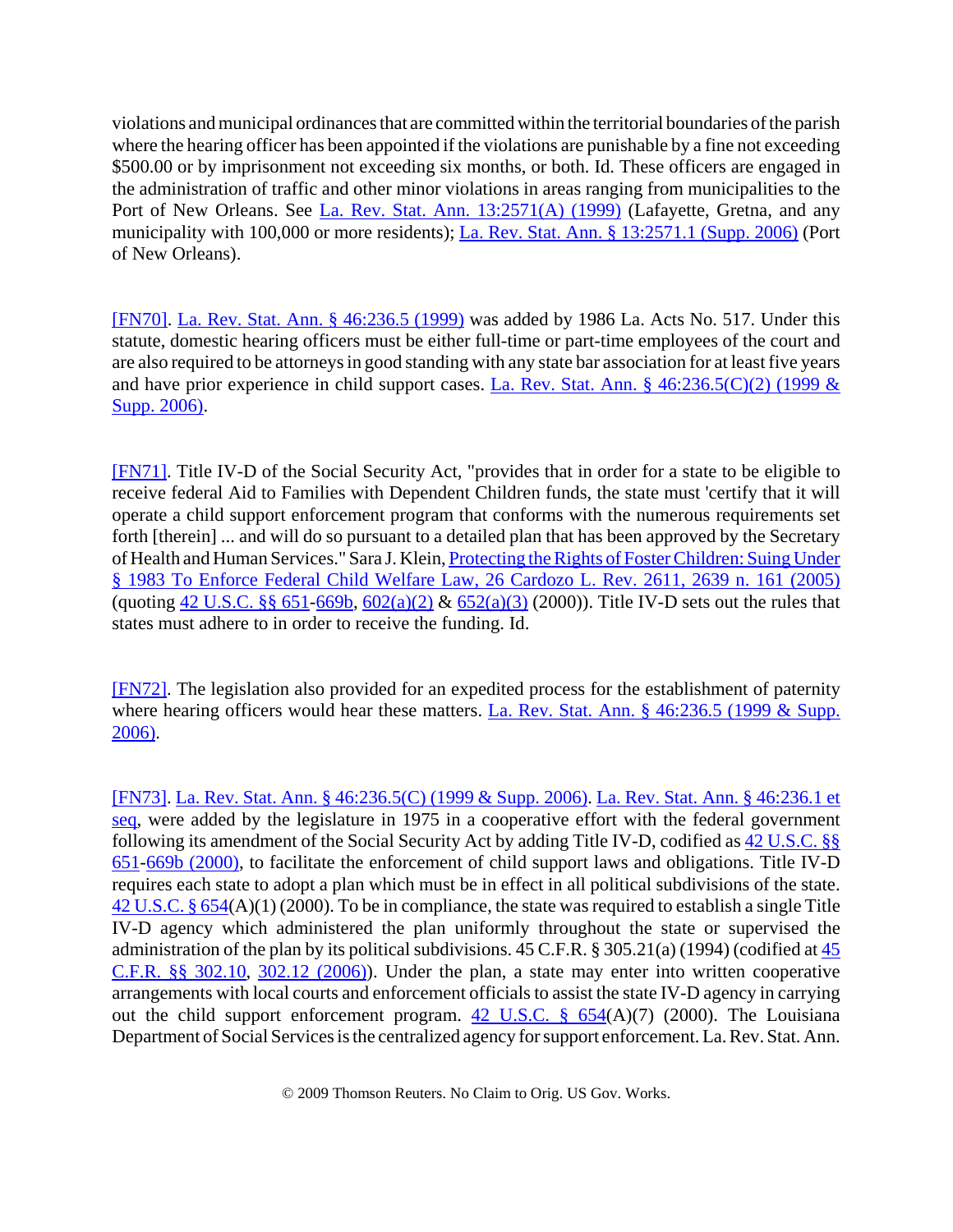§ 46.236.5 (Supp. 2006). Section 46:236.5 authorizes the collection of a fee for support enforcement payable by the obligor 'of not more than five percent of all existing and future support obligations to fund the administrative costs of a system for expedited process.' La. Rev. Stat. Ann. 46:236.5(B)(1) (Supp. 2006). Louisiana Revised Statute § 46:236.11 "authorizes a cooperative agreement between the state agency and the courts to collect the support as well as the administrative costs for the expedited processes of support enforcement through a centralized collection process and to disburse the funds collected." State Dep't of Soc. Servs. ex rel. I. v. C.W., 01-1213 (La. App. 5 Cir. 3/26/02); 815 So. 2d 241, 243.

[FN74]. Lisa Rogers Trammell, A Lawyer's Guide to Expedited Child Support Enforcement, 44 La. B.J. 20, 21 (June 1996) (describing child support enforcement in Louisiana courts).

[FN75]. La. Rev. Stat. Ann. § 46:236.5(C)(3)(d) (1999 & Supp. 2006).

[FN76]. See generally La. Rev. Stat. Ann. §§ 9:315-315.47 (1999 & Supp. 2006) (statutory guidelines used by domestic hearing officers to calculate child support).

[FN77]. La. Rev. Stat. Ann. § 46:236.5(C)(3)(a) (1999 & Supp. 2006).

[FN78]. La. Rev. Stat. Ann. § 46:236.5(C)(6) (1999 & Supp. 2006).

[FN79]. See generally Trammell, supra note 74 (describing the responsibilities of a support enforcement domestic hearing officer in Louisiana).

[FN80]. Telephone Interview with Carol Accordo, Domestic Hearing Officer, Twenty-Fourth Judicial District Court for the State of Louisiana, in New Orleans, La. (Mar. 27, 2006). Ms. Accardo has never used a court reporter or taken testimony in a hearing officer conference.

[FN81]. La. Rev. Stat. Ann. § 46:236.5(C)(1) (Supp. 2006).

[FN82]. Id. The 24th Judicial District was one district that expanded the duties and responsibilities of its domestic hearing officers as a result of the 2003 change to section 236.5. The Twenty-Fourth Judicial District Court Rules for the Domestic Early Intervention Program that were adopted and effective on May 25, 2005 reflected this change. La. 24th Jud. Dist. Ct R. 23- 39.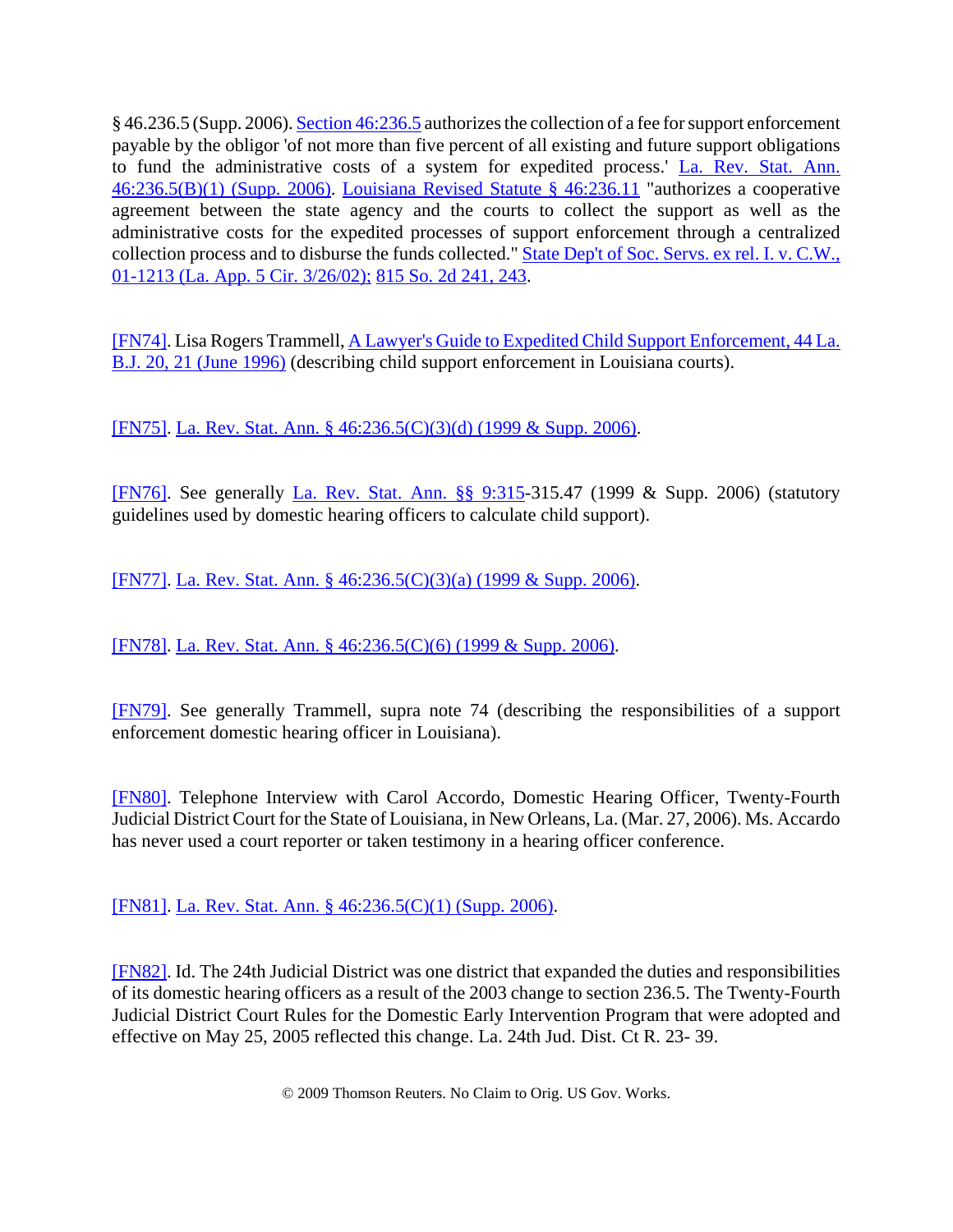[FN83]. Letter from Paul A. Landry, Domestic Hearing Officer for Sixteenth Judicial District Court to author (March 27, 2002) (on file with author) (explaining the HOC in the 15th and 16th Judicial District Courts).

[FN84]. Id. See La. 15th Jud. Dist. Ct. R. 23, 35, 36.5, 37.2, & 38 (outlining the role of the Domestic Hearing Officer in the 15th JDC).

[FN85]. Telephone Interview with Paul A. Landry, Domestic Hearing Officer for the Sixteenth Judicial District Court, in New Orleans, La. (Jan. 27, 2003).

[FN86]. See LA. 16th Jud. Dist. Ct. R. 27.1 (establishing the schedule for pre-trial status conferences in the 16th JDC).

[FN87]. In those judicial districts where domestic commissioners are used, the Joint Stipulation and Order may also be signed by the domestic commissioner.

[FN88]. Telephone Interview with Paul A. Landry, Domestic Hearing Officer for the Sixteenth Judicial District Court, in New Orleans, La. (Jan. 27, 2003). Additionally, as part of the Harges First Efficiency Study, mentioned supra note 6, I observed several HOCs in the Sixteenth Judicial District Court on December 11, 2002.

[FN89]. I observed domestic hearing officer conferences in the 16th JDC and 24th JDC and talked to several domestic hearing officers in other districts to confirm this fact.

[FN90]. See, e.g., La. 15th Jud. Dist. Ct. R. 35(C)(2) (explaining the procedure in the event the parties agree to the hearing officer's recommendations); La. 16th Jud. Dist. Ct. R. 28 (same); La. 24th Jud. Dist. Ct. R. 24.1(B)(8) (same).

[FN91]. Letter from Paul A. Landry, Domestic Hearing Officer for Sixteenth Judicial District Court to author (Mar. 27, 2002) (on file with author) (explaining the HOC in the Fifteenth and Sixteenth Judicial District Courts).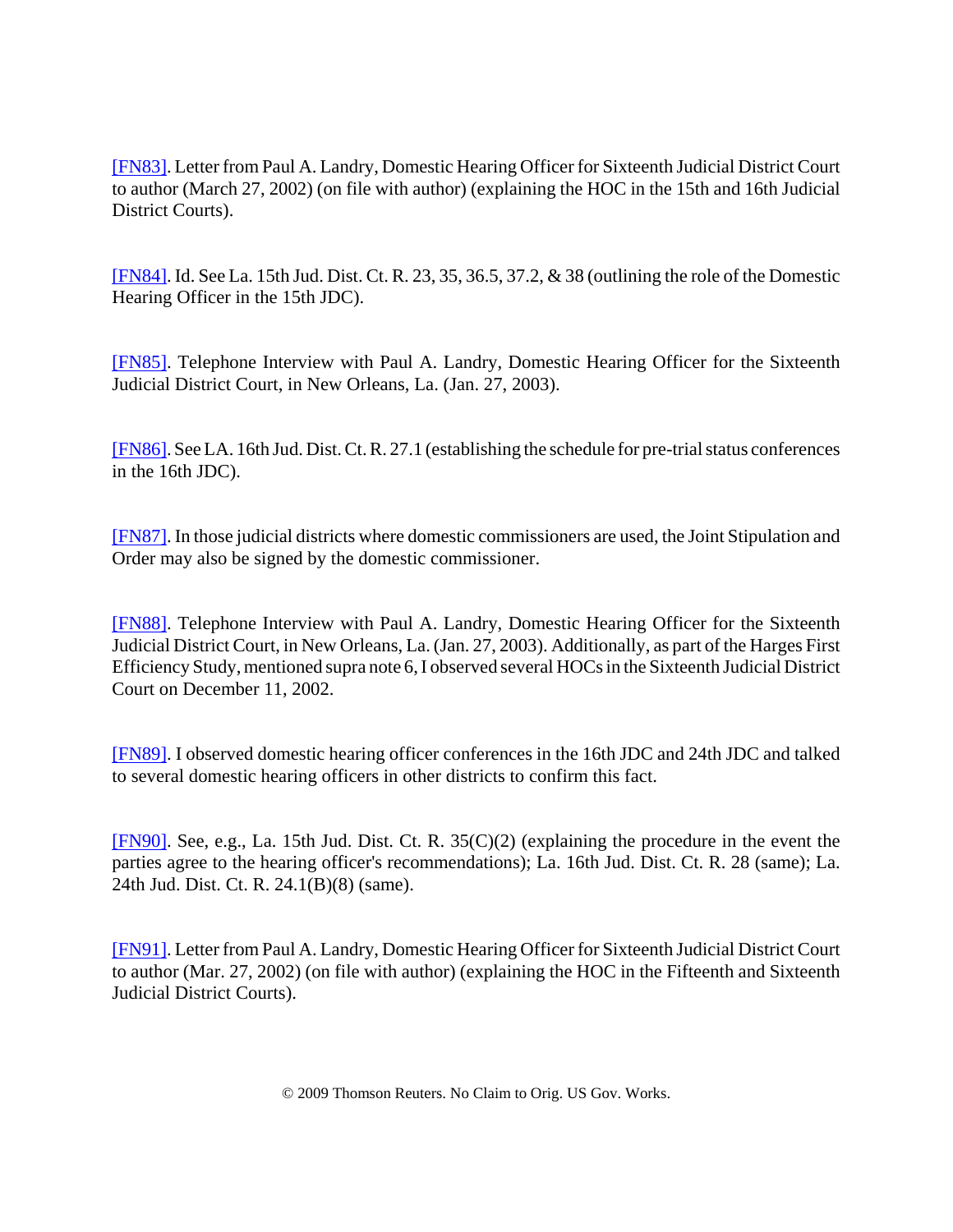[FN92]. E.g., La. 15th Jud. Dist. Ct. R. 35(C)(2); La. 16th Jud. Dist. Ct. R. 28; La. 24th Jud. Dist. Ct. R. 24.1(B)(8).

[FN93]. See, e.g., La. R. 15th Dist. Ct. Rule 35(C)(2); La. R. 16th Dist. Ct. Rule 28; La. R. 24th Dist. Ct. Rule 24.1(B)(8).

[FN94]. See, e.g., La. 15th Jud. Dist. Ct. R. 35(C)(3) (stating the procedure in the event the parties do not agree with the hearing officer's recommendations); La. 16th Jud. Dist. Ct. R. 27.2 (same); La. 24th Jud. Dist. Ct. R. 24.1(B)(8) (same).

[FN95]. E.g., La. 15th Jud. Dist. Ct. R. 36.5(J); La. 16th Jud. Dist. Ct. R. 27.2; La. 24th Jud. Dist. Ct. R.  $24.1(B)(10)(c)$ .

[FN96]. See supra note 5 (discussing that Jefferson Parish is now the largest parish as a result of Hurricane Katrina's impact on New Orleans).

[FN97]. 24th JDC, http://www.24jdc.us (last visited November 1, 2006).

[FN98]. Id.

[FN99]. Id.

[FN100]. See infra Part V.B. (discussing the domestic commissioner's office in the 24th Judicial District Court).

[FN101]. Telephone Interview with Carol Accordo, Domestic Hearing Officer, Twenty-Fourth Judicial District, in New Orleans, La. (Mar. 27, 2006). Ms. Accardo has been employed by the 24th JDC in various capacities such as judicial law clerk, staff attorney, support hearing officer, and domestic hearing officer since 1978.

[FN102]. Id.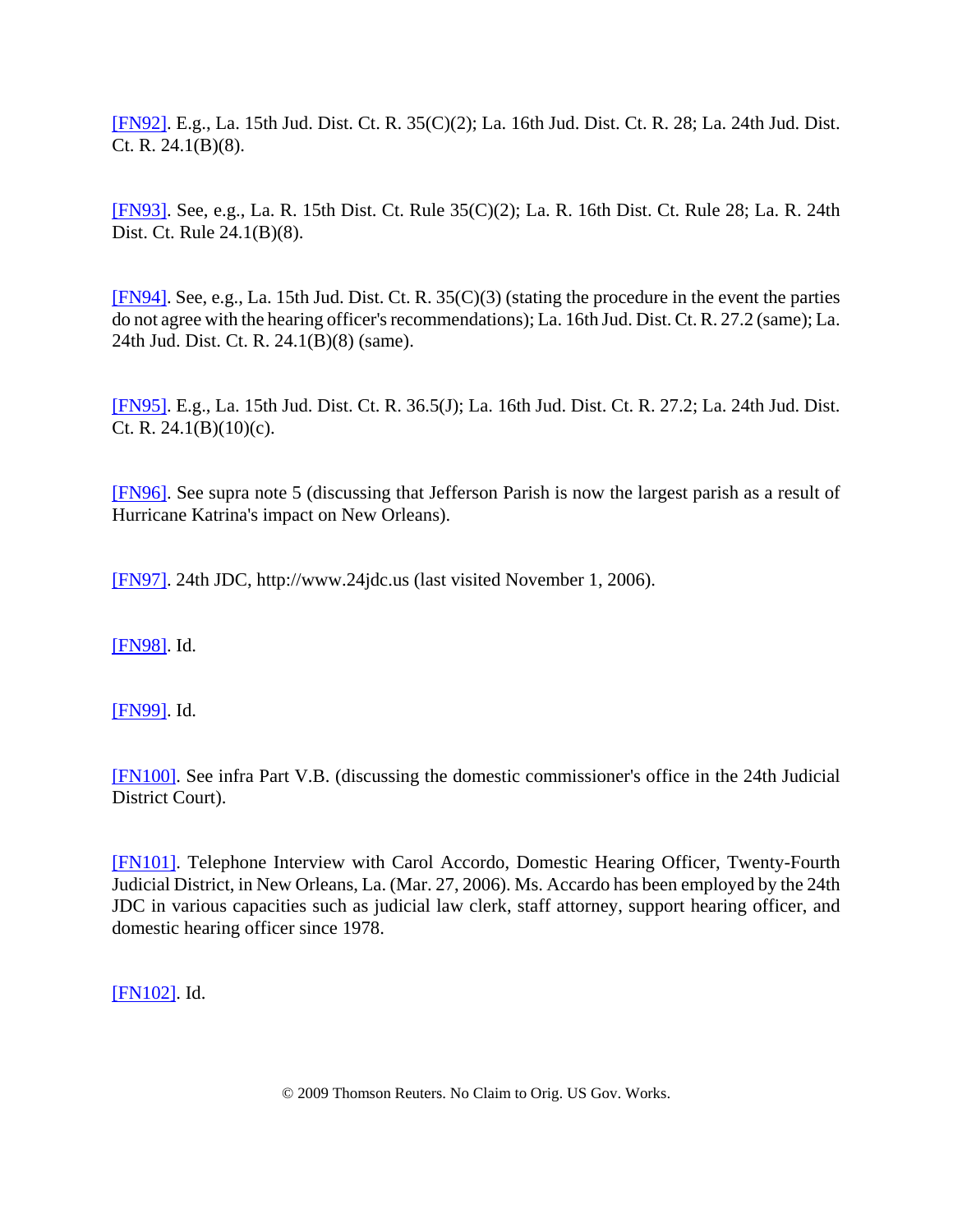[FN103]. Id.

[FN104]. Id. See supra Part IV. for a discussion of the general use of support hearing officers in Louisiana.

[FN105]. La. Rev. Stat. Ann. § 13:717 (1999 & Supp. 2006) (added by 1997 La. Acts. No. 824).

[FN106]. La. Rev. Stat. Ann. § 13:717 (1999).

[FN107]. Domestic Relations Case Rule II, Section 2, Designation of Records - La. R. 24th Dist Ct (1999).

[FN108]. Harges First Efficiency Study, supra note 6 at 1.

[FN109]. Prior to the 2003 amendments to Louisiana Revised Statute § 13:717, the judges of the 24th JDC were assisted by three (3) Commissioners: two (2) criminal, and one (1) domestic. La. Rev. Stat. Ann. § 13:717(C) (1999). The 2003 amendments to § 13:717 changed the responsibilities of one of the court commissioners by allowing one commissioner to have jurisdiction over domestic relations, family law, and criminal matters. Id. The current version of that portion of the statute states, "[o]ne of the commissioners shall have jurisdiction over civil matters involving domestic relations and family law only, one commissioner shall have jurisdiction over criminal matters only, and one commissioner shall have jurisdiction over domestic relations, family law, and criminal matters." La. Rev. Stat. Ann. § 13:717 (Supp. 2006). The procedures used by the domestic commissioners are detailed in the Twenty-Fourth Judicial District Court Rules - Domestic Early Intervention Triage Program. La. 24th Jud. Dist. Ct. R. 23-25.

[FN110]. 2003 La. Acts. No. 964. In 2003, the statutory responsibilities of domestic hearing officers in domestic relations cases were expanded. Id. In addition to hearing paternity cases brought by the State of Louisiana, support, and support-related matters, the 2003 amendment to title 46, section 236.5 allowed domestic hearing officers to hear any "domestic and family related matters." Id. The range of issues that domestic hearing officers now hear include divorce and all issues ancillary to a divorce proceeding; all child-related issues such as paternity, filiation, custody, visitation, and support in non-marital cases; and all protective orders and injunctions filed in domestic or family violence cases, or that are brought under the Children's Code. La. Rev. Stat. Ann. § 46:236.5 (Supp. 2006). The 24th JDC was one district that expanded the duties and responsibilities of its domestic hearing officers as a result of the 2003 change to title 46, section 236.5. The procedures used by the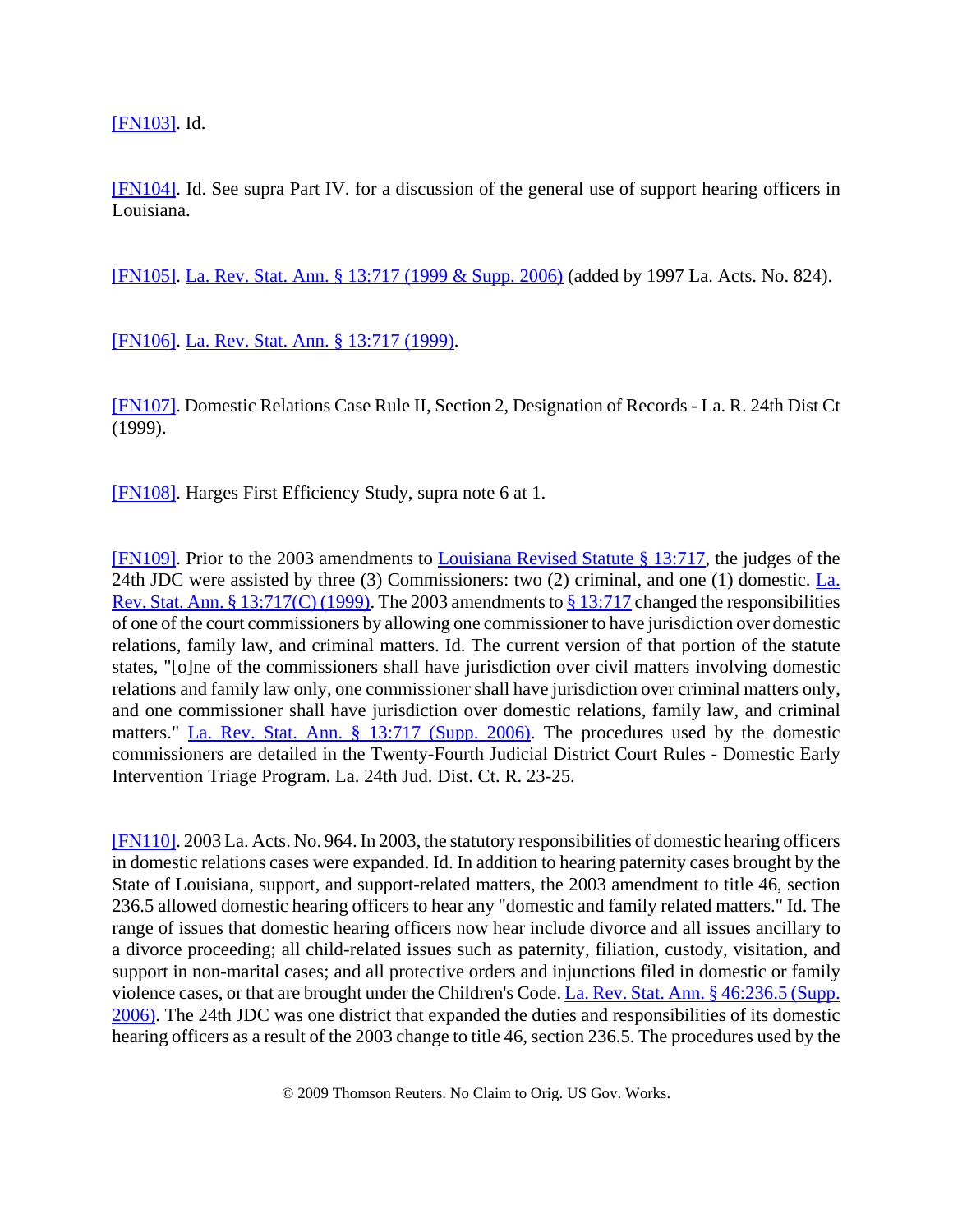domestic hearing officers are detailed in the Twenty-Fourth Judicial District Court Rules - Domestic Early Intervention Triage Program. La. 24th Jud. Dist. Ct. R. 23-25 (effective May 25, 2005).

[FN111]. La. 24th Jud. Dist. Ct. R. 23-25; 24th Judicial District Court for the State of Louisiana, Domestic Hearing Officers, http:// www.24jdc.us/tele/domhearingofficer.htm (last visited Jan. 30, 2008) (providing the names of the four commissioners).

[FN112]. La. Rev. Stat. Ann. § 13:717(C) (1999 & Supp. 2006).

[FN113]. Domestic Relations Section Rules, Rule IV, Section 3. Purpose, Local Rules of the Twenty-Fourth Judicial District (1998).

[FN114]. Harges First Efficiency Study, supra note 6, at 15; Harges Second Efficiency Study, supra note 6, at 14.

[FN115]. Harges First Efficiency Study, supra note 6, at 6; Harges Second Efficiency Study, supra note 6, at 12-13.

[FN116]. La. Rev. Stat. Ann. § 46:236.5 (1999).

[FN117]. Rule V, Section 4 of the Domestic Relations Case Rules of the Twenty-Fourth Judicial District Court.

[FN118]. An analysis of the cases during the Harges First Efficiency Study revealed that eighty percent (80%) of the matters that the support hearing officers heard, which became interim orders of the domestic commissioner, were not appealed to the district court. Harges First Efficiency Study, supra note 6, at 9. Thus, only twenty percent (20%) of the support issues reached the dockets of the district judges.

[FN119]. Harges First Efficiency Study, supra note 6, at 9.

[FN120]. La. 24th Jud. Dist. Ct. R. 23-25 (effective May 25, 2005).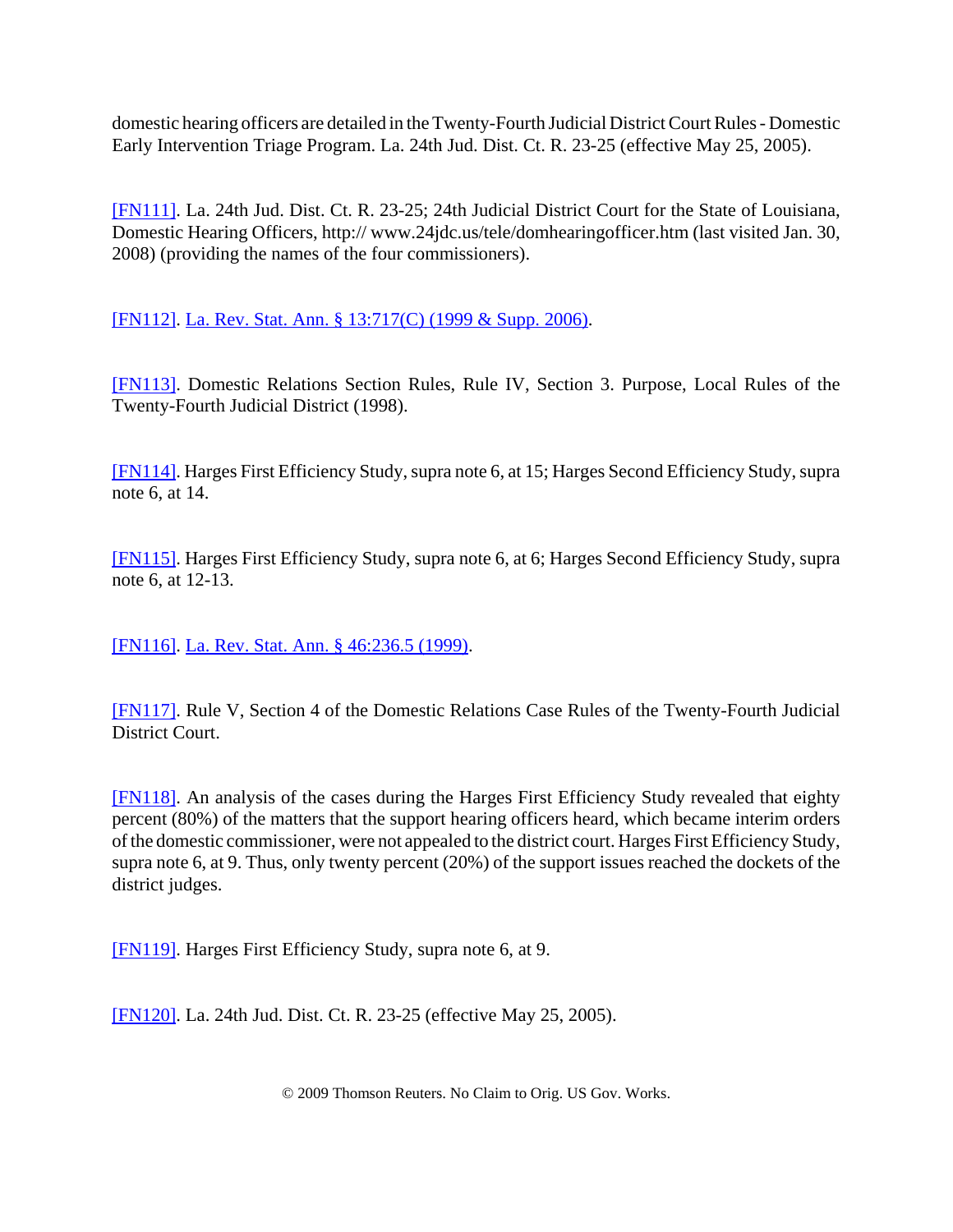[FN121]. Harges Second Efficiency Study, supra note 6, at 1.

[FN122]. La. 24th Jud. Dist. Ct. R. 23-25.

[FN123]. Id.

[FN124]. La. 24th Jud. Dist. Ct. R. 24(A)(3)(a).

[FN125]. La. 24th Jud. Dist. Ct. R. 24(A)(3)(b).

[FN126]. La. 24th Jud. Dist. Ct. R. 24.1(B)(2).

[FN127]. La. 24th Jud. Dist. Ct. R. 24.1(B)(3).

[FN128]. An analysis of 1,013 cases scheduled for HOCs revealed that only about 4.6% of the cases were actually decided by the trial judges. Thus, about 95.4% of the cases are resolved either before, during, or after the HOC.

[FN129]. A similar analysis of HOCs in the Sixteenth Judicial District in January 2002 revealed that ninety percent (90%) of domestic relations cases that are scheduled for a HOC never reach the trial judges. Telephone Interview with Judge Edward Leonard, Jr., 16th Judicial District Court, in New Orleans, La. (July 3, 2002); St. Mary Parish Hearing Officer Program Consolidated Case Review Statistical Tracking from January 2002.

[FN130]. Bordelon v. La. Dep't of Corrs., 398 So. 2d 1103, 1105 (La. 1981) (citing Matthews v. Weber, 423 U.S. 261 (1976)).

[FN131]. Id.

[FN132]. Autrey v. Energy Corp. of America, 594 So. 2d 1354, 1357 (La. Ct. App. 3 Cir. 1992).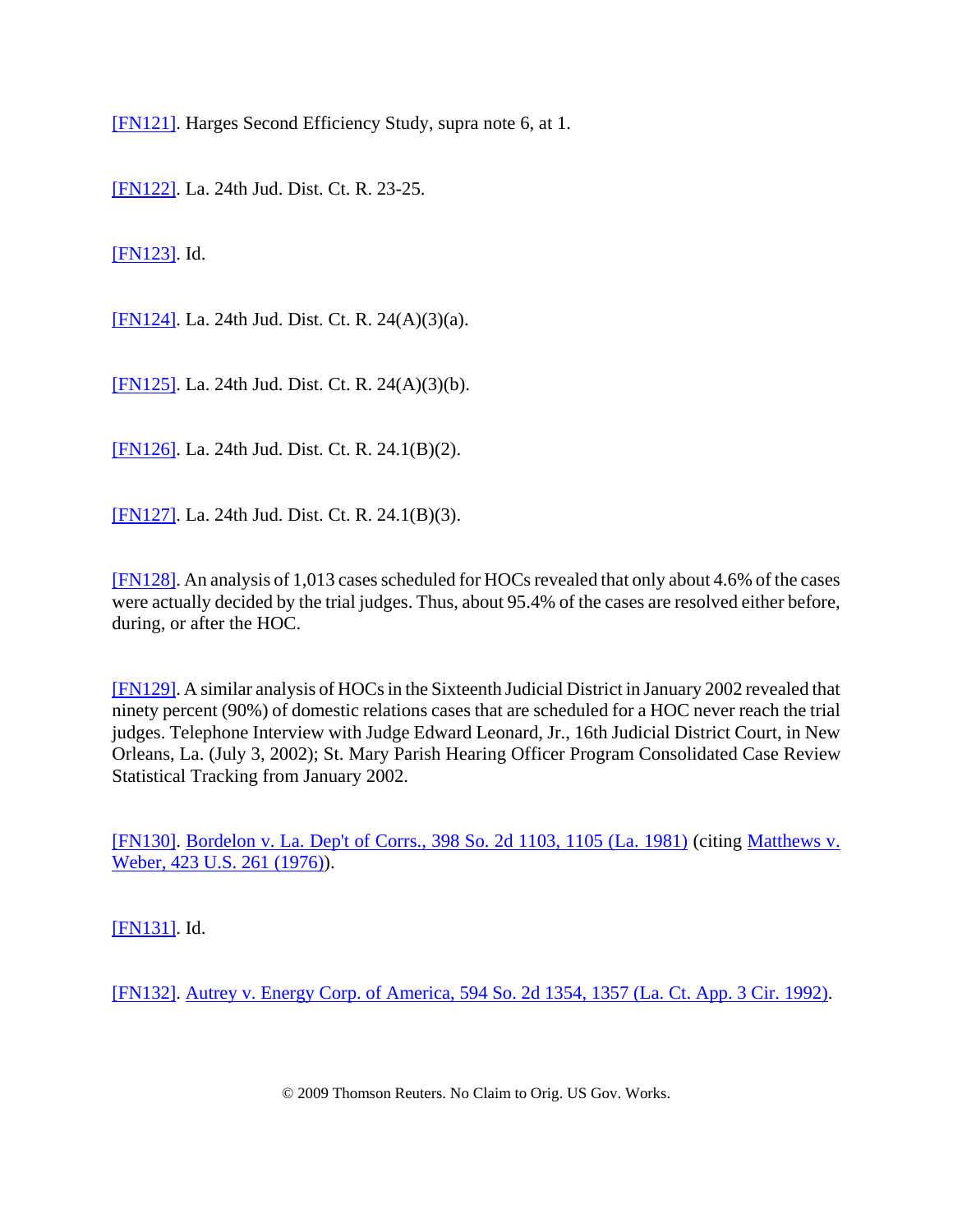[FN133]. Id. (citing Bordelon, 398 So. 2d at 1105).

[FN134]. Sibille v. Hygeia Int'l Sys., Inc., 488 So. 2d 752, 753-54 (La. Ct. App. 3 Cir. 1986).

[FN135]. See id. (stating that the commissioner who signed the judgment was under the supervision of a district judge).

[FN136]. Quarles Drilling Corp. v. Gen. Accident Ins. Co., 520 So. 2d 475, 475-76 (La. Ct. App. 4 Cir. 1988).

[FN137]. Id. at 476 (citing Whitney Nat'l Bank of New Orleans v. Derbes, 436 So. 2d 1185 (La. Ct. App. 4 Cir. 1983)).

[FN138]. Id.

[FN139]. Id.

[FN140]. See La. Const. art. V, § 1 (providing that the judicial power of the state is vested in a supreme court, courts of appeal, district courts, and other courts authorized by **Article V**); La. Const. art. V, § 22 (establishing that all judges shall be elected except for appointments to fill temporary vacancies). The effect of these two provisions of the Louisiana Constitution is that officials who exercise judicial power in a Louisiana district court should be elected except for those judges who fill temporary vacancies in office.

[FN141]. Procedures for domestic court commissioners similar to the one described above currently exist in the 24th JDC. See La. Rev. Stat. Ann. § 13:717 (1999 & Supp. 2006) (creating three offices of commissioners for the 24th JDC and setting up their procedures). Similar procedures for civil court commissioners currently exist in the 15th JDC. See La. Rev. Stat. Ann. § 13:716 (1999) (establishing the procedures for court commissioners in the 15th JDC).

[FN142]. Prior to 2003, domestic hearing officers were only authorized by La. Rev. Stat § 46:236.5 to hear paternity cases brought by the State of Louisiana, support, and support-related matters. See La. Rev. Stat. Ann. § 46:236.5 (1999) (using hearing officers only for the establishment of paternity and the establishment and enforcement of support). The 2003 amendment to § 46:236.5 allowed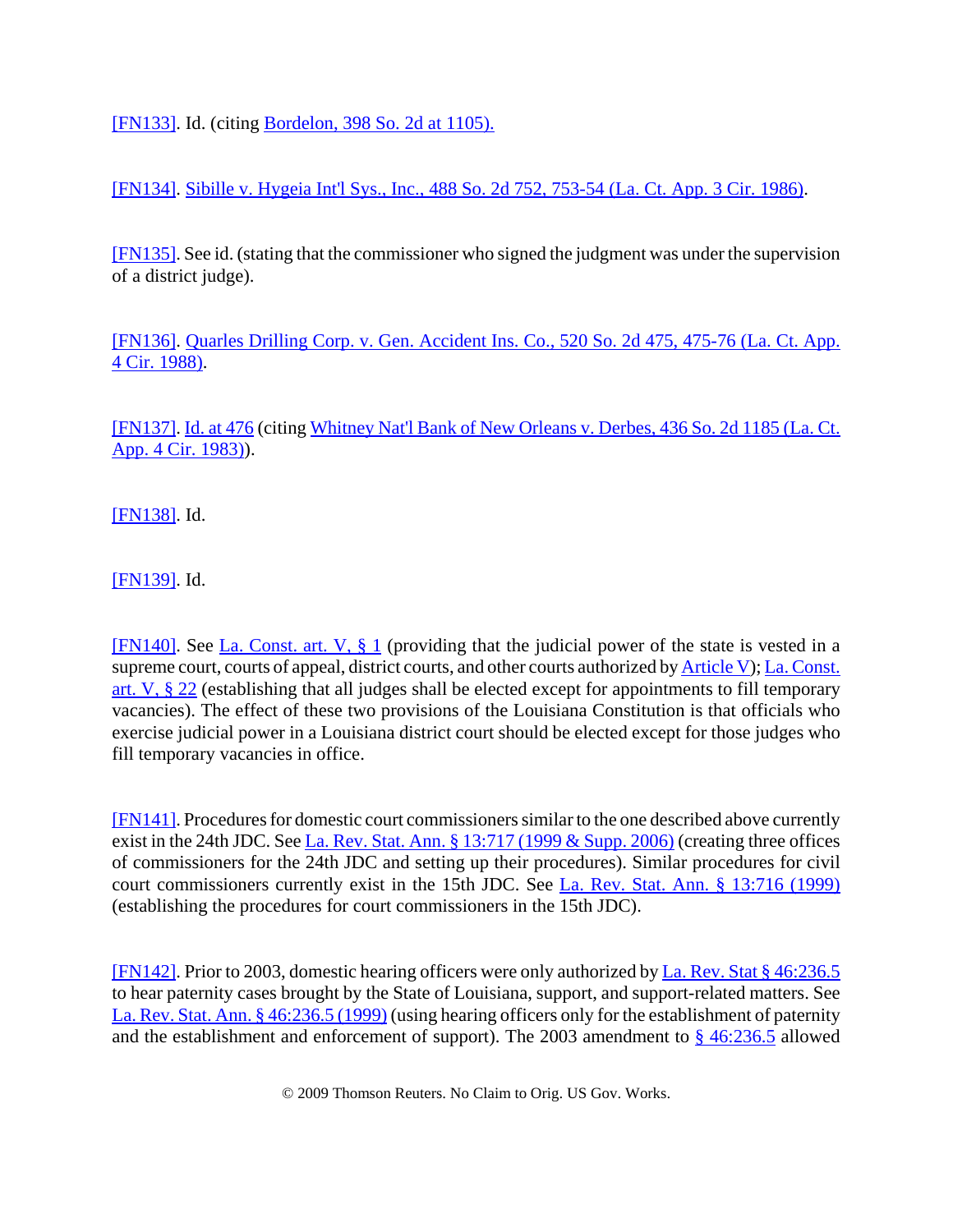domestic hearing officers to hear all "domestic and family related matters." La. Rev. Stat. Ann. § 46:236.5 (c)(1) (Supp. 2007).

[FN143]. Muller v. Muller, 600 So. 2d 933, 934 (La. Ct. App. 3 Cir. 1992). In 1992, La. Rev. Stat. § 46:236.5 only allowed domestic hearing officers to make recommendations concerning support and paternity matters. La. Rev. Stat. Ann. § 46:236.5(C)(1) (1999), amended by La. Rev. Stat. Ann. § 46:236.5(C)(1) (Supp. 2007). In 2003, the statute was amended to allow domestic hearing officers to make recommendations on any matter ancillary to a divorce proceeding. 2003 La. Acts No. 964; La. Rev. Stat. Ann. § 46:236.5 (C)(1) (Supp. 2006).

[FN144]. Soileau v. Houser, 03-0032, p. 1 (La. App. 3 Cir. 4/30/03); 865 So. 2d 97, 98.

[FN145]. Id at 98. After Soileau v. Houser was decided, La. Rev. Stat. § 46:236.5 was amended in 2003 to allow domestic hearing officers to hear and make recommendations on any issue ancillary to a divorce proceeding, including custody and visitation matters and in any paternity matter, whether in a private matter or one brought by the state. See 2003 La. Acts No. 964; La. Rev. Stat. Ann. § 46:236.5 (C)(1)(Supp. 2007).

[FN146]. Soileau, 865 So. 2d. at 98.

[FN147]. Piccione v. Piccione, 01-1086, pp. 11-12 (La. App. 3 Cir. 05/22/02); 824 So. 2d 427, 434.

[FN148]. <u>Id. at 434.</u>

[FN149]. Id.

[FN150]. Id.

[FN151]. Id.

[FN152]. Kim v. Kim, 563 So. 2d 529, 529-30 (La. Ct. App. 5 Cir. 1990).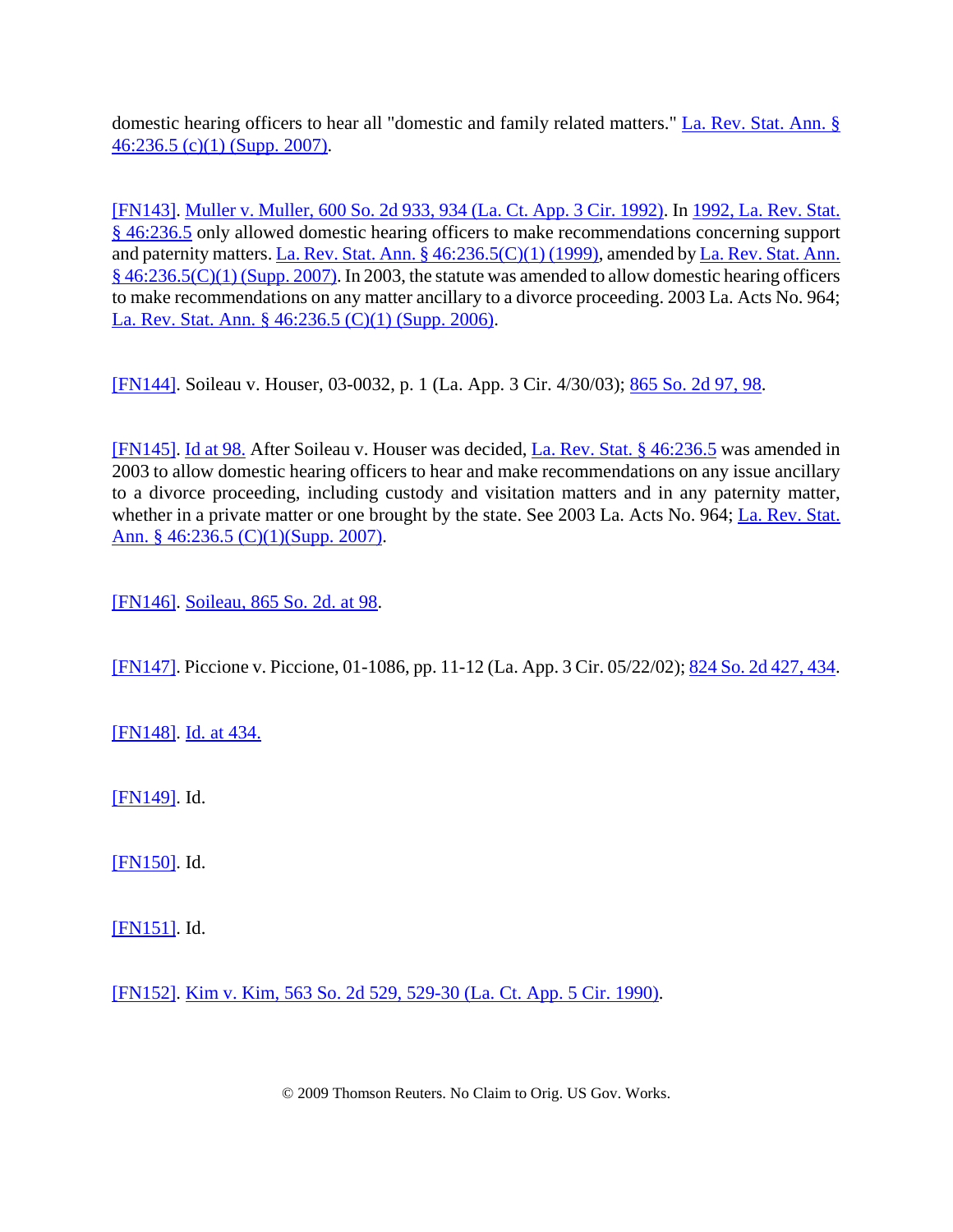[FN153]. Id. at 530.

[FN154]. Paschal v. Hazlinsky, 35,513, p. 5 (La. App. 2 Cir. 12/19/01); 803 So. 2d 413, 417.

[FN155]. La. Rev. Stat. Ann. § 46:2135(I) (1999 and Supp. 2007).

[FN156]. Paschal, 803 So. 2d at 418.

[FN157]. Id. at 415.

[FN158]. Id.

[FN159]. Id.

[FN160]. Id.

[FN161]. Id. at 418.

[FN162]. Id.

[FN163]. See infra, notes 181-84 and accompanying text (discussing the necessity of a contradictory hearing).

[FN164]. "A trial de novo in a judicial proceeding means a trial anew or from the beginning.... At a trial de novo the whole case is retried as if there had been no prior trial whatever had been had." Pardue v. Stephens, 558 So. 2d 1149, 1159 (La. Ct. App. 1 Cir. 1989) (citations omitted); see also Mihalopoulous v. Westwind Africa Line, Ltd., 511 So. 2d 771, 776 (La. Ct. App. 5 Cir. 1987) ("A 'de novo trial' is defined as '[t]rying a matter anew; the same as if it had not been heard before and as if no decision had been previously rendered.'') (citing Black's Law Dictionary (5th ed. 1979)); infra notes 179-82 and accompanying text (discussing the necessity of a contradictory hearing).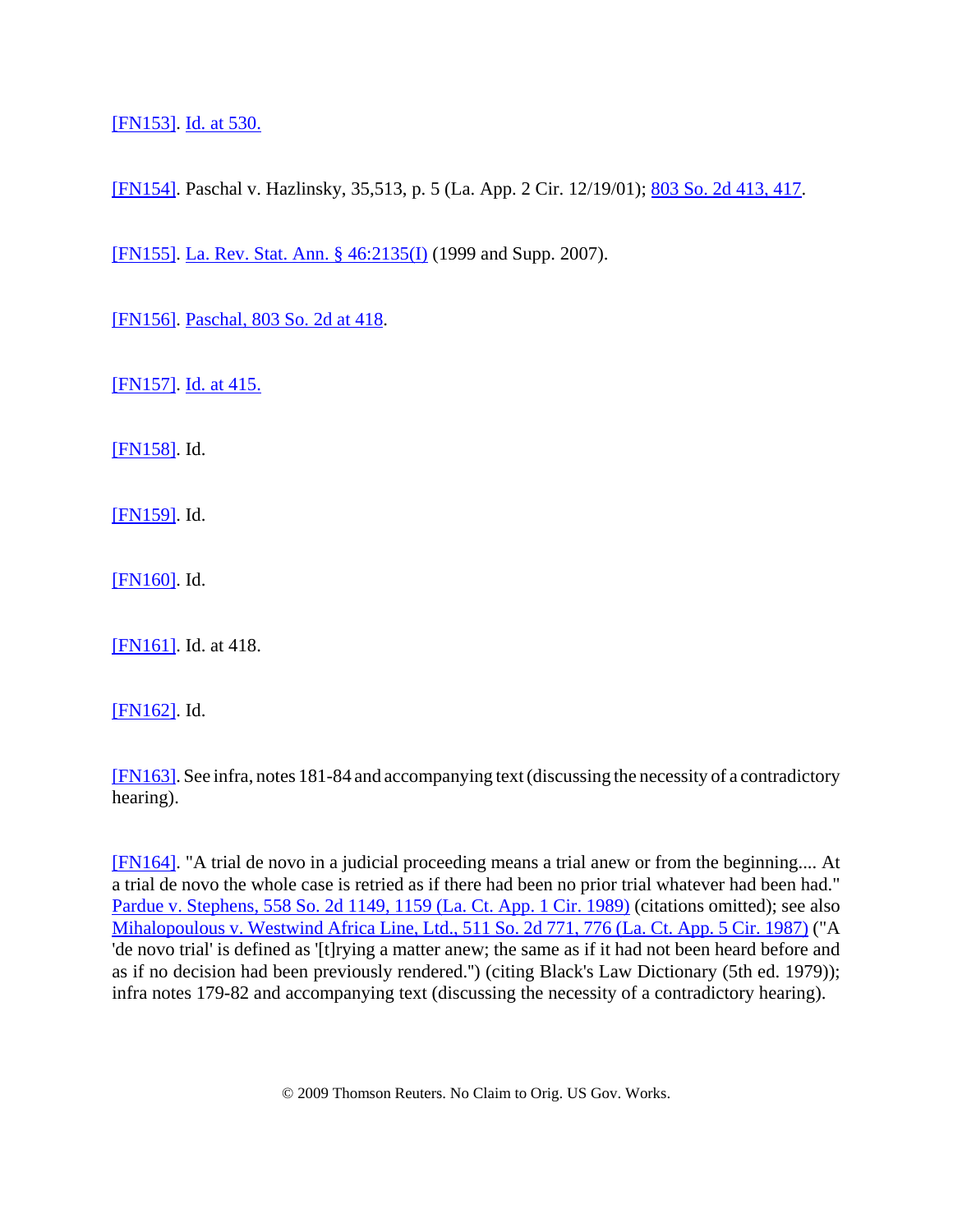[FN165]. See La. Const. art. V, § 1 (providing that the judicial power of the state is vested in a supreme court, courts of appeal, district courts, and other courts authorized by Article V); La. Const. art. V, § 22 (establishing that all judges shall be elected except for appointments to fill temporary vacancies). The effect of these two sections of the Louisiana Constitution is that officials who exercise judicial power in a Louisiana district court should be elected except for those judges who are filling temporary vacancies in office.

[FN166]. La. 24th Jud. Dist. Ct. R. 23-25 (effective May 25, 2005).

[FN167]. La. 16th Jud. Dist. Ct. R. 27.1.

[FN168]. La. 24th Jud. Dist. Ct. R. 24(A)(3)(a).

[FN169]. La. 24th Jud. Dist. Ct. R. 24(A)(3)(b).

[FN170]. Harges First Efficiency Study, supra note 6, at 9.

[FN171]. Harges First Efficiency Study, supra note 6, at 13. In the 18th JDC, it took three to four months from the filing of a request for relief before the parties could appear before a judge for a hearing. Currently parties are appearing before the domestic hearing officer within twenty-one days of the filing of a request for relief. Interview with Paula Hartley Clayton, Domestic Hearing Officer, Eighteenth Judicial District Court, in New Orleans, La. (March 14, 2006).

[FN172]. Other matters on the domestic docket include civil domestic protective orders, separation or annulment and all issues which are ancillary thereto. Domestic matters also include actions for paternity and adoption as well as post-judgment enforcement and modifications of any matter initially handled by a district judge. La. Rev. Stat. Ann. § 46:236.5 (1999 and Supp. 2007).

[FN173]. See generally Harges, supra note 3 (describing the mediation process).

[FN174]. In the 15th JDC, the HOCs may be conducted with the lawyers alone without the clients being present inside the conference room. Interview with Vanessa Randle, Domestic Hearing Officer, Fifteenth Judicial District Court, in New Orleans, La. (March 14, 2006). In these instances, the attorneys conduct the negotiations with the clients participating as needed or simply to ratify the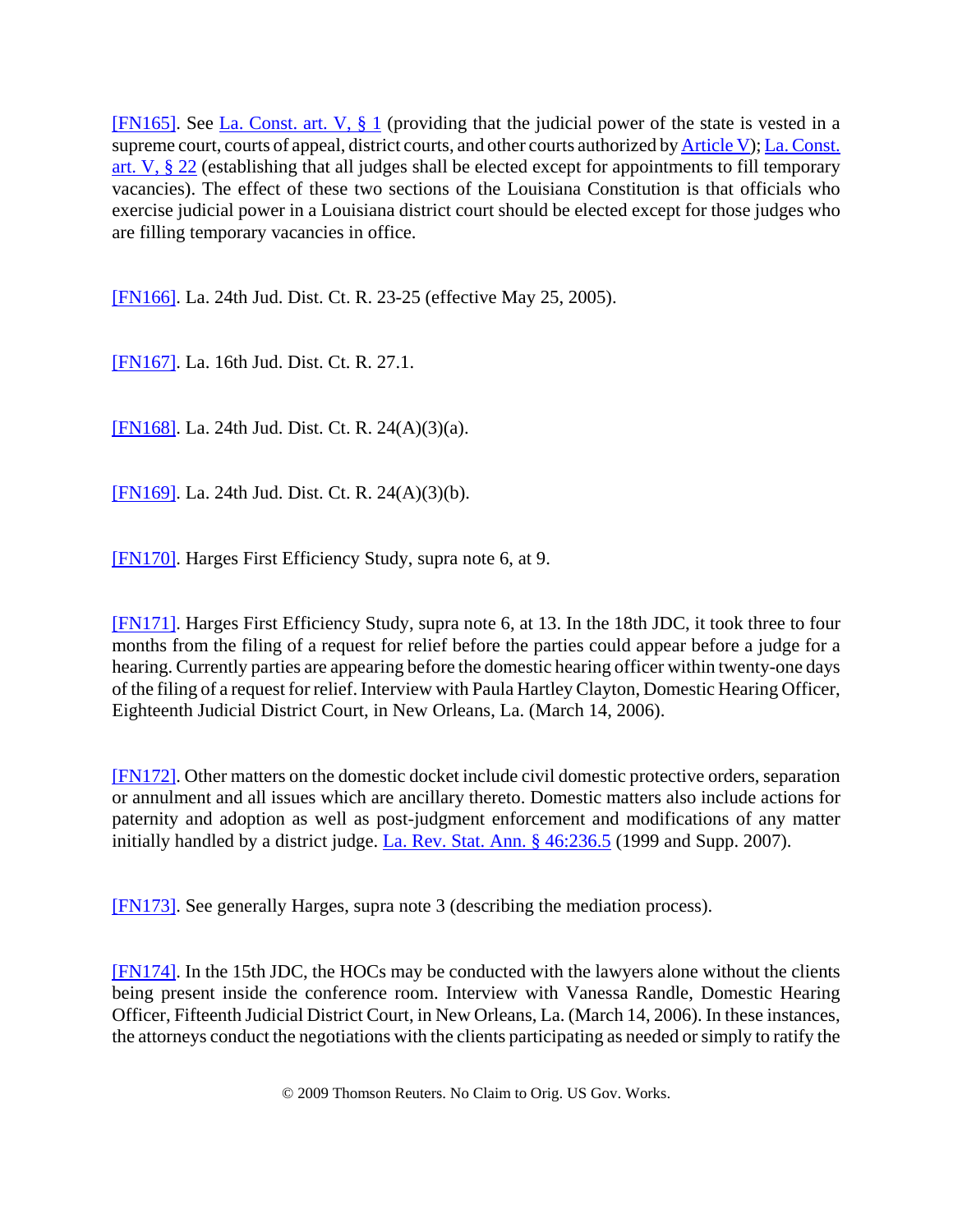agreements reached by the attorneys. Id. In the 18th JDC, the domestic hearing officer has a general docket call where multiple cases are set for a specific time, for example, at 9:00 a.m., where all attorneys and clients in various cases appear at the designated time. Interview with Paula Hartley Clayton, Domestic Hearing Officer, Eighteenth Judicial District Court, in New Orleans, La. (March 14, 2006). Here, the domestic hearing officer hears each case in succession until all scheduled cases are heard. Id. The negotiations may take place with the lawyers alone or with the clients participating as dictated by the domestic hearing officer. Id.

[FN175]. Article 408 of the Louisiana Code of Evidence states that "evidence of (1) furnishing or offering or promising to furnish, or (2) accepting or offering or promising to accept, anything of value in compromising or attempting to compromise a claim which was disputed as to either validity or amount, is not admissible to prove liability for or invalidity of the claim or its amount." La. Code Evid. Ann. Art. 408 (2006).

[FN176]. The HOCs in the 16th JDC are used by the court to resolve close to ninety percent of domestic relations cases. Interview with Judge Edward Leonard, Jr., Sixteenth Judicial District Court, in New Orleans, La. (July 3, 2002).

[FN177]. I interviewed many of the Louisiana domestic hearing officers who currently serve under La. Rev. Stat. Ann. § 46:236.5 (1999 and Supp. 2007).

[FN178]. I chose to keep the name of this domestic hearing officer confidential.

[FN179]. See, e.g., Joe D. Lovelace, Florida Dissolution of Marriage Handbook § 20.4 (6th ed. 2002), available at DISS FL-CLE S-20-1 (discussing the use of court masters and support enforcement hearing officers in Florida); Mary P. Gallagher, Court Issues Uniform Guidelines for Domestic Violence Hearing Officers, Lawyers Worry Nonjudges are Being Vested with Judicial Authority, 167 N.J.L.J. 1 (2002) (describing a domestic violence hearing officer program in New Jersey and suggesting that hearing officers who issue temporary restraining orders violate due process).

[FN180]. See, e.g., Gallagher, supra note 179 (discussing the concerns attendant with the use of hearing officers).

[FN181]. See La. Rev. Stat. Ann. § 46:236.5(C)(6) (Supp. 2007) ("Upon filing of the objection, the court shall schedule a contradictory hearing where the trial judge shall accept, reject, or modify in